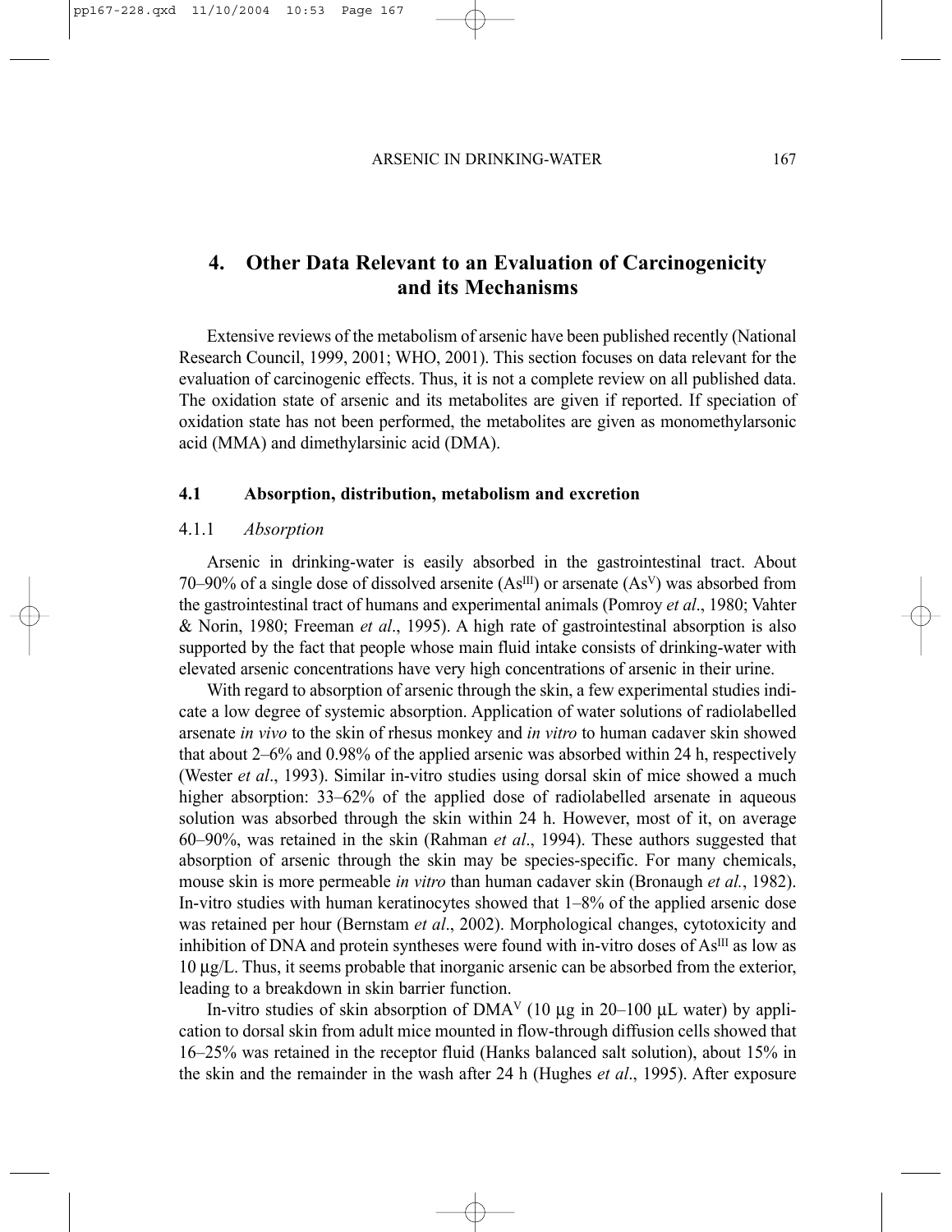for 1 h only, essentially all of the applied dose was washed away. Less than 1% of the applied dose was absorbed.

A low degree of systemic skin absorption of inorganic arsenic is supported by studies showing that people in Fairbanks, AK, who used tap-water containing about 345 µg/L arsenic for washing, but only bottled water (which did not contain arsenic) for drinking, had about the same low concentrations of arsenic metabolites in urine (on average about 40 µg/L) as people with less than 50 µg/L in their tap-water (Harrington *et al*., 1978). The concentration of arsenic in hair was clearly elevated in the group drinking bottled water  $(5.74 \text{ µg/g}$  compared with 0.43  $\mu$ g/g in the low-arsenic group), which shows that arsenic is bound to hair and probably also to skin during washing with water rich in arsenic.

#### 4.1.2 *Distribution*

Following its absorption, arsenate is rapidly reduced to  $As<sup>III</sup>$ ; the distribution of its metabolites in the body are therefore very similar to that following exposure to As<sup>III</sup>. However, studies in mice given arsenite or arsenate (0.4 mg/kg bw) intravenously showed that the concentrations in stomach and intestines were higher after exposure to As<sup>III</sup> than after exposure to AsV, while incorporation in bone was higher following exposure to AsV (Lindgren *et al*., 1982). The differences are less marked in the case of oral exposure, probably due to faster methylation that occurs when the absorbed arsenic passes directly to the liver. After exposure to toxic doses at which methylation capacity is exceeded or inhibited, the differences in distribution patterns for the two forms are greater (Vahter & Norin, 1980).

Absorbed arsenic is transported, mainly bound to SH groups in proteins and low-molecular-weight compounds such as glutathione (GSH) and cysteine, to different organs in the body (National Research Council, 1999, 2001). Complexation of trivalent arsenical compounds with GSH, probably mainly in the form of  $As(GS)$ <sub>3</sub>, has been demonstrated, but AsIII is easily transferred to binding sites of higher affinity, especially vicinal dithiols, such as lipoic acid and dimercaptosuccinic acid (Cullen & Reimer, 1989; Delnomdedieu *et al.*, 1993). Studies on serum arsenic in dialysis patients showed the presence of inorganic arsenic, partly bound to proteins, and DMA (Zhang *et al*., 1997, 1998a,b; De Kimpe *et al*., 1999). Transferrin was the main carrier protein, but the extent to which this occurs in healthy individuals is not known. Most of the arsenic in blood is rapidly cleared, following a threeexponential clearance curve (Mealey *et al*., 1959; Pomroy *et al*., 1980). The majority of arsenic in blood is cleared with a half-time of about 2 or 3 h. The half-times of the second and third phases are about 168 and 240 h, respectively (Mealey *et al.*, 1959; National Research Council, 1999).

In experimental studies on mammals exposed to inorganic arsenic, the tissues with the longest retention of arsenic, depending on species, were skin, hair, liver, kidney, blood, squamous epithelium of the upper gastrointestinal tract, epididymis, thyroid, skeleton and lens. Arsenic does not readily cross the blood–brain barrier, and concentrations in the brain are generally low compared with most other tissues (Lindgren *et al*., 1982; Vahter *et al*., 1982; Lindgren *et al*., 1984; Yamauchi & Yamamura, 1985).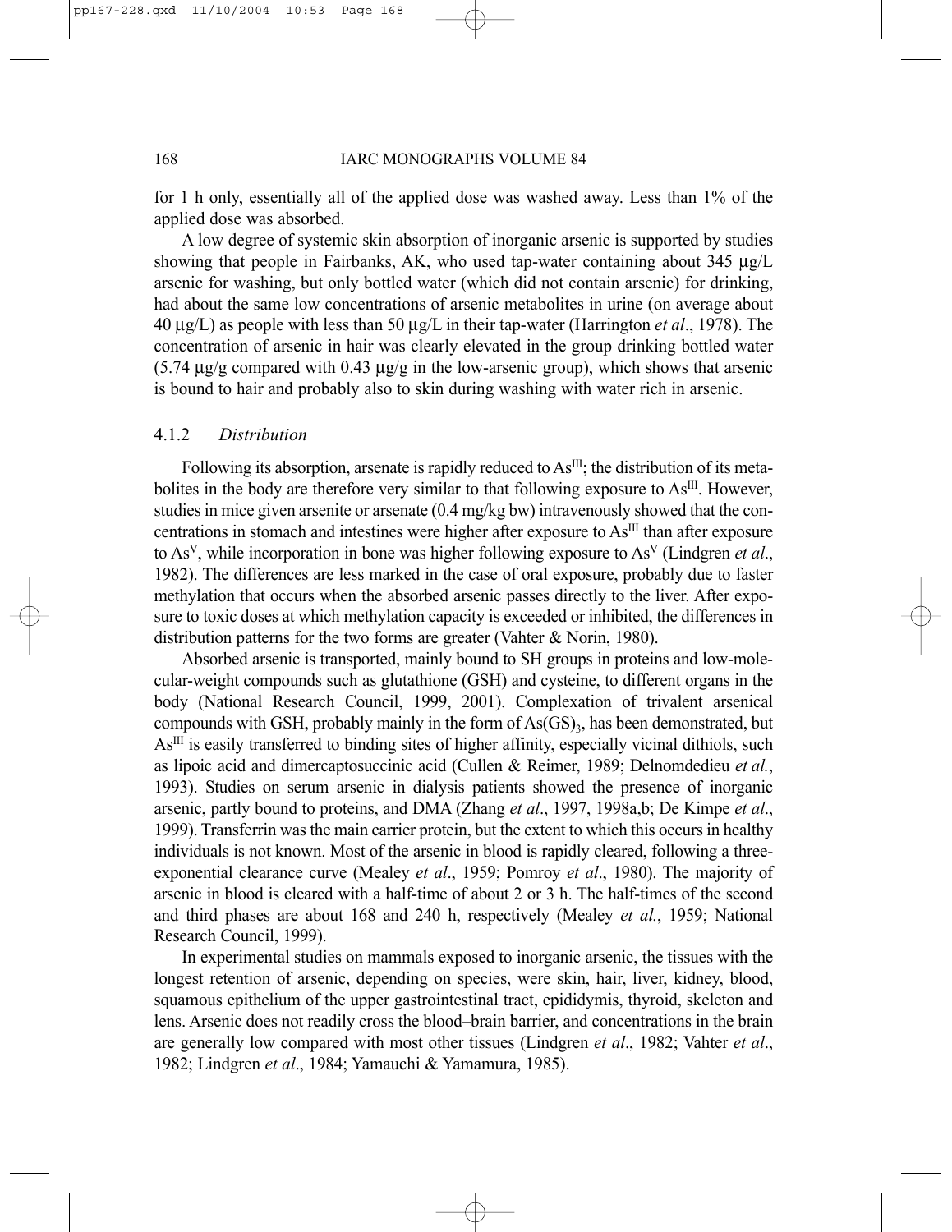In human subjects exposed chronically to arsenic and also at background environmental concentrations, the hair and nails generally show the highest concentrations (0.02–10 mg/kg dry wt; Hindmarsh, 2002). Thus, arsenic appears to concentrate in tissues with a high content of cysteine-containing proteins. In areas of West Bengal and Bangladesh that have high concentrations of arsenic in the drinking-water, maximal concentrations of arsenic in hair, nail and skin exceeding 40 mg/kg have been reported (Guha Mazumder *et al.*, 1988; Chowdhury *et al*., 2001; Basu *et al.*, 2002). Very few studies have been carried out on the distribution of arsenic in human tissues. Postmortem analysis of human tissues confirm that arsenic is widely distributed in the body after long-term exposure, with highest concentrations in the skin and lungs (0.01–1 mg/kg dry wt), as well as hair and nails (Liebscher  $\&$ Smith, 1968; Cross *et al.*, 1979; Dang *et al*., 1983). In people exposed to high concentrations  $(0.2-2 \text{ mg/L})$  of arsenic in drinking-water, the concentration in liver was 0.6–6 mg/kg dry wt compared with 0.16 mg/kg in unexposed people (Guha Mazumder *et al*., 1988). In a case of acute intoxication by arsenic, the liver and kidneys showed the highest concentrations of total arsenic with values 350- and 63-fold higher than those in blood, respectively. In all organs, As<sup>III</sup> was the predominant species, and MMA occurred at higher concentrations than DMA. MMA and DMA were more prevalent in lipid-rich organs (49% and 45% of total arsenic in cerebellum and in brain, respectively) compared with other organs (∼ 20% of total arsenic). AsV was found in small quantities in the liver, kidneys and blood (2% of total arsenic) (Benramdane *et al*., 1999).

Dang *et al*. (1983) used neutron activation analysis (NAA) to measure total arsenic in tissues of people [age and sex not specified] dying in accidents in Mumbai, India (Table 29). Concentrations in the brain were generally low compared with most other tissues. Thus, it appears that arsenic does not readily cross the blood–brain barrier. Notably, there was a large variation in tissue concentrations of arsenic among individuals, similar to that reported in earlier studies (Liebscher & Smith, 1968; Larsen *et al.*, 1974).

| Tissue       | No of<br>samples | Mean concentration<br>$(\pm SD)$ of arsenic<br>(mg/kg wet wt) |
|--------------|------------------|---------------------------------------------------------------|
| <b>Brain</b> | 12               | $3.9 \pm 1.0$                                                 |
| <b>Blood</b> | 8                | $5.9 \pm 3.9$                                                 |
| Kidney       | 13               | $12.4 + 20.7$                                                 |
| Liver        | 19               | $14.5 \pm 6.9$                                                |
| Spleen       | 18               | $15.2 \pm 16.6$                                               |
| Lung         | 13               | $19.9 \pm 22.7$                                               |

## **Table 29. Levels of arsenic in human tissues obtained from traffic accident victims in the Mumbai area of India**

From Dang *et al*. (1983)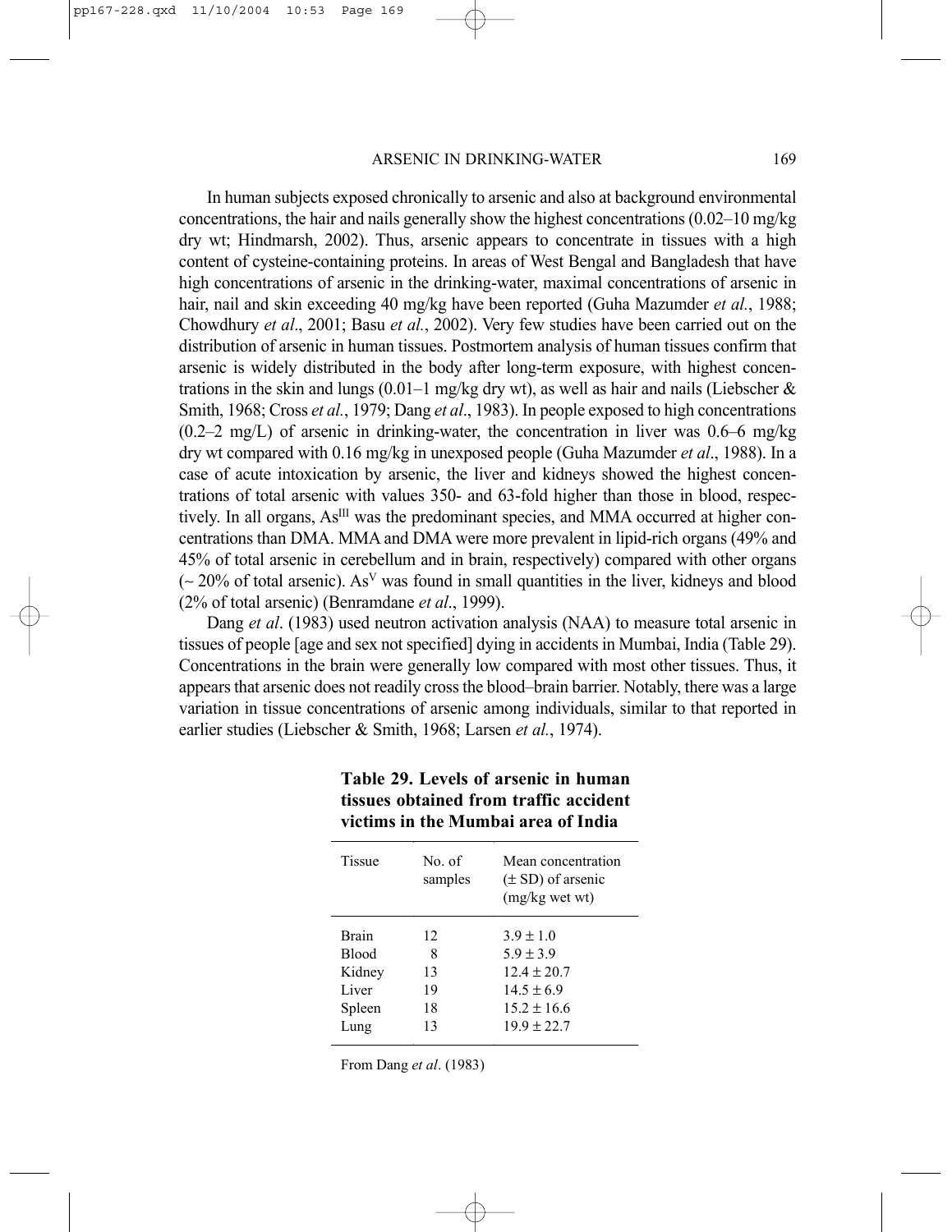#### 170 IARC MONOGRAPHS VOLUME 84

Few studies have examined the distribution of arsenic metabolites in tissues, owing to analytical difficulties. Marafante *et al*. (1982) reported predominantly inorganic arsenic in ultrafiltrates of rat and rabbit liver and kidney 1 h after intraperitoneal injection of 50 µg/kg bw [74As] as sodium arsenite, using ion-exchange chromatography with radiometric detection. The fraction present as MMA was generally less than one-tenth that of inorganic arsenic. De Kimpe *et al*. (1996) studied the tissue distribution of arsenic metabolites up to 120 h after intraperitoneal injection of a trace amount of  $[74As]$ -arsenate in male Flemish giant rabbits, also using ion-exchange chromatographic separation of ultrafiltrates with radiometric detection. The predominant metabolite present in tissues was DMA, followed by inorganic arsenic species and low concentrations of MMA. The percentage of DMA increased steadily over time in bone marrow, heart, liver, muscle, pancreas, small intestine and spleen, but levelled off or declined in kidney and lung.

Yamauchi and Yamamura (1985) studied the tissue distribution over time of arsenic metabolites in male Syrian golden hamsters given a single oral dose of 4.5 mg/kg bw arsenic trioxide. Speciation of arsenic metabolites was carried out by hybrid generation– atomic absorption spectrophotometry (HG–AAS) with a cold trap after alkaline digestion. The predominant form of arsenic present in all tissues up to 120 h after dosing was inorganic arsenic. In contrast to other studies, the concentrations of MMA in tissue were two- to fourfold higher than those of DMA at all time-points, while much more DMA (22% of the dose in 5 days) than MMA (2.5% of the dose) was excreted in urine. The highest concentrations of MMA were found in lungs and spleen at  $12-24$  h, and those of DMA in liver, lung and kidney at 24 h.

Yamauchi *et al*. (1988) reported data on the time-course tissue distribution in hamsters given a single oral dose of 50 mg/kg bw MMA. Peak MMA concentrations were achieved within 6–120 h after dosing and were highest in the kidney, followed by spleen, lung, skin, liver, muscle and brain. MMA itself accumulated in the kidney and levels declined very slowly. DMA was also detected in several tissues, with highest levels occurring in the lung, followed by kidney and liver. Trimethylated arsenic was not detected in any tissues.

The fate of DMA has been studied in mice administered [74As] or [14C]DMA intravenously. The highest levels of radioactivity were present in kidney at all time-points (5–60 min after injection). Tissues that retained arsenic for the longest time (24 h) were the lungs, intestinal walls, thyroid and lens (Vahter *et al*., 1984; Hughes *et al*., 2000). Yamauchi and Yamamura (1984) studied the tissue distribution of DMA in hamsters administered a single oral dose of 50 mg/kg bw DMA. Concentrations were elevated in all tissues examined, including the brain, indicating that DMA is widely distributed in the body and that it passes the blood–brain barrier, although not to a large extent. Concentrations of DMA peaked at 6 h in all tissues examined except hair, with the highest levels in lung, followed by kidney, spleen, liver, skin, muscle and brain. Part of the DMA was found to be methylated further to trimethylarsenic (TMA) *in vivo*. Concentrations of TMA peaked at 6 h in all tissues except skin and hair in which none was detected. The highest concentrations of TMA were found in lung, and were equivalent to about half of those of DMA. It is notable that the peak concentrations of DMA and TMA in the lung were over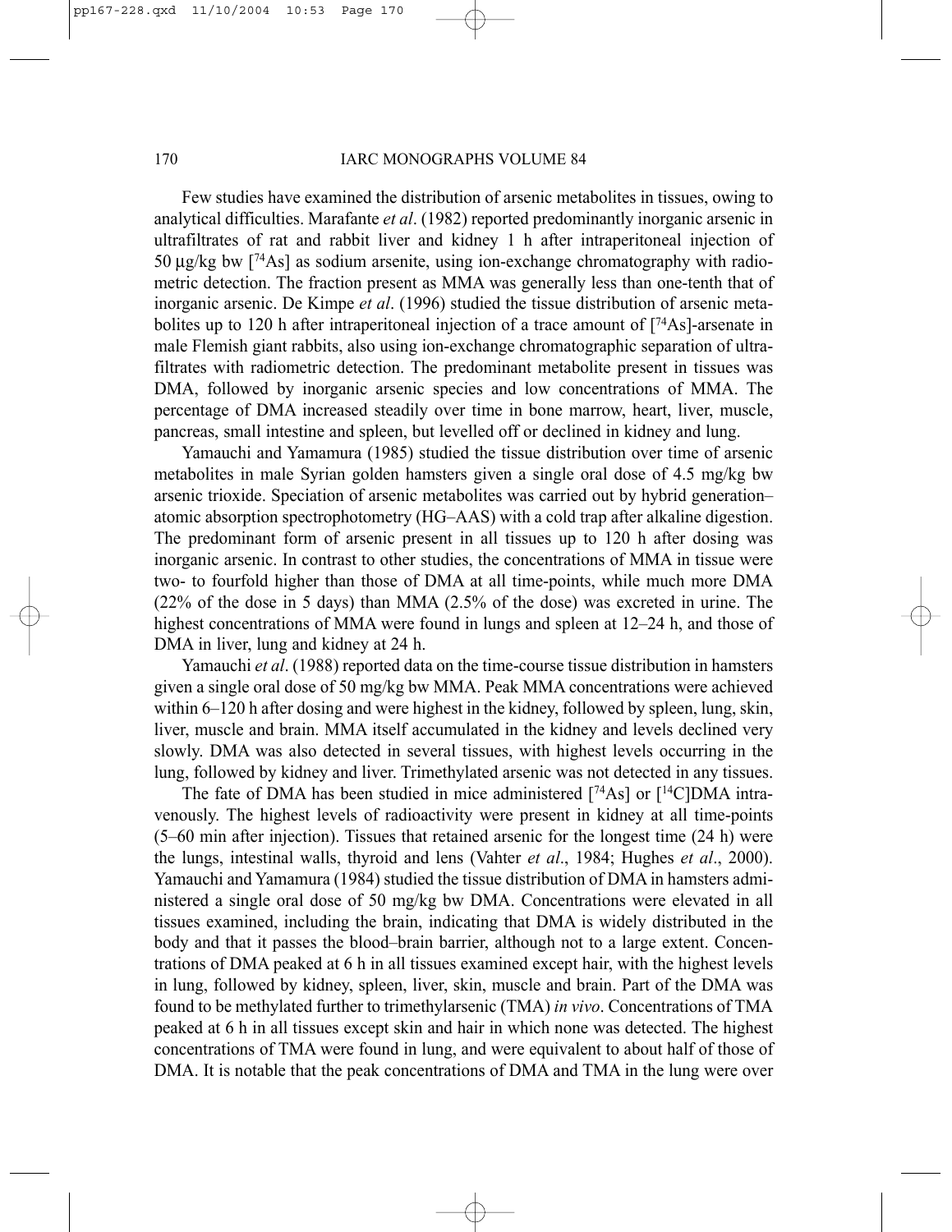#### ARSENIC IN DRINKING-WATER 171

fourfold higher than those in the liver and kidney, but at 120 h after dosing, both had declined to control levels. The authors presumed that the TMA biosynthesized by hamsters is more likely to behave as an organic arsenic compound, such as arsenobetaine which is present in seafoods, than to be a very toxic substance such as trimethylarsine.

#### 4.1.3 *Metabolism*

#### (*a*) *Methylation of arsenic*

For several decades, it has been known that inorganic arsenic is metabolized via methylation in microorganisms, aquatic organisms, birds and mammals. The methylation occurs through alternating reductive and oxidative methylation reactions, that is, reduction of pentavalent to trivalent arsenic followed by addition of a methyl group (Figure 3). In certain microorganisms, the methylation of inorganic arsenic may proceed to trimethylated metabolites. In humans, the relative amounts of species in urine are generally 10–30% inorganic arsenic, 10–20% MMA<sub>total</sub> and 60–80% DMA<sub>total</sub> (Hopenhayn-Rich *et al.*, 1993; National Research Council, 1999; Vahter, 1999a) (see below for further discussions of variations). The main metabolites excreted in the urine of humans exposed to inorganic arsenic are mono- and dimethylated arsenic acids, together with some unmetabolized inorganic arsenic. The major urinary methylated metabolites of arsenic are MMAV and DMA<sup>V</sup>, with arsenic in its pentavalent oxidation state. However, recent studies have demonstrated MMAV reductase activity in different tissues that gives rise to the presence of both monomethylarsonous acid ( $MMA^{III}$ ) and/or dimethylarsinous acid ( $DMA^{III}$ ) in hamster liver (Sampayo-Reyes *et al.*, 2000) and of MMA<sup>III</sup> in the bile of various experimental

## **Figure 3. Biotransformation of inorganic arsenic**



Adapted from Zakharyan *et al.* (2001)

The conjugate acids and bases of the several forms of arsenic that are thought to predominate at physiological pH are shown.

SAM, *S*-adenosyl-L-methionine; SAHC, *S*-adenosyl-L-homocysteine; hGSTO1-1, human glutathione-*S*-transferase omega 1-1 (which is identical to MMAV-reductase)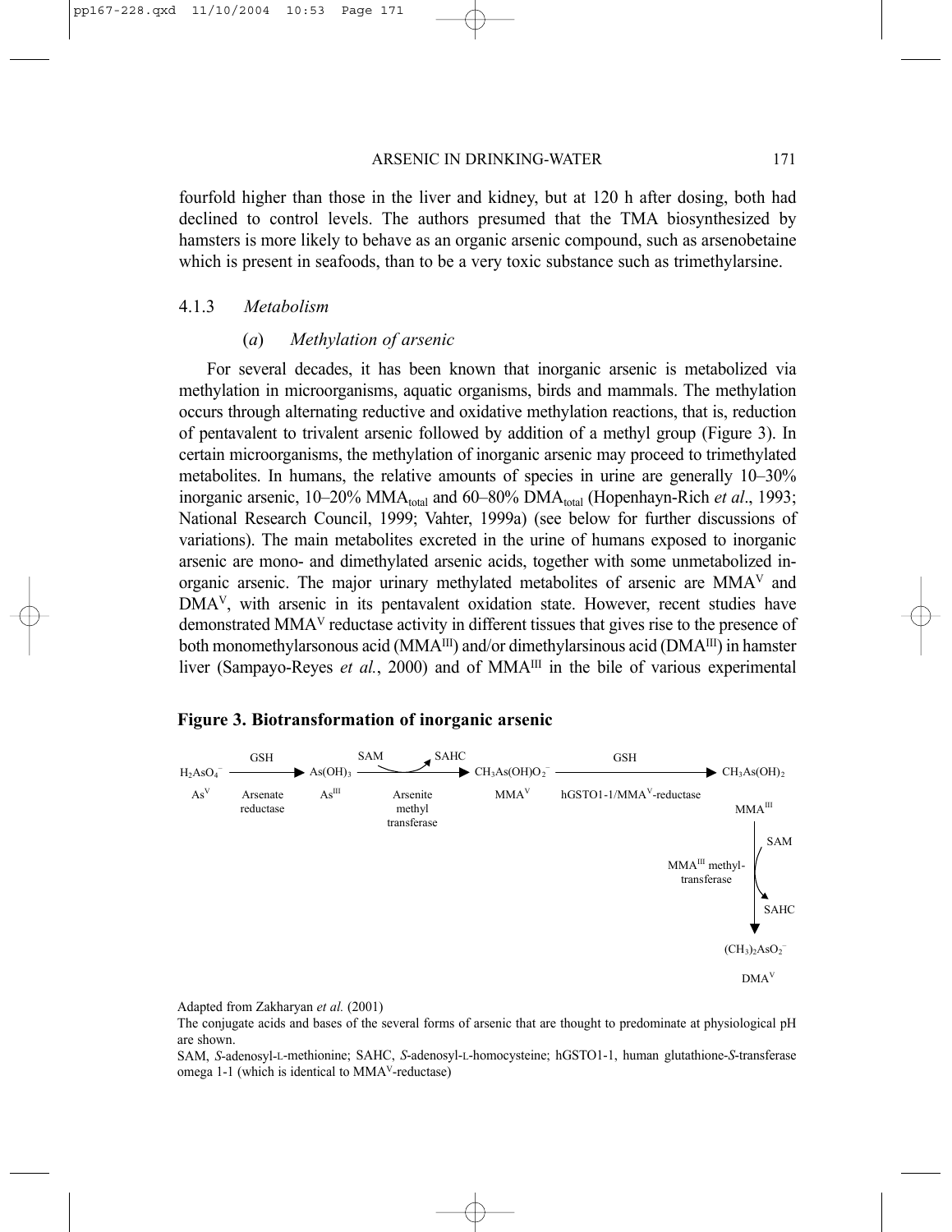animal species (Csanaky & Gregus, 2002), as well as  $DMA^{III}$  and/or  $MMA^{III}$  in human urine (Aposhian *et al*., 2000a; Le *et al*., 2000b; Del Razo *et al*., 2001a; Mandal *et al*., 2001) after exposure to inorganic arsenic.

Following exposure of mice, hamsters, rats and humans to DMAV, further methylation to trimethylarsine oxide (TMAO) has been observed (Marafante *et al*., 1987; Yoshida *et al*., 1997; Kenyon & Hughes, 2001). This probably occurs via  $DMA^{III}$  or the DMA-complex observed in urine. About 5% of urinary arsenic was in the form of TMAO. Of the species studied, demethylation of DMA to inorganic arsenic was detected only in rats, in which inorganic arsenic constituted less than 10% of the total excreted (Yoshida *et al*., 1997). Inorganic arsenic appeared in urine during the first 24–48 h after administration, whereas the highest rate of excretion of unchanged DMA had occurred by 6 h and that of TMAO between 6 and 24 h after dosing. The authors suggested that demethylation of DMA was effected by intestinal flora. TMAO was not found in an in-vitro study after incubation of inorganic arsenic with rat liver cytosol. Indeed, it was shown that the methylation of MMA to DMA was inhibited by increasing concentrations of As<sup>III</sup> preventing the formation of TMAO (Buchet & Lauwerys, 1985, 1988).

It should be noted that there are pronounced species differences in the metabolism of arsenic (National Research Council, 1999; Vahter, 1999b). Most experimental animals excrete very little MMA in urine compared with humans (Vahter, 1999b), and some animals, in particular guinea-pigs and several species of non-human primates (Vahter, 1999b; Wildfang *et al.*, 2001), are unable to methylate inorganic arsenic at all. In addition, rats show different kinetics of arsenic metabolism with a pronounced accumulation of DMA<sup>III</sup> in red blood cells (Shiobara *et al*., 2001) and greater biliary excretion of arsenic (Klaassen, 1974; Gregus *et al*., 2000), compared with humans. The unique disposition of arsenic in rats may be due to the pronounced biliary excretion of MMA<sup>III</sup> and blood cell uptake of DMA<sup>III</sup> (Gregus *et al*., 2000; Shiobara *et al.*, 2001). Thus, it is difficult to evaluate human metabolism of arsenic based on much of the available experimental animal data. Studies in hamsters and rabbits seem to be the most useful because their metabolism is most similar to that in humans (National Research Council, 1999). This phenomenon has been taken into consideration here, and data from rats are not included, except for some information from in-vitro studies with rat hepatocytes, which has been used for the purpose of adding mechanistic information, where appropriate.

Compared with inorganic arsenic, the methylated metabolites containing pentavalent arsenic ( $MMA<sup>V</sup>$  and  $DMA<sup>V</sup>$ ) are less cytotoxic, less reactive with tissue constituents and more readily excreted in urine (for review see National Research Council, 1999, 2001; Vahter & Concha, 2001). This has been taken as evidence that methylation of arsenic is an efficient detoxification process. In general, trivalent arsenic is more toxic than the pentavalent form. Recent studies, however, show that the trivalent methylated metabolites are considerably more toxic than inorganic As<sup>III</sup> (National Research Council, 1999, 2001; Thomas *et al*., 2001; Sections 4.2 and 4.4). Thus, their presence in tissues and body fluids implies that the metabolism of inorganic arsenic involves important bioactivation processes, and that the toxicity of inorganic arsenic probably depends on its metabolism,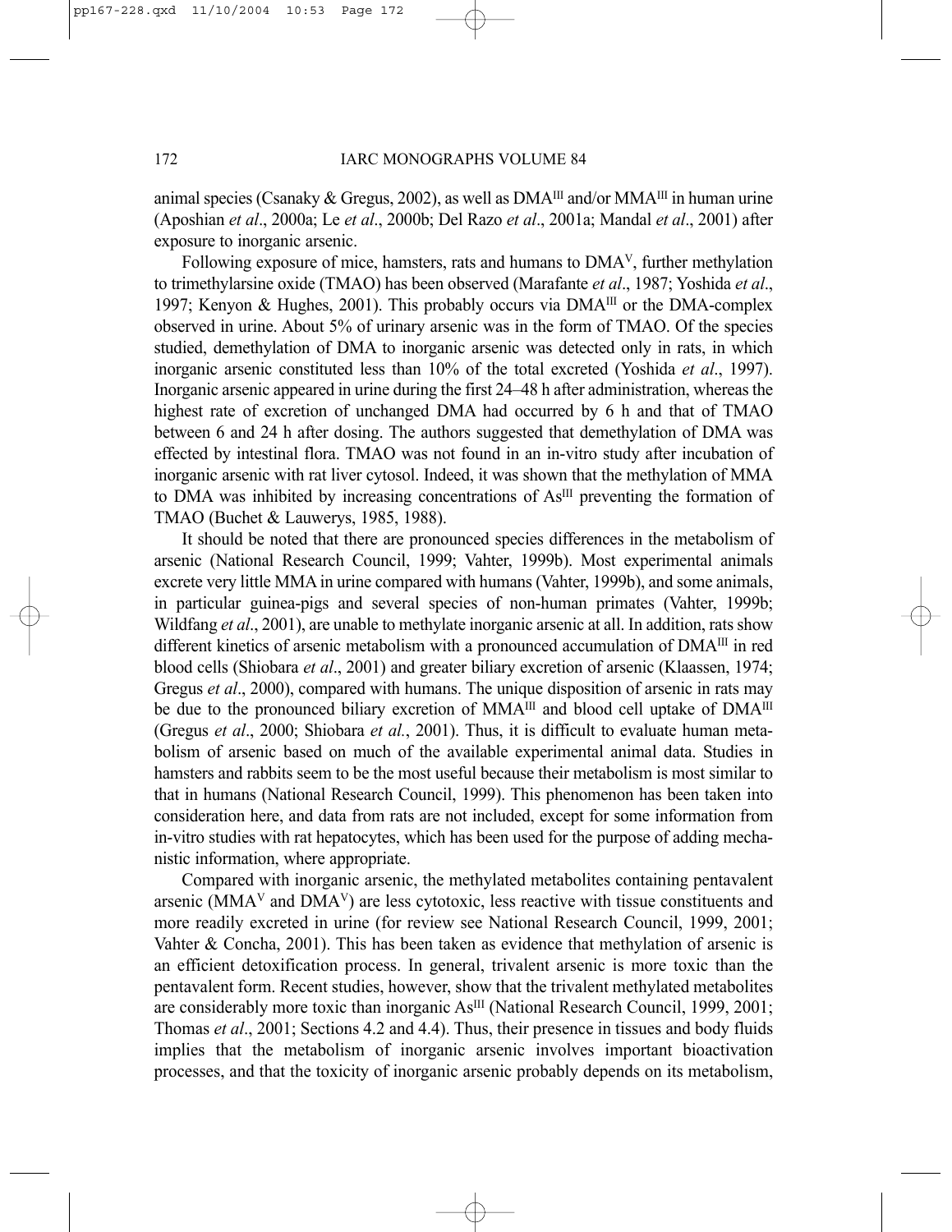especially the capacity of cells to produce methylated intermediates that react with tissue constituents. It should be noted that there may be other mechanisms of transport out of tissues to urine. Excretion of arsenic in chimpanzees was found to be more rapid than that in humans, although methylation of arsenic does not occur in chimpanzees (Vahter *et al*., 1995a). A more complete understanding of the mechanisms of the metabolism of arsenic will provide further insight into the factors determining susceptibility to its toxicity. It should be noted that it is difficult to evaluate the tissue concentrations of  $MMA^{III}$  and DMA<sup>III</sup> based on the amounts detected in urine.

A few studies have indicated a slightly larger fraction of urinary MMA and a smaller fraction of DMA in people with arsenic-related health effects, including skin lesions (Del Razo *et al*., 1997; Yu *et al*., 2000) and chromosomal aberrations (Mäki-Paakkanen *et al*., 1998). Similarly, there are indications that a relatively large amount of MMA in urine is associated with greater retention of arsenic in the body. Evaluation of data from a number of experimental studies on humans receiving specified doses of inorganic arsenic indicates that a higher percentage of DMA in urine is associated with greater overall excretion, while a higher percentage of inorganic arsenic and MMA is associated with slower excretion of total arsenic metabolites (Vahter, 2002). It should also be noted that other mammals that excrete little (rat, rabbit, hamster, beagle and mouse) or no MMA (marmoset, chimpanzee and guinea-pig) in the urine, that is, most experimental animals, show a rapid overall excretion of arsenic (Vahter, 1999b). They also seem to be less susceptible than humans to arsenic-induced toxicity, including cancer (National Research Council, 1999).

#### (*b*) *Mechanism of methylation of arsenic*

The mechanism of methylation of arsenic in humans has not been elucidated, but *S*-adenosylmethionine (SAM) seems to be the main methyl donor. In experimental studies, inhibition of SAM-dependent methylation pathways (by periodate-oxidized adenosine [PAD] or *S*-adenosylhomocysteine [SAH]) resulted in a marked decrease in methylation of arsenic (Marafante *et al*., 1985; De Kimpe *et al*., 1999; Csanaky & Gregus, 2001). Rabbits fed diets with a low content of methyl groups (low in methionine, protein or choline) methylated arsenic to a lesser degree (Vahter & Marafante, 1987). In-vitro studies using rat liver preparations have confirmed the requirement of SAM and thiols (reduced GSH) in the formation of MMA and DMA from  $As<sup>III</sup>$  (Buchet & Lauwerys, 1988; Styblo *et al*., 1996; Healy *et al*., 1999; Thomas *et al*., 2001).

As shown in Figure 3, the methyl groups are transferred from SAM to arsenic in its trivalent form. GSH or other thiols serve as reducing agents for  $As<sup>V</sup>$  and  $MMA<sup>V</sup>$  (National Research Council, 1999, 2001) and are required for the methylation of arsenic. Complexation of trivalent arsenic with GSH, probably mainly in the form of  $\text{As}(\text{GS})_3$ , has been demonstrated. Depletion of hepatic GSH by buthionine sulfoximine in rats and hamsters has been shown to decrease the methylation of inorganic arsenic (Buchet & Lauwerys, 1988; Hirata *et al.*, 1990). Although AsV may be reduced non-enzymatically by GSH, enzyme-catalysed reduction seems to predominate. Studies with mice, rabbits,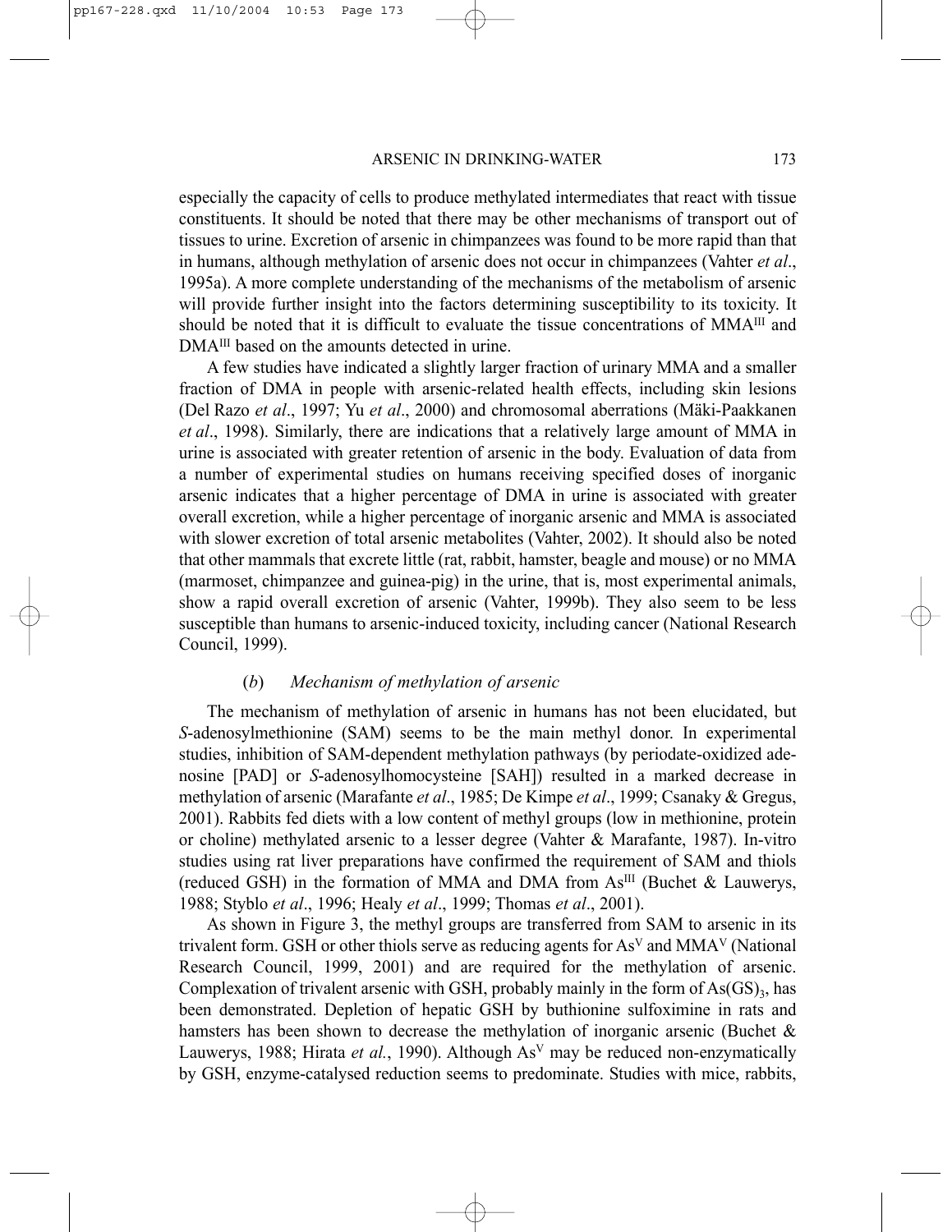and marmoset monkeys showed that a substantial fraction of absorbed arsenate  $(As<sup>V</sup>)$  is rapidly reduced, probably mainly in the blood, to As<sup>III</sup> (Marafante *et al.*, 1985; Vahter & Marafante, 1989; Vahter, 2002). Arsenate and pentavalent methylated metabolites may also be reduced to the corresponding trivalent form in tissues. Arsenate reductase activity has been detected in human liver (Radabaugh & Aposhian, 2000) and MMA<sup>V</sup> reductase in human activity and rabbit liver (Zakharyan & Aposhian, 1999; Zakharyan *et al*., 2001) and various hamster tissues (Sampayo-Reyes *et al*., 2000). There is evidence that human MMAV reductase is identical to glutathione-*S*-transferase class omega 1-1 (GSTO1-1) (Zakharyan *et al*., 2001). Based on studies on rabbit liver, it appears that reduction of MMA<sup>V</sup> is the rate-limiting step in the metabolism of arsenic (Zakharyan & Aposhian, 1999). In male hamsters,  $MMA<sup>V</sup>$  reductase activity was found to vary considerably among tissues: the highest activity was found in the brain followed by urinary bladder, spleen, liver, lung, heart, skin, kidney and testis. The activity in the testis was only about 10% of that in the brain (Sampayo-Reyes *et al*., 2000).

Experimental studies conducted in rabbits have indicated that the liver is the main site of arsenic methylation, especially following ingestion, when the absorbed arsenic initially passes through the liver, the only organ in which DMA is present 1 h after administration of the parent compound (Marafante *et al*., 1985). This is supported by studies showing a marked improvement in the methylation of arsenic following liver transplantation in patients with end-stage liver disease (Geubel *et al*., 1988). In-vitro studies have shown that the methylating capacity of different tissues may vary considerably. Investigation of the methylating activity of arsenic in male mice showed that the highest activity occurred in the testes, followed by kidney, liver and lung (Healy *et al*., 1998). The situation in female animals or humans remains to be elucidated. DMA was the main excretory metabolite of rat and human hepatocytes exposed to inorganic arsenic *in vitro* (Styblo *et al*., 1999). In addition to arsenic methyltransferase activity, the tissue in which arsenic is methylated may also depend on the cellular uptake of its different forms. Experimental studies show a several-fold higher uptake of  $As^{III}$  and MMA<sup>III</sup> than of  $As^{V}$  and MMA<sup>V</sup> in liver cells (National Research Council, 1999; Styblo *et al.*, 1999, 2000; National Research Council, 2001). In contrast, arsenate is readily taken up in the kidneys, after which it can be reduced and excreted in the urine, partly in methylated form. Whether this also occurs with MMAV and  $DMA<sup>V</sup>$  is not known. The uptake of  $MMA<sup>V</sup>$  and  $DMA<sup>V</sup>$  in most other tissues of mice seems to be low (Hughes & Kenyon, 1998; National Research Council, 2001).

The methyltransferases involved in arsenic methylation have not been fully characterized, although enzymes from liver cells of rats, rabbits, hamsters and rhesus monkeys have been partially characterized (Zakharyan *et al*., 1995, 1996; Wildfang *et al*., 1998; Lin *et al.*, 2002) as cytosolic enzymes of 46–60 kDa, the activity of which requires both SAM and a thiol.  $As^{III}$  and  $MMA<sup>V</sup>$  methylating activities seem to involve the same protein. Arsenate, selenate, selenite and selenide were not methylated by the purified enzyme preparations (Zakharyan *et al.*, 1995). Arsenite and MAs<sup>III</sup>O (methylarsine oxide) methyltransferase activities have been detected in primary cultures of human hepatocytes (Styblo *et al*., 1999). The mRNA for AsIII methyltransferase, purified from liver cytosol of male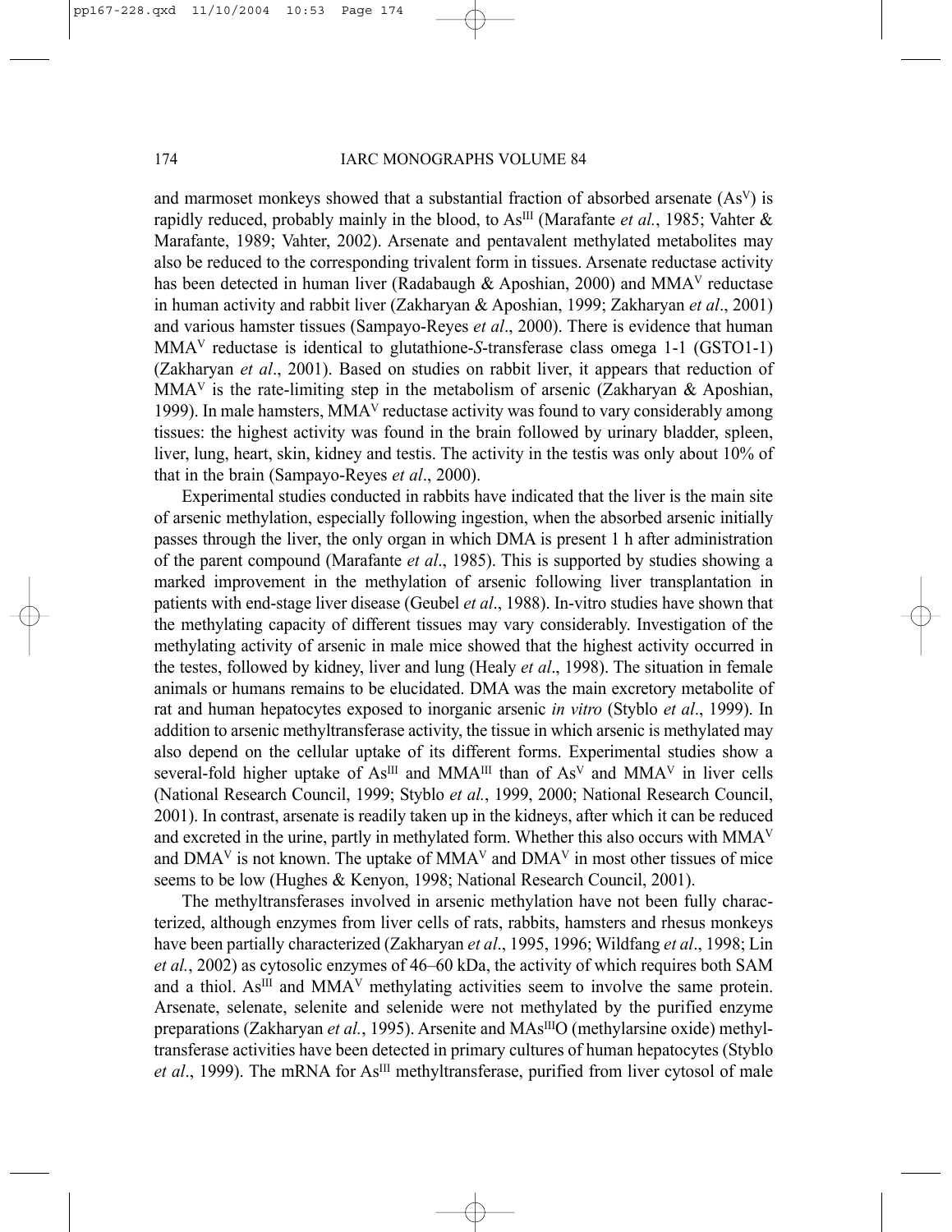rats, was found to be similar to Cyt19, a putative methyltransferase expressed in human and mouse tissues (Lin *et al*., 2002), and was detected in rat tissues and in HepG2 cells, a human cell line that was reported to methylate arsenic, but not in UROtsa cells, an immortalized human urothelial cell line that does not methylate arsenite.

#### (*c*) *Variation in arsenic metabolism*

Although a number of studies have shown that the average relative distribution of arsenic metabolites in the urine is  $10-30\%$  inorganic arsenic,  $10-20\%$  MMA<sub>total</sub> and  $60-70\%$  DMA<sub>total</sub> (calculated percentages) (National Research Council, 1999), there is a wide variation among individuals (Vahter, 1999a,b). In one study, interindividual variation was found to exceed intra-individual variation considerably; the efficiency of arsenic methylation of an individual is remarkably stable over time (Concha *et al.*, 2002). Also, a few recent studies in which the trivalent and pentavalent metabolite forms have been speciated indicate a considerable variation in urinary excretion of  $MMA<sup>III</sup>$  and  $DMA<sup>III</sup>$ (Aposhian *et al.*, 2000a; Del Razo *et al*., 2001b; Mandal *et al*., 2001). Differences between population groups have also been reported. In one study, indigenous people living in the Andes, mainly Atacameños, excreted less MMA in urine (often only a few per cent) (Vahter *et al*., 1995b); people living in certain areas of Taiwan, China, however, seem to have an unusually high percentage of MMA in urine (20–30% on average) (Chiou *et al*., 1997b; Hsueh *et al.*, 1998). These findings indicate that the influence of genetic polymorphims is more important than environmental factors for the variation in arsenic methylation. Recently, it was reported that the methylation pattern among 11 families in Chile correlated more strongly between siblings than between father–mother pairs (Chung *et al*., 2002), supporting a genetic basis for the variation in arsenic methylation.

A few human studies indicate that high doses of arsenic may influence its methylation in humans. In humans acutely intoxicated by inorganic arsenic, there is a marked delay in the urinary excretion of DMA which exceeds all other metabolites (Mahieu *et al*., 1981; Foà *et al*., 1984). Only after 1 or 2 weeks did the fraction of DMA in urine reach 70–80%, a level commonly seen after lower exposures. In people exposed to arsenic via drinkingwater, the ratio of DMA to MMA in urine decreased somewhat with increasing level of exposure (Hopenhayn-Rich *et al*., 1993). This is probably related to inhibition of methyltransferase, especially in the second methylation step, by high concentrations of arsenite, as demonstrated in experimental studies *in vitro* (Buchet & Lauwerys, 1988; Styblo *et al*., 1996). In people exposed to high concentrations of arsenic in drinking-water (several hundred micrograms per litre), there is a slight decrease in the percentage of DMA and a corresponding decrease in the percentage of MMA (Hepenhayn-Rich *et al*., 1993). In some studies, women tend to methylate arsenic more efficiently than men (Hopenhayn-Rich *et al*., 1996c), which may in part be related to the observed increase in arsenic methylation during pregnancy (Concha *et al*., 1998c).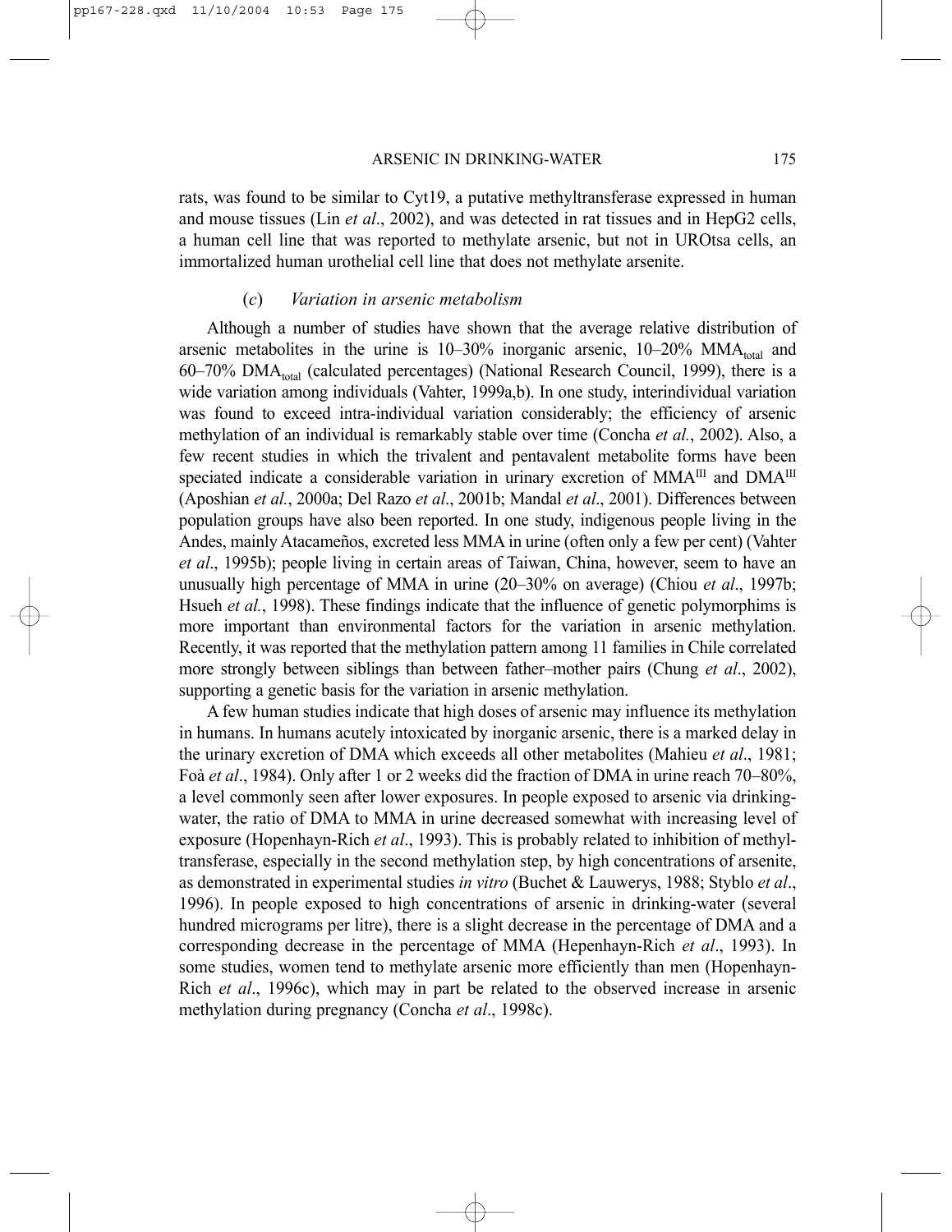#### 4.1.4 *Placental transfer*

Studies in experimental animals and humans show that both inorganic arsenic and methylated metabolites cross the placenta to the fetus (Concha *et al*., 1998c). In women exposed to arsenic in drinking-water (about 200  $\mu$ g/L), the concentrations of arsenic in umbilical cord blood were about as high as those in maternal blood in late gestation (about 10 µg/L) (Concha *et al*, 1998c). Placentas also had elevated concentrations of arsenic (median,  $34 \mu g/kg$  wet wt; range,  $17-54 \mu g/kg$ ;  $n = 11$ ). More than 90% of the arsenic in urine and plasma of both newborns and their mothers (at the time of delivery) was in the form of DMA (compared with about 70% in non-pregnant women), indicating an increase in arsenic methylation during pregnancy. The authors suggested that the DMA is much less toxic to the embryo and fetus than inorganic arsenic; the increased arsenic methylation during pregnancy could be highly protective for the developing organism.

Studies on women living in north-western Argentina indicated a low degree of arsenic excretion in human breast milk (Concha *et al*., 1998a). The average concentration of arsenic in milk was 2 µg/kg fresh wt, compared with 10 µg/L in maternal blood and 320 µg/L in maternal urine. Breastfeeding of newborns from highly exposed areas decreased the levels of arsenic in their urine (which were elevated directly after birth) because of the low concentration in maternal breast milk (compared with formula milk prepared from the local water, which would provide about 200 µg arsenic/day) (Concha *et al*., 1998c). A study of 36 German women showed that the average concentration of total arsenic in breast milk was less than 0.3 µg/L (Sternowsky *et al*., 2002). The few women who reported a high intake of seafood showed increased arsenic levels in breast milk, indicating that organic arsenic compounds of marine origin, e.g. arsenobetaine, are excreted in milk.

#### 4.1.5 *Excretion*

In humans, the major route of excretion of most arsenic compounds is via the urine. The biological half-time of inorganic arsenic is about 4 days, but is slightly shorter following exposure to arsenate than to arsenite (Crecilius, 1977; Yamauchi & Yamamura, 1979; Tam *et al*., 1979; Pomroy *et al*., 1980; Buchet *et al*., 1981). In six human subjects who ingested radiolabelled  $[74As]$ arsenate, 38% of the dose was excreted in the urine within 48 h and 58% within 5 days (Tam *et al*., 1979). The results of another study indicate that the data were best fit to a three-compartment exponential model, with 66% excreted with a half-time of 2.1 days, 30.4% with a half-time of 9.5 days and 3.7% with a half-time of 38.4 days (Pomroy *et al.*, 1980). In three subjects who ingested 500 µg arsenic in the form of arsenite in water, about 33% of the dose was excreted in the urine within 48 h and 45% within 4 days (Buchet *et al*., 1981).

The administration of sodium 2,3-dimercapto-1-propane sulfonate (DMPS), a chelating agent, to humans chronically exposed to inorganic arsenic in the drinking-water resulted in increased urinary excretion of arsenic (Aposhian *et al*., 2000b; Guha Mazumder *et al*., 2001a). In particular, there was a marked increase in urinary excretion of MMAIII and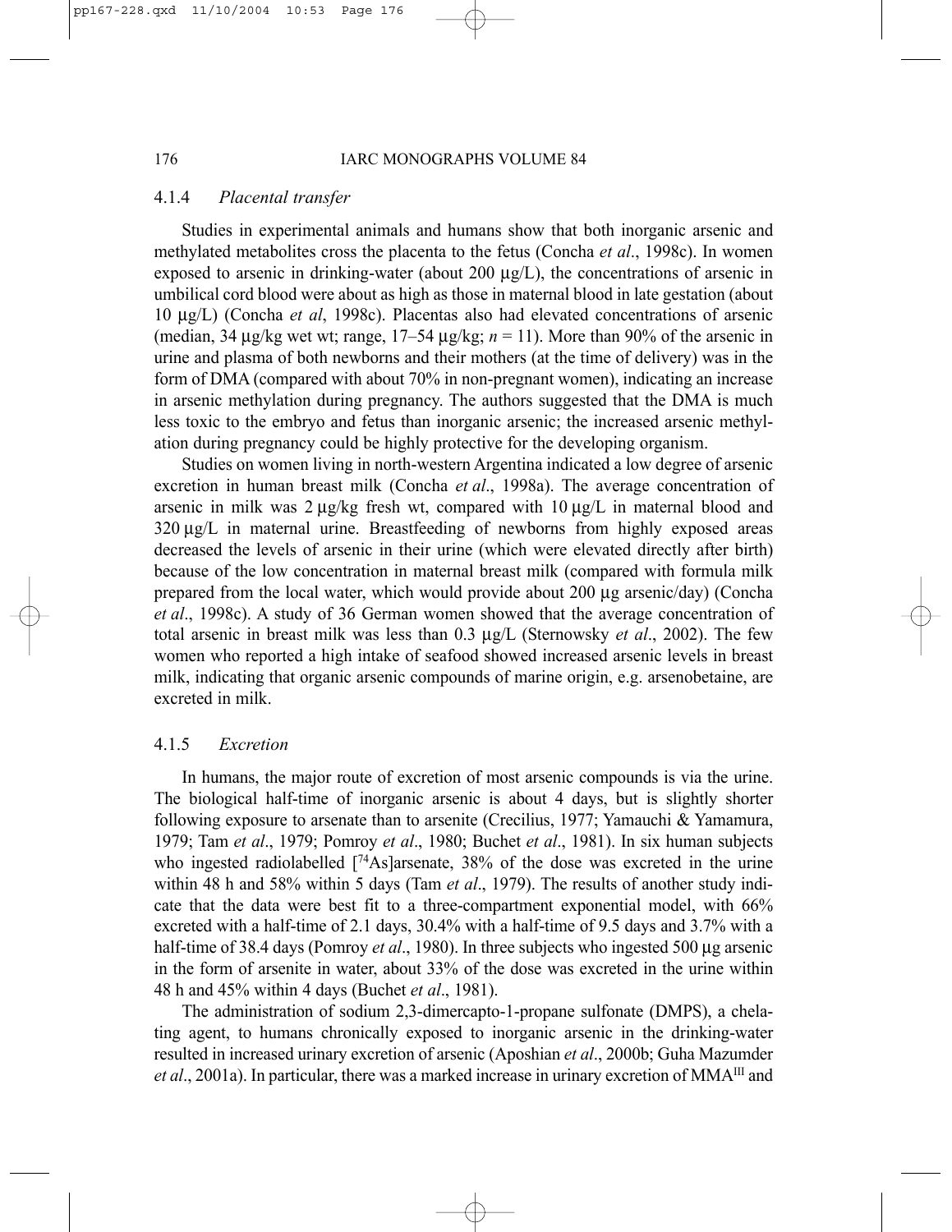MMAV, while the concentration and percentage of urinary DMA decreased (Aposhian *et al*., 2000b). Experimental studies supported the hypothesis that DMPS competes with endogenous ligands for MMA<sup>III</sup>, forming a DMPS–MMA complex that is not a substrate for the MMAIII methyltransferase enzyme. This may explain the decrease in the conversion of the MMAIII to DMA. The DMPS–MMA complex is readily excreted in urine. Interestingly, MMAIII was excreted in the urine only after administration of DMPS (Aposhian *et al.*, 2000b).

## **4.2 Toxic effects**

## 4.2.1 *Humans*

## (*a*) *Acute and subacute toxicity*

Acute effects caused by the ingestion of inorganic arsenic compounds, mainly  $As^{III}$ oxide, are well documented. The major lesion is profound gastrointestinal damage, resulting in severe vomiting and diarrhoea, often with blood-tinged stools — symptoms that resemble cholera. Other acute symptoms and signs include muscular cramps, facial oedema and cardiac abnormalities; shock can develop rapidly as a result of dehydration. Subacute effects mainly involve the respiratory, gastrointestinal, cardiovascular, nervous and haematopoietic systems (WHO, 1981).

## (*b*) *Chronic toxicity*

Most of the reports on chronic exposure to arsenic in humans focus attention on skin manifestations because of their diagnostic specificity. However, data derived from population-based studies and clinical case series and reports relating to intake of inorganic arsenic through drinking-water, medications or occupational and environmental exposure show that chronic exposure to arsenic adversely affects multiorgan systems. The clinical appearance of non-cancerous manifestations of arsenic intoxication in humans is insidious in onset and is dependent on the magnitude of the dose and the time course of exposure.

## (i) *Cutaneous manifestations*

The specific cutaneous lesions of chronic arsenic toxicity are characterized by pigmentation and keratosis. These have been reported from different regions of the world including Argentina, Bangladesh, Chile, China, India (West Bengal), Japan, Mexico and Taiwan, China, where the content of arsenic in drinking-water is elevated (Zaldívar, 1974; Borgoño *et al*., 1977; Cebrián *et al*., 1983; Saha, 1984; Chakraborty & Saha, 1987; Guha Mazumder *et al*., 1988, 1992; Ahmad *et al*., 1997; Guha Mazumder *et al*., 1998b; Biswas *et al*., 1998; Mandal *et al*., 1998; Ahmad, S.A. *et al*., 1999; Milton & Rahman, 1999; Guo *et al*., 2001). The magnitude of dose and the time frame of exposure to arsenic needed to induce the hyperpigmentation and hyperkeratosis characteristic of chronic arsenic intoxication have been investigated to a limited extent.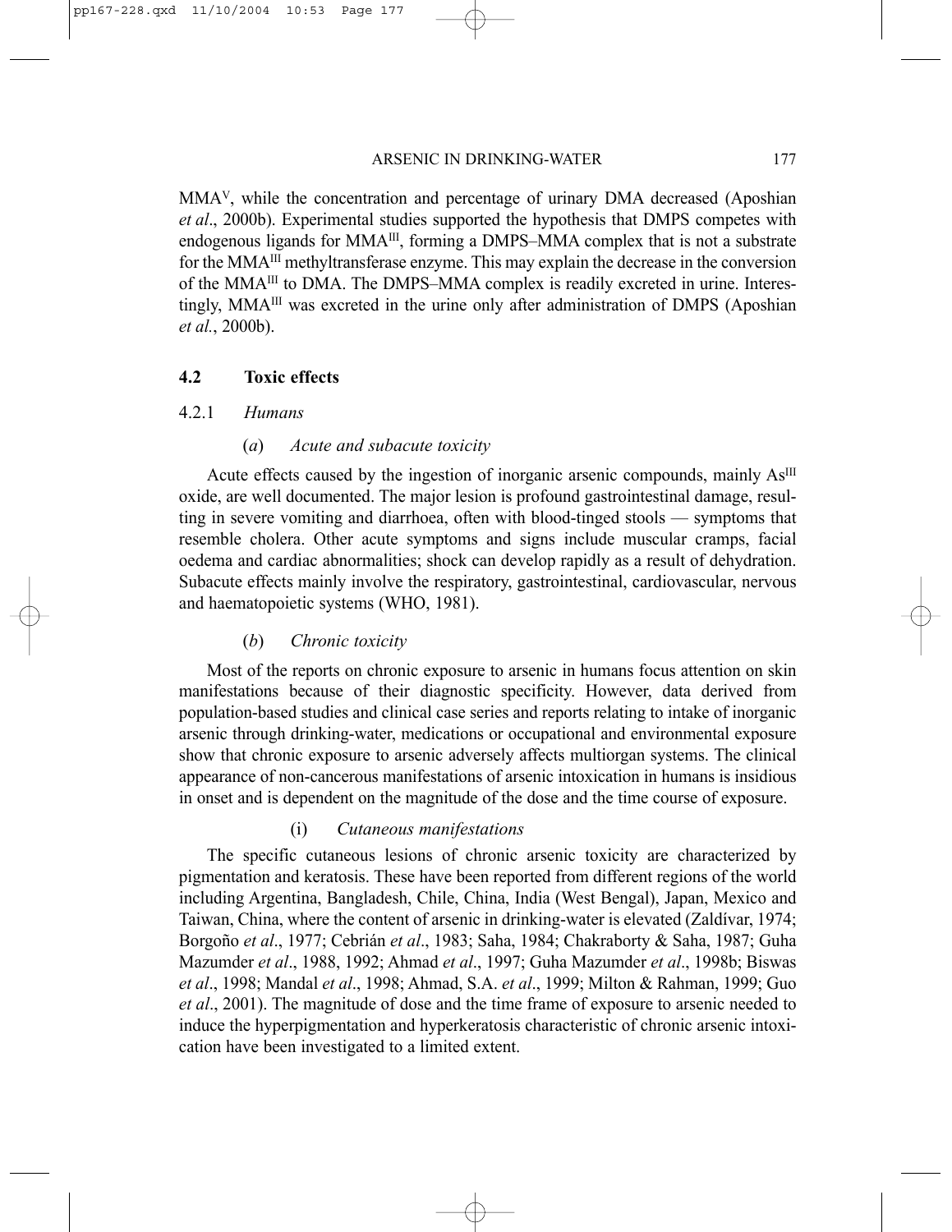#### 178 IARC MONOGRAPHS VOLUME 84

Among the population exposed to arsenic in drinking-water in the Antofagasta region of Chile, where levels reached 0.8 mg/L, cases of cutaneous arsenicosis, including both hyperpigmentation and hyperkeratosis, have been described in children as young as 2 years of age (Rosenberg, 1974). In a cohort of 40 421 inhabitants of south-western Taiwan, China, investigated by Tseng *et al*. (1968), the youngest subjects found to have hyperpigmentation and hyperkeratosis were reported to be aged 3 and 4 years, respectively; in a later investigation, the youngest subjects were aged 5 and 15 years (Tseng, 1977). The amount of arsenic consumed by these children was not specified. In a clinical evaluation conducted among 296 residents of Region Lagunera in northern Mexico, where ingested groundwater contained a mean arsenic concentration of approximately 0.4 mg/L, the shortest time of exposure associated with hypopigmentation was 8 years, increasing to 12 years for hyperpigmentation and palmoplantar keratosis (Cebrián *et al*., 1983).

The hyperpigmentation of chronic arsenic poisoning commonly appears in a finely freckled, raindrop pattern that is particularly pronounced on the trunk and extremities, and distributed bilaterally symmetrically, but can also involve mucous membranes such as the undersurface of the tongue or buccal mucosa (Yeh, 1973; Tay, 1974; Saha, 1984; Guha Mazumder, 1988, 1992; Saha, 1995; Guha Mazumder *et al.*, 1998b; Ahmad, S.A. *et al*., 1999; Milton & Rahman, 1999). Although less common, other patterns include diffuse hyperpigmentation (melanosis) (Tay, 1974; Saha, 1984), localized or patchy pigmentation, particularly affecting skinfolds (Tay, 1974; Szuler *et al*., 1979), and so-called leukodermia or leukomelanosis (Saha, 1984; Mandal *et al*., 1996, 1997; Chowdhury *et al*., 2000a,b) in which the hypopigmented macules take a spotty, white appearance.

Arsenical hyperkeratosis appears predominantly on the palms of the hands and on the plantar aspect of the feet, although involvement of the dorsum of the extremities and the trunk have also been described. Occasionally, lesions may be larger and have a nodular or horny appearance. In severe cases, the hands and soles present diffuse verrucous lesions. Cracks and fissures may be severe on the soles (Sommers & McManus, 1953; Black, 1967; Tseng *et al*., 1968; Yeh, 1973; Tay, 1974; Zaldívar, 1974; Borgoño *et al*., 1977; Cebrián *et al.*, 1983; Saha, 1984; Guha Mazumder *et al*., 1988; Ahmad *et al*., 1997; Guha Mazumder *et al*., 1998b; Saha & Chakraborti, 2001). Histological examination of the lesions typically reveals hyperkeratosis with or without parakeratosis, acanthosis and enlargement of the rete ridges. In some cases, there may be evidence of cellular atypia (mitotic figure) in large vacuolated epidermal cells (Tay, 1974). Yeh (1973) classified arsenical keratosis into two types: a benign type A (further subgrouped into those with no cellular atypia and those with mild cellular atypia); and a malignant type B (intraepidermal carcinoma or carcinoma *in situ*, basal-cell carcinoma or squamous-cell carcinoma). Type B arsenical keratosis is histologically similar to but not indistinguishable from Bowen disease. Skin cancer can arise in the hyperkeratotic areas or appear on nonkeratotic areas of the trunk, extremities or hands (Sommers & McManus, 1953; Yeh, 1973). In epidemiological studies in West Bengal (India) and Bangladesh, a higher prevalence of arsenical skin lesions was observed in men compared with women, with a clear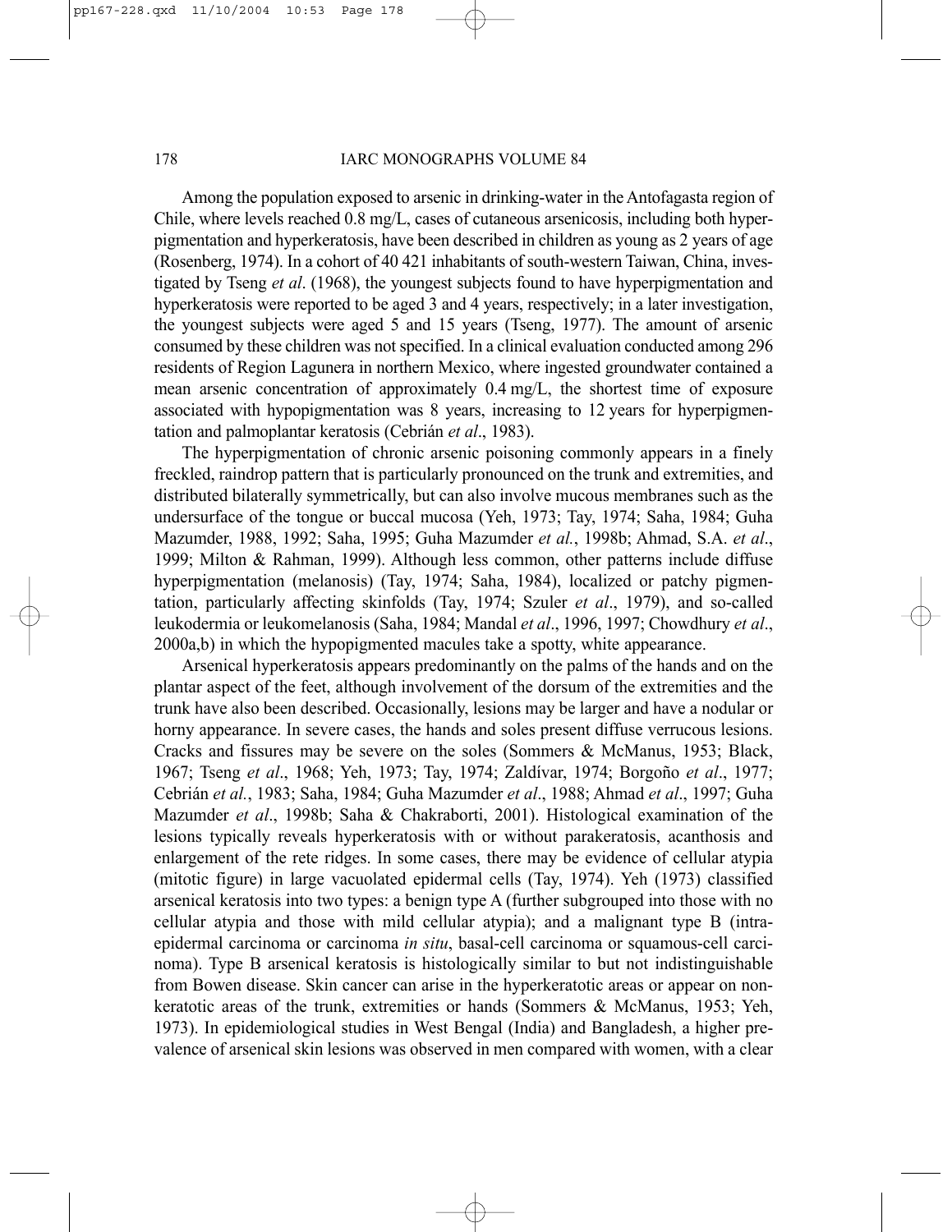dose–response relationship (Guha Mazumder *et al*., 1998c; Rahman *et al*., 1999a; Tondel *et al*., 1999).

Early studies provided estimates for the dose–response relationship of arsenicinduced skin lesions. Tseng *et al*. (1968) and Yeh (1973) evaluated 40 421 inhabitants of south-western Taiwan, China, where the drinking-water supply (artesian well-water) had been contaminated with arsenic for more than 50 years. The concentration of arsenic in the water supply varied from 0.01 to 1.82 mg/L, and most well-water in the endemic area had a range of 0.4–0.6 mg/L. The entire population at risk numbered 103 154. Of the people surveyed and examined clinically, characteristic arsenic-induced hyperpigmentation was diagnosed in 18.4%, keratosis in 7.1%, skin cancer in 1.1% and invasive skin cancer in 0.4%. Of the 428 people with clinically diagnosed skin cancer, 71.7% also had keratosis and 89.7% had hyperpigmentation. Ninety-nine per cent of the people with skin cancer had multiple skin cancers; 74.5% of the malignant lesions were on unexposed areas (Tseng *et al.*, 1968). Yeh (1973) studied 303 samples of skin cancers histologically: 57 were squamous-cell carcinomas, 45 were basal-cell carcinomas, 176 were intraepidermal carcinomas (including 23 type B arsenical keratoses and 153 Bowen disease) and 25 were combined forms. The study in Taiwan lacked individual data on exposure to arsenic, since the levels were reported by village. In general, however, the incidence of hyperpigmentation, keratoses and skin cancer increased with increasing content of arsenic in the drinking-water and with age and length of exposure. The youngest patient with skin cancer was 2 years old. No case of melanosis, keratosis or skin cancer was identified in the nearby control population.

Guha Mazumder *et al*. (1998c) carried out the first population survey with individual data on exposure to arsenic among 7683 participants in West Bengal, India, to ascertain the prevalence of keratoses and hyperpigmentation. The arsenic content of their current water source ranged up to 3.4 mg/L, although 80% of participants consumed water containing  $\leq$  0.5 mg/L arsenic. Of 4093 female and 3590 male participants, 48 and 108 had keratotic lesions and 127 and 234 had hyperpigmentation, respectively. Clear exposure–response relationships were found for levels of arsenic in water and the prevalence of these arsenicinduced skin effects. Men were affected more than women. Subjects who had body weights below 80% of the standard for their age and sex had a 1.6-fold and 1.2-fold increase in the prevalence of keratosis and hyperpigmentation, respectively. However, the survey examined only the participants' primary current drinking-water source. A similar cross-sectional study was conducted in Bangladesh by Tondel *et al*. (1999) who interviewed and examined 1481 subjects ≥ 30 years of age. A total of 430 subjects had skin lesions. Individual exposure assessment could only be estimated by present levels. Concentrations of arsenic in water ranged from 0.01 to 2.04 mg/L and the crude overall prevalence rate for skin lesions was 29/100. This study also showed a higher prevalence rate of arsenic-related skin lesions in men than in women, with a clear dose–response relationship.

Haque *et al*. (2003) recently completed a nested case–control study of a previous study (Guha Mazumder *et al*., 1998c) to examine the dose–response relationship between concentrations below 0.5 mg/L in drinking-water and arsenic-induced skin lesions using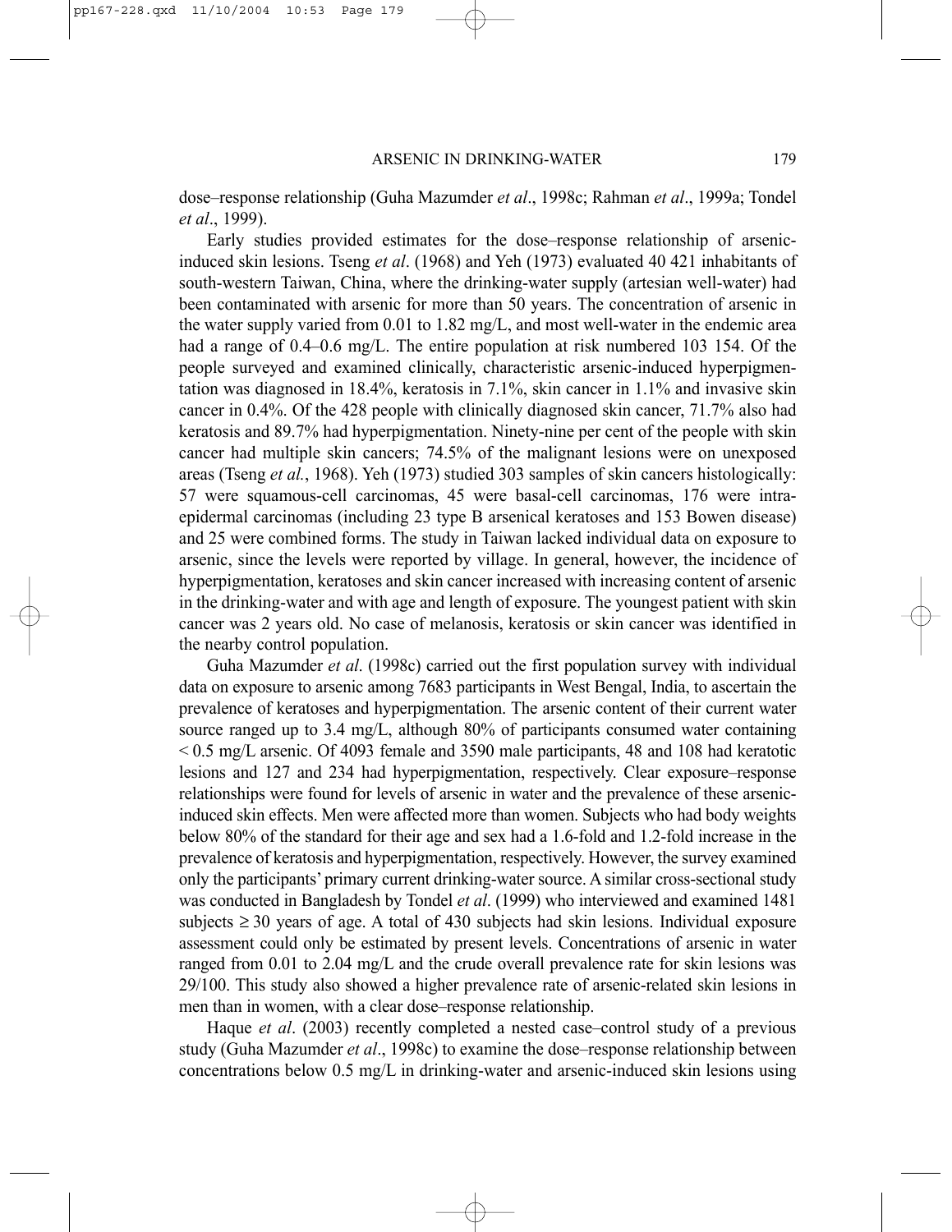#### 180 IARC MONOGRAPHS VOLUME 84

a detailed exposure assessment that incorporated data on arsenic concentrations from current and past water sources used in households and work sites. A subset of 158 participants (69 cases and 89 controls) had complete histories of water concentrations. No case of a skin lesion was found with peak water concentrations of arsenic less than 0.1 mg/L. All of the eight cases (four men aged 31–75 years, four women aged 21–66 years), who currently had skin lesions and had ingested peak arsenic concentrations between 0.1 and 0.19 mg/L, had hyperpigmentation, and four also had keratoses.

Skin cancers are frequently associated with hyperkeratotic lesions (Yeh, 1973). Hyperkeratosis occurs more commonly and earlier in arsenic-exposed populations than skin cancer. A dose–response analysis of hyperkeratotic lesions may therefore allow the observation of a potential carcinogenic response to exposures lower than those used for skin cancer.

## (ii) *Respiratory disease*

The possible role of chronic ingestion of arsenic in the genesis of non-malignant pulmonary disease has been suggested in a few case series describing medical problems among individuals chronically exposed to increased concentrations of arsenic in the drinking-water. Among a total cohort of 180 residents of Antofagasta, Chile, exposed to drinking-water containing 0.8 mg/L arsenic, 38.8% of 144 subjects with abnormal skin pigmentation complained of chronic cough, compared with 3% of 36 subjects with normal skin (Borgoño *et al*., 1977). In autopsies of four children and one adolescent from the Antofagasta region with an antecedent history of cutaneous arsenicosis and postmortem findings of extensive (non-pulmonary) vascular disease, two of the subjects were noted to have chronic bronchitis, slight bronchiectasis and slight diffuse interstitial fibrosis of the lung (Rosenberg, 1974). Symptoms of chronic lung disease were present in 89 (57%) of 156 cases of chronic arsenic toxicity caused by drinking arsenic-contaminated water in West Bengal, India (Guha Mazumder *et al*., 1998b). Lung function tests carried out on 17 patients showed features of restrictive lung disease in nine (53%) and combined obstructive and restrictive lung disease in seven (41%) cases.

To investigate the relationship between non-malignant respiratory disease and ingested arsenic, Guha Mazumder *et al*. (2000) analysed data from the cross-sectional survey of 7683 participants who were examined clinically and interviewed, and measured the arsenic content in their current primary drinking-water source. Arsenic concentrations ranged from < 0.003 mg/L to 3.4 mg/L. Because there were few smokers, analyses were confined to nonsmokers ( $n = 6864$  participants). Study subjects had arsenic-associated skin lesions, such as hyperpigmentation and hyperkeratosis, and were also highly exposed at the time of the survey (concentration of arsenic in water  $\geq 0.5$  mg/L). Individuals with normal skin and low concentration of arsenic in water  $(< 0.05$  mg/L) were used as the referent group. Participants with skin lesions had age-adjusted prevalence odds ratio estimates for cough, crepitations and shortness of breath of 7.8 (95% CI, 3.1–19.5), 9.6 (95% CI, 4.0–22.9) and 23.2 (95% CI, 5.8–92.8) in women and 5.0 (95% CI, 2.6–9.9), 6.9 (95% CI, 3.1–15.0) and 3.7 (95% CI, 1.3–10.6) in men, respectively.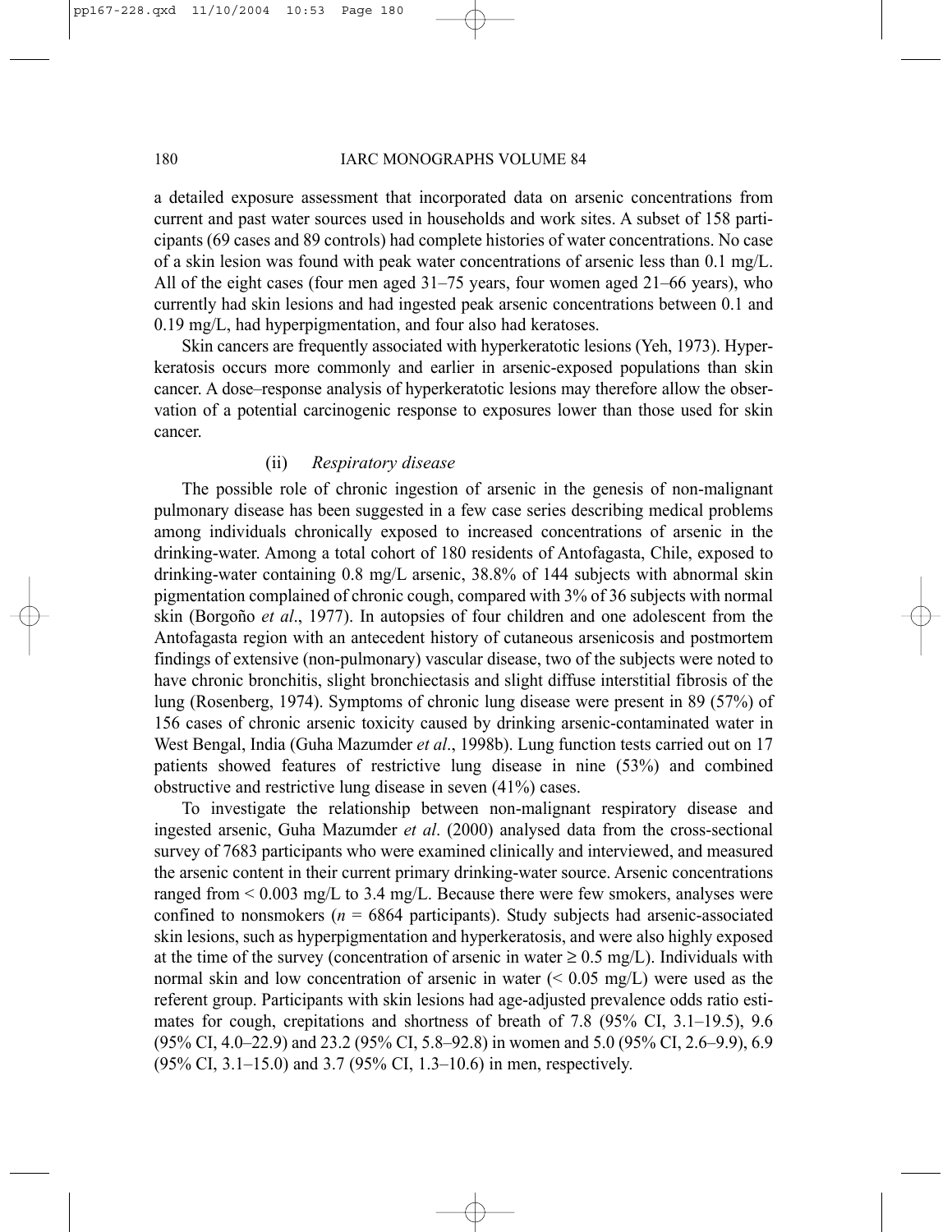The effect of chronic exposure to arsenic on the respiratory system was studied in 218 individuals (94 exposed to arsenic  $[0.136-1 \text{ mg/L}]$  and 124 control cases), most of whom were non-smokers, in Bangladesh (Milton *et al*., 2001). The overall crude prevalence (or risk) of chronic cough and chronic bronchitis among exposed subjects was three times that in controls. Women were reported to be affected more than men.

The occurrence of chronic respiratory disease in the form of chronic cough or chronic bronchitis due to constant ingestion of arsenic through drinking-water has also been reported (Hotta, 1989; Chowdhury *et al*., 1997; Kilburn, 1997; Chakraborti *et al.*, 1998; Ahmad, S.A. *et al*., 1999; Ma *et al*., 1999; Chowdhury *et al.*, 2000b).

## (iii) *Gastrointestinal system*

Chronic arsenic toxicity has been reported to produce various gastrointestinal symptoms. Hotta (1989) reported gastrointestinal impairment in 76% of subjects exposed to environmental arsenic at Torku, Japan. The symptoms were not serious in most patients, as they had possibly been afflicted with the initial stage of disease. Gastroenteritis was reported in a study of 1447 cases of chronic arsenicosis caused by drinking arsenic-contaminated water (0.05–1.8 mg/L) in the Inner Mongolian Autonomous region of China (Ma *et al*., 1999). Of patients suffering from chronic arsenicosis after drinking arsenic-contaminated water (0.05–14.2 mg/L) in West Bengal, India, gastrointestinal symptoms characterized by dyspepsia were present in 60/156 (38.4%) cases studied (Guha Mazumder *et al*., 1998b). Many investigators variously reported symptoms such as nausea, diarrhoea, anorexia and abdominal pain in cases of chronic arsenic toxicity (Rosenberg, 1974; Zaldívar, 1974; Borgoño *et al*., 1977; Cebrián *et al*., 1983; Guha Mazumder *et al*., 1988; Ahmad *et al*., 1997). However, in an epidemiological study carried out in the affected population in West Bengal, there was no difference in the incidence of abdominal pain among people drinking arsenic-contaminated water (0.05–3.4 mg/L) and the control population (< 0.05 mg/L) (27.84% versus 31.81%) (Guha Mazumder *et al*., 2001b).

#### (iv) *Liver and spleen*

Exposure to inorganic arsenic compounds has been associated with the development of chronic pathological changes in the liver. Several authors have reported cases of liver damage following treatment with trivalent inorganic arsenic (Morris *et al*., 1974; Cowlishaw *et al*., 1979; Szuler *et al*., 1979; Nevens *et al*., 1990). A common finding in these reports was portal hypertension without signs of liver cirrhosis. All patients had been given arsenic as a medication, mostly Fowler's solution, for several years. Typical cutaneous signs of long-term exposure to arsenic were also observed in some of the patients. In addition, there have been case reports on liver cirrhosis following medication with inorganic arsenic compounds (Franklin *et al*., 1950; Rosenberg, 1974).

Datta *et al*. (1979) reported portal hypertension associated with periportal fibrosis in nine patients who were found to have high levels of arsenic in their liver in Chandigarh, India, two of whom had been drinking arsenic-contaminated water (0.549 and 0.360 mg/L). Guha Mazumder *et al*. (1988) reported hepatomegaly in 62/67 (92.5%)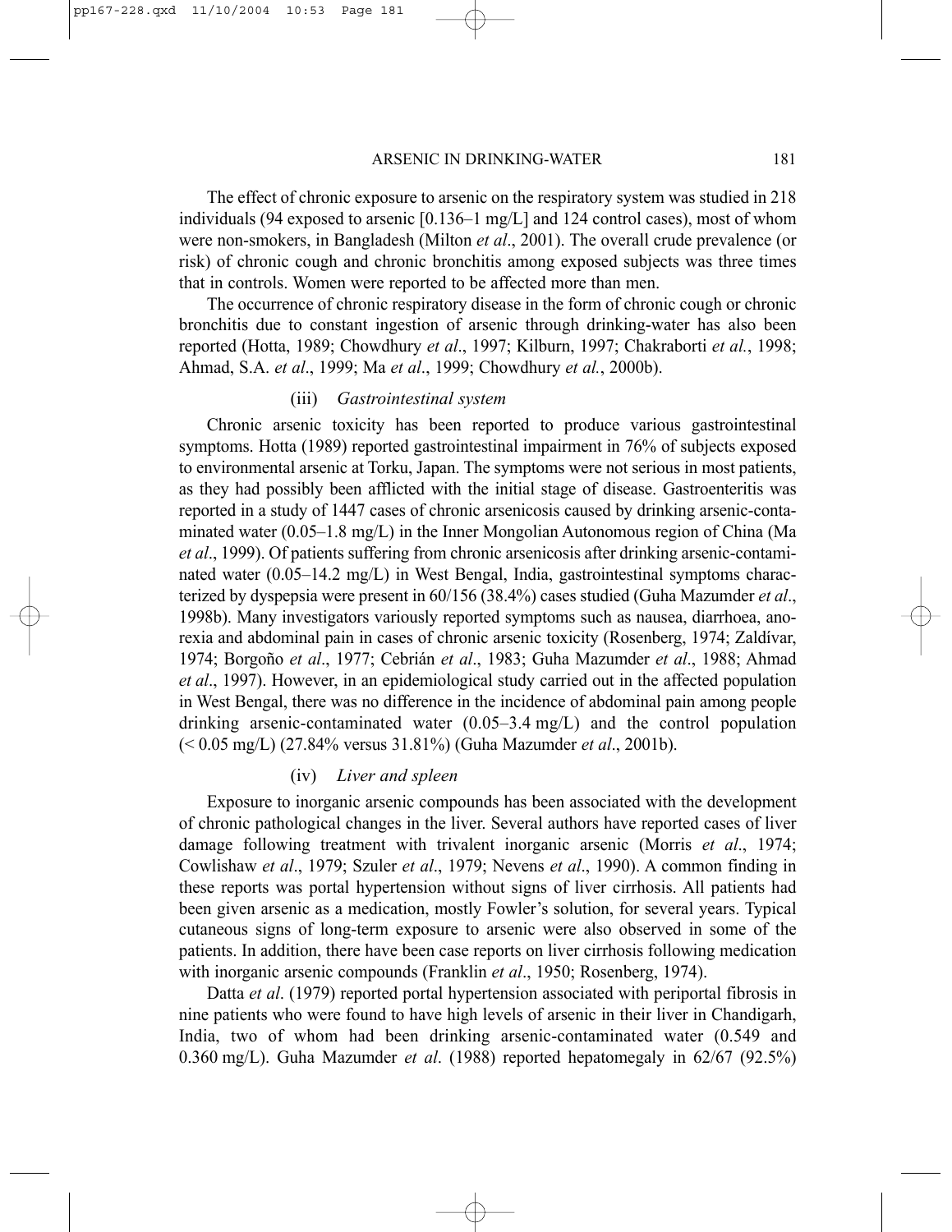members of families who had drunk arsenic-contaminated water (0.2–2 mg/L) in West Bengal, India, but in only 6/96 (6.25%) people from the same area who had drunk uncontaminated water  $(< 0.05$  mg/L). Thirteen arsenic-exposed patients who had hepatomegaly were further investigated in hospital. All showed varying degrees of portal zone expansion and liver fibrosis histologically. Four of the five patients who had splenomegaly showed evidence of increased intrasplenic pressure (30–36 cm saline), suggesting portal hypertension. Splenoportography of these cases showed evidence of intrahepatic portal vein obstruction. Although routine liver function tests were normal in all these cases, the bromosulphthalin retention test was abnormal in three. The level of arsenic in liver tissue, estimated by neutron activation analysis, was found to be elevated in 10/13 cases (0.5–6 mg/kg dry wt versus 0.16 ± 0.04 mg/kg dry wt in controls). Santra *et al*. (1999) and Guha Mazumder (2001a) subsequently reported hepatomegaly in 190/248 cases (76.6%) of chronic arsenicosis investigated in the same hospital. Evidence of noncirrhotic portal zone fibrosis of the liver was found histologically in 63/69 cases (91.30%) of hepatomegaly. Liver function tests carried out on 93 such patients showed evidence of elevated levels of alanine aminotransferase (ALT), aspartase aminotransferase and alkaline phosphatase in 25.8%, 61.3% and 29% of cases, respectively. Serum globulin was found to be high ( $> 3.5$  g/dL) in 19 (20.7%) cases.

Liver enlargement has been reported in cases of chronic arsenic toxicity caused by drinking arsenic-contaminated water (Saha, 1984; Chakraborty & Saha, 1987; Ahmad, S.A. *et al*., 1997, 1999; Ma *et al*., 1999; Saha & Chakribori, 2001).

## (v) *Chronic cardiovascular effects*

Ingested inorganic arsenic has been related to an increased incidence of cardiovascular disease, especially ischaemic heart disease. This has been reviewed extensively (WHO, 1981; Engel & Smith, 1994; Chen *et al*., 1997; National Research Council, 1999, 2001).

Arsenic has been well documented as one of the major risk factors for Blackfoot disease, a unique peripheral arterial disease characterized by severe systemic arteriosclerosis, as well as dry gangrene and spontaneous loss of affected extremities at end-stages. Histologically, Blackfoot disease can be divided into two reaction groups: arteriosclerosis obliterans and thromboangiitis obliterans. The prevalence of Blackfoot disease was reported to be 8.9/1000 among 40 421 inhabitants studied by Tseng *et al*. (1968) in Taiwan, China. The villages surveyed were arbitrarily divided according to the arsenic content of the wellwater into low ( $\leq 0.3$  mg/L), medium (0.3–0.6 mg/L) and high ( $> 0.6$  mg/L) exposure. The prevalence of Blackfoot disease revealed a clear-cut ascendency gradient from low to medium to high exposure for both sexes and the three different age groups studied (Tseng, 1977). Atherogenicity and carcinogenicity of high levels of arsenic in artesian well-water was examined by Chen *et al*. (1988b). The lifetable method used to analyse cancer mortality of 789 patients with Blackfoot disease followed for 15 years showed a significantly higher mortality from cardiovascular and peripheral vascular disease among these patients compared with the general population in Taiwan and residents in the area endemic for Blackfoot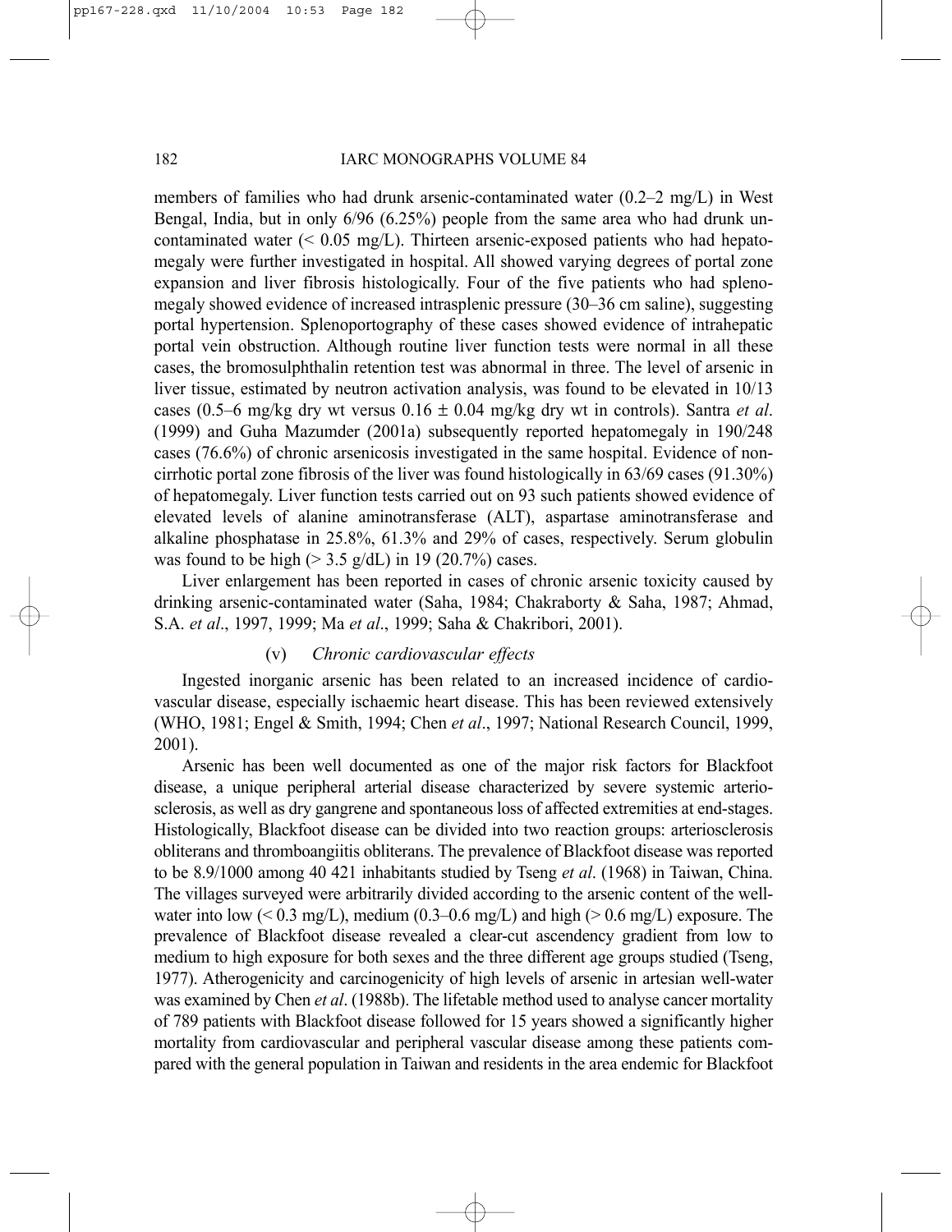disease. Whether fluorescent humic substances isolated from artesian well-water play an etiological role in Blackfoot disease has not been ascertained by epidemiological or animal studies (Van Duuren *et al.*, 1986; Lu *et al.*, 1990). A causal role for arsenic in the induction of Blackfoot disease offers the best explanation for the observations in Taiwan (Engel *et al*., 1994).

Tsai *et al*. (1999) conducted a study in Taiwan, China, to analyse mortality from all causes in areas endemic for Blackfoot disease. They calculated standardized mortality ratios (SMRs) for cancer and non-cancer diseases, by sex, during the period 1971–94 and compared them with the local reference group (Chiayi-Tainan County) and the national reference group (population of Taiwan). The results revealed marked differences in SMR for the two reference groups. With respect to non-cancer disease, mortality was greater for men and women in the endemic area who had vascular disease, ischaemic heart disease, hypertension, diabetes mellitus and bronchitis than for the local reference groups. Mortality from other diseases including cancers of the rectum, stomach and oesophagus and cerebrovascular disease was higher among subjects in the study area than among the local reference group. These results indicated that the hazardous effect of arsenic was systemic.

Comparable peripheral vascular disorders with varying degrees of severity including Raynaud syndrome, acrocyanosis and gangrene of the feet have also been reported among people drinking arsenic-contaminated water (Rosenberg, 1974; Zaldívar, 1974; Borgoño *et al*., 1977; Tseng *et al*., 1996; Ahmad, S.A. *et al*., 1999; Ma *et al*., 1999; Guha Mazumder *et al*., 2001b). It should be emphasized that there are differences in the prevalence of peripheral vascular diseases that cause gangrene and limb loss among different populations exposed to arsenic; the incidence is high in Taiwan, China, but low in Chile, India and Bangladesh, and none has been reported from Mexico or Argentina (Engel *et al*., 1994).

An epidemiological study reported an increased prevalence of hypertension among residents in an area endemic for Blackfoot disease and a dose–response relationship with ingested inorganic arsenic (Chen *et al*., 1995). A total of 382 men and 516 women residing in areas of Taiwan, China, endemic for arsenic were studied. A 1.5-fold increase in the age- and sex-adjusted prevalence of hypertension was observed compared with residents in non-endemic areas, and was associated with higher cumulative exposure to arsenic. The dose–response relation remained significant after adjustment for age, sex, diabetes mellitus, proteinuria, body mass index and level of serum triglycerides. Increased prevalence of hypertension was also observed in 6.2% of patients affected with arsenic-induced skin lesions (144) compared with none of those with no skin lesion (36) in Antofagasta, Chile (Borgoño *et al*., 1977). Rahman *et al*. (1999b) conducted studies on arsenic-exposed people in Bangladesh and demonstrated an association between hypertension and cumulative exposure to arsenic in drinking-water (Rahman & Axelson, 2001; Rahman, 2002).

Significant dose–response relationships between the level of ingested inorganic arsenic and risk for ischaemic heart disease were observed in recent cohort and case–control studies in Taiwan, China (Chen *et al*., 1994). In an ecological correlational study in Taiwan based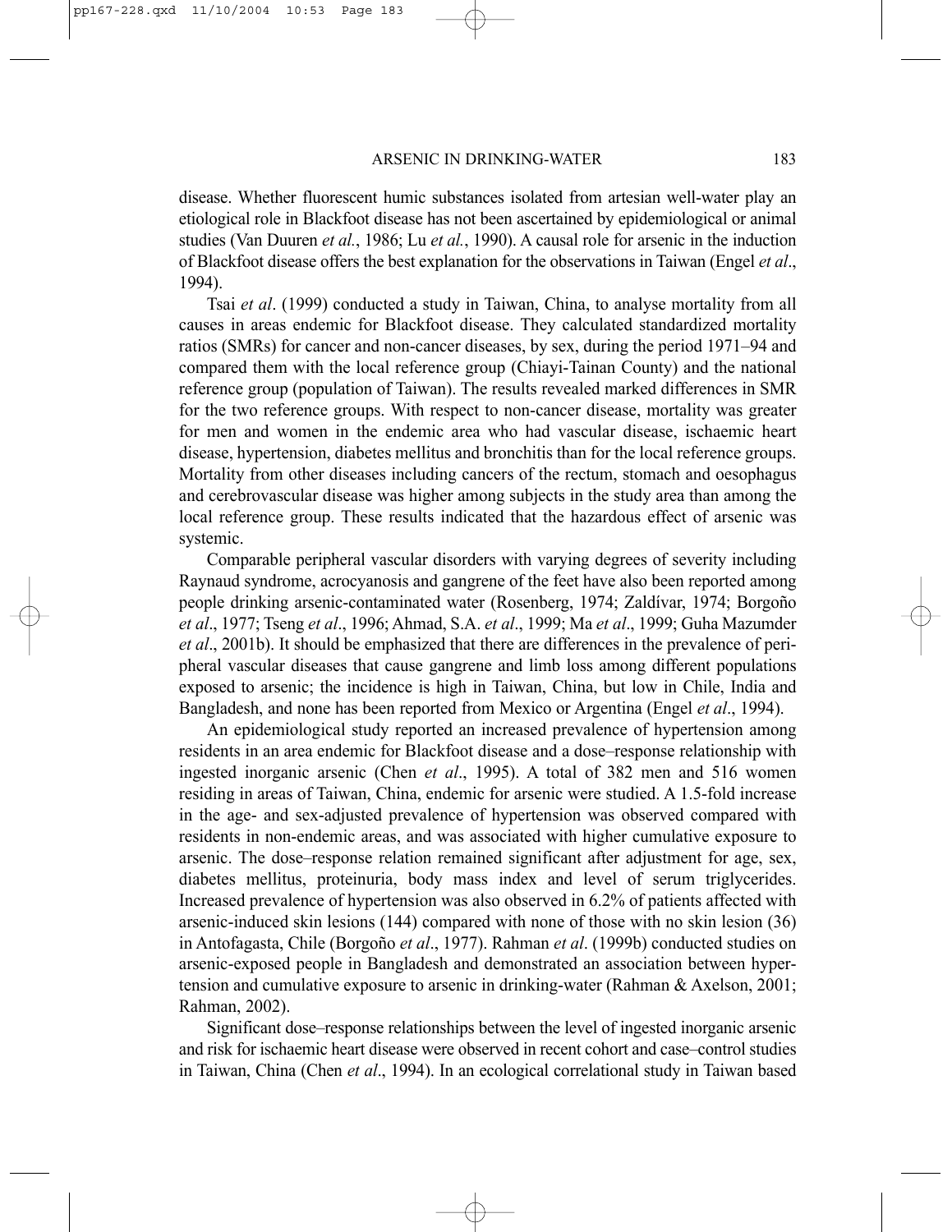on 898 806 person–years and 172 deaths from ischaemic heart disease observed from 1973 to 1986, a dose–response relationship between concentration of arsenic in drinking-water and age-adjusted mortality from ischaemic heart disease was observed. A total of 257 patients with Blackfoot disease and 753 matched healthy controls were recruited and followed-up for more than 7 years. Significantly increased mortality from ischaemic heart disease was observed for patients with Blackfoot disease and matched controls showing SMRs (95% confidence interval [CI]) of 937 (536–1519) and 248 (139–409), respectively, compared with the general population of Taiwan (SMR, 100). Cox's proportional hazard regression analysis also showed a dose–response relationship between mortality from ischaemic heart disease and cumulative exposure to arsenic after adjustment for age, sex, body mass index and disease status for hypertension and diabetes mellitus. A case–control study including 78 patients with electrocardiogram-based ischaemic heart disease and 384 healthy residents was carried out in three villages where Blackfoot disease was endemic. Based on a multiple logistic regression analysis, cumulative exposure to arsenic was found to be associated with ischaemic heart disease in a dose-related manner after adjustment for age, sex, body mass index, disease status for hypertension and diabetes mellitus, ratio between total cholesterol and high-density lipoprotein cholesterol and cumulative alcohol consumption. The occurrence of ischaemic heart disease due to chronic exposure to arsenic has also been reported by other investigators (Rosenberg, 1974; Zaldívar, 1974; Hotta, 1989; Chen *et al.*, 1994, 1995; Ma *et al*., 1999), as has the occurrence of cardiac arrhythmia (Hotta, 1989; Ma *et al*., 1999).

Mortality rates from 1973 through 1986 for ischaemic heart disease among residents in 60 villages of an area in Taiwan, China, endemic for arsenicosis were analysed by Chen *et al*. (1996) to examine their association with the concentration of arsenic in drinking-water. Based on 1 355 915 person–years and 217 deaths from ischaemic heart disease, the cumulative mortality from birth to age 79 years as 3.4%, 3.5%, 4.7% and 6.6%, respectively, for residents who lived in villages in which the median concentrations of arsenic in drinkingwater were ≤0.1, 0.1–0.34, 0.35–0.59 and ≥0.6 mg/L. A cohort of 263 patients with Blackfoot disease and 2293 residents in the endemic area of arsenicosis without Blackfoot disease were recruited and followed up for an average period of 5.0 years. There was a monotonic biological gradient relationship between cumulative exposure to arsenic through drinking artesian well-water and mortality from ischaemic heart disease. The relative risks (95% CI) were 2.5 (0.53–11.37), 4.0 (1.01–15.60) and 6.5 (1.88–22.24), respectively, for those who had cumulative exposures to arsenic of 0.1–9.9, 10.0–19.9 and  $\geq 20.0$ mg/L–years, compared with those with no known exposure to arsenic, after adjustment for age, sex, cigarette smoking, body mass index, serum cholesterol and triglyceride levels, and disease status for hypertension and diabetes through proportional hazard regression analysis. Patients with Blackfoot disease were found to have a significantly higher mortality from ischaemic heart disease than residents without Blackfoot disease, showing a multivariateadjusted relative risk of 2.5 (95% CI, 1.14–5.40).

Wang *et al*. (2002) reported evidence of a dose–response relationship between longterm exposure to arsenic in drinking-water and prevalence of carotid atherosclerosis in the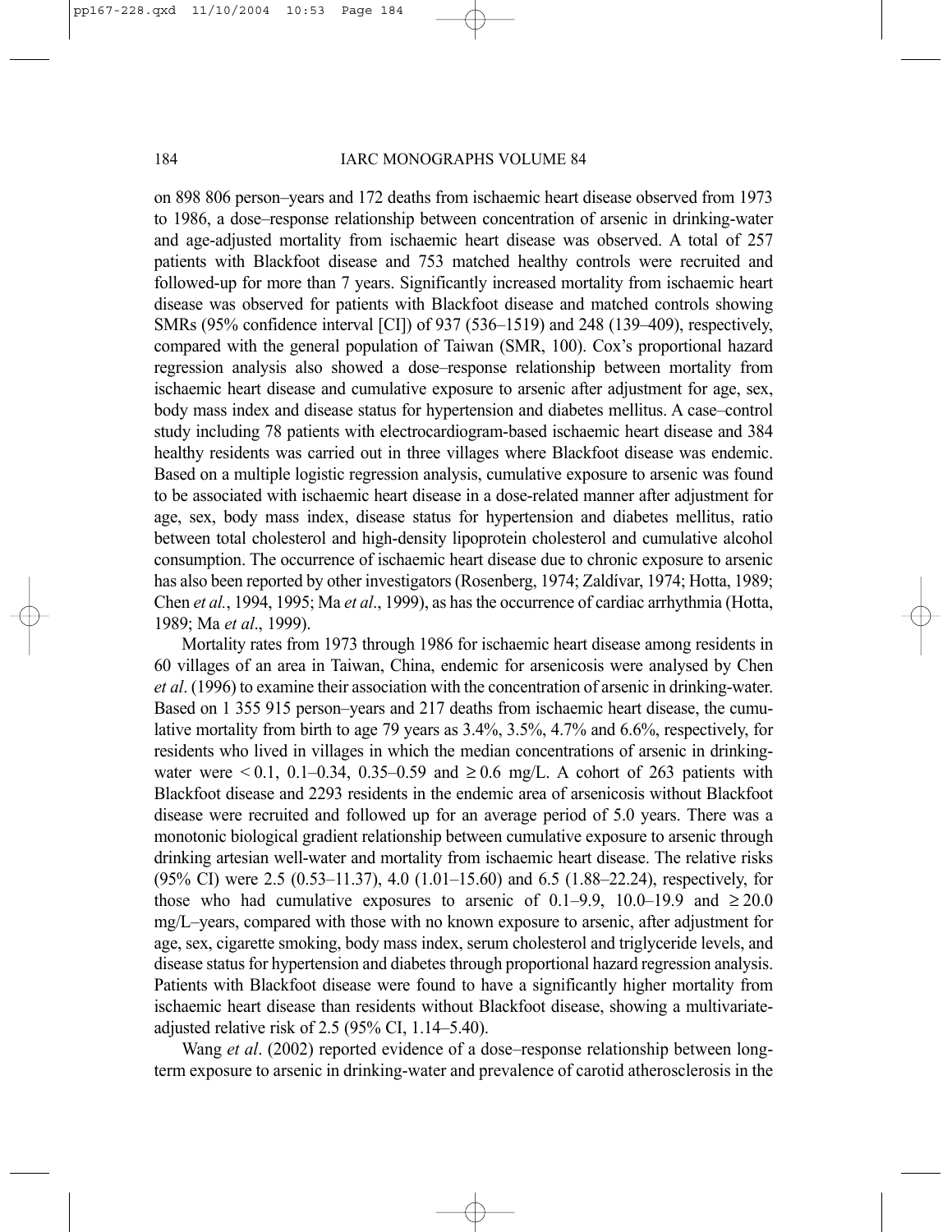arsenic-exposed area of south-western Taiwan, China. The extent of carotid atherosclerosis was assessed by duplex ultrasonography among 199 male cases and 264 residents who participated in the study. Three indices of exposure, duration of consumption of artesian well-water, average concentration of arsenic in consumed well-water and cumulative exposure to arsenic, were all significantly associated with an increased prevalence of carotid atherosclerosis with a dose–response relationship. The biological gradient remained significant after adjustment for age, sex, hypertension, diabetes mellitus, cigarette smoking, alcohol consumption, waist-to-hip ratio and serum levels of total and low-density lipoprotein cholesterol. The multivariate-adjusted prevalence odds ratio was 1.8 (95% CI, 0.8–3.8) and 3.1 (95% CI, 1.3–3.4) for those who had a cumulative exposure to arsenic of  $0.1-19.9$  and  $\geq 20$  mg/L-years, respectively, compared with those without exposure to arsenic from drinking artesian well-water.

#### (vi) *Nervous system*

Abnormal electromyographic (EMG) findings suggestive mostly of sensory neuropathy were reported in 10/32 (31.25%) subjects exposed to arsenic by drinking contaminated wellwater (range, 0.06–1.4 mg/L) in Canada (Hindmarsh *et al*., 1977). Paresthaesia was present in 74/156 (47.43%) patients with chronic arsenicosis caused by drinking arsenic-contaminated water (0.05–14.2 mg/L) in West Bengal, India. Objective evaluation of neuronal involvement carried out in 29 patients showed abnormal EMGs in 10 (34.5%) and altered nerve conduction velocity and EMGs in 11 (38%) cases (Guha Mazumder *et al*., 1997). Evidence of parasthaesia or peripheral neuropathy due to chronic exposure to arsenic through drinking-water has also been reported (Saha, 1984; Hotta, 1989; Kilburn, 1997; Ahmad, S.A. *et al*., 1999; Ma *et al*., 1999; Chowdhury *et al*., 2000a; Rahman *et al*., 2001, 2003). More sensory than motor neuropathy has also been reported among arsenicosis patients in West Bengal (Basu *et al*., 1996; Mukherjee *et al*., 2003).

The relationship between the prevalence of cerebrovascular disease and ingestion of inorganic arsenic in drinking-water was reported by Chiou *et al*. (1997a) in a crosssectional study in Taiwan, China, that recruited a total of 8102 men and women from 3901 households. The status of cerebrovascular disease of study subjects was identified through personal home interviews and ascertained by review of hospital medical records according to WHO criteria. Information on consumption of well-water, sociodemographic characteristics, cigarette smoking habits and alcohol consumption, as well as personal and family history of disease, was also obtained. The concentration of arsenic in the well-water of each household was determined by HG–AAS. A significant dose–response relationship was observed between concentration of arsenic in well-water and the prevalence of cerebrovascular disease after adjustement for age, sex, hypertension, diabetes mellitus, cigarette smoking and alcohol consumption. The biological gradient was even more prominent for cerebral infarction, showing multivariate-adjusted odds ratios of 1.0, 3.21 (95% CI, 1.51–6.88), 4.37 (95% CI, 1.99–9.60) and 6.58 (95% CI, 2.82–15.28), respectively, for those who consumed well-water with an arsenic content of 0, 0.001–0.05, 0.051–0.299 and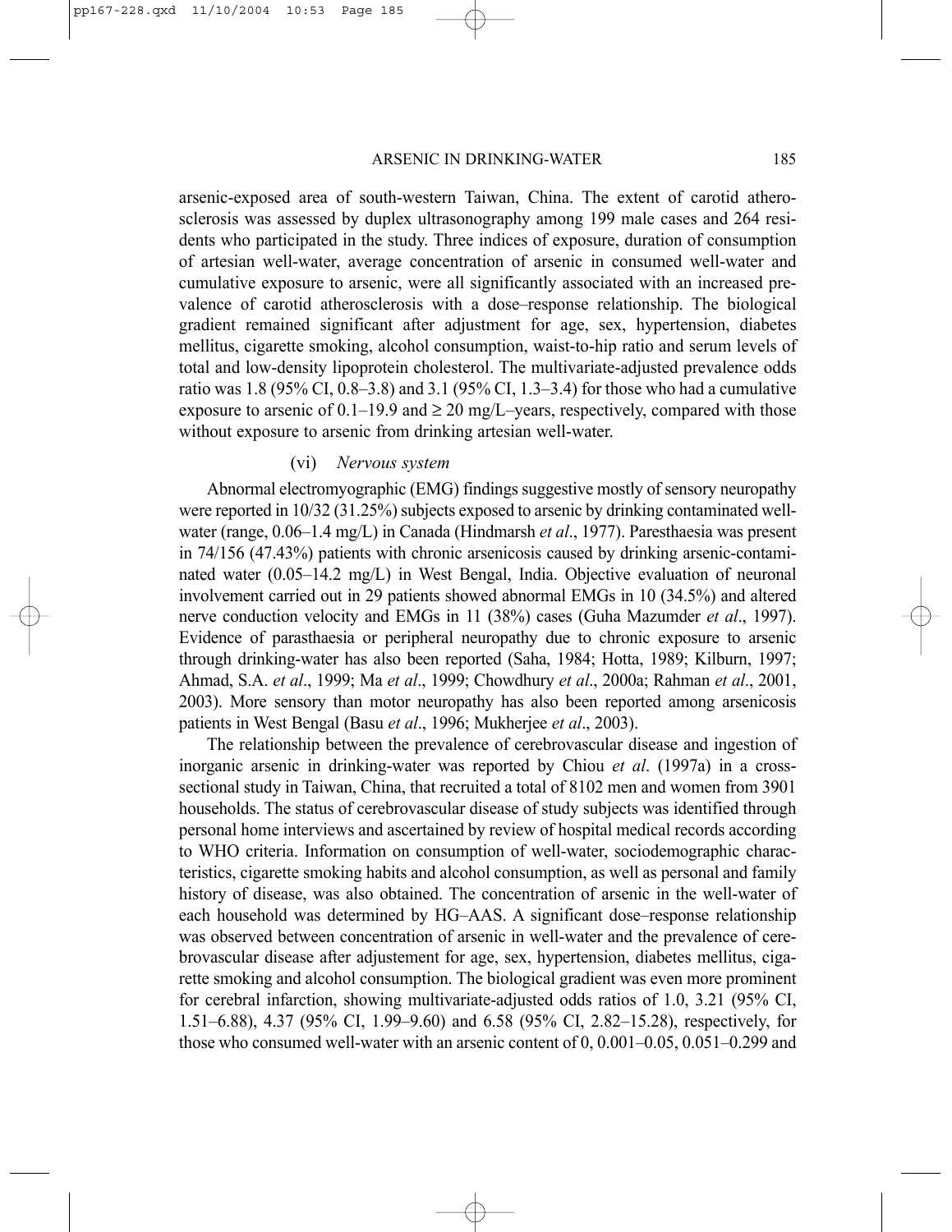> 0.3 mg/L. Increased incidences of cerebrovascular disease in cases of chronic arsenicosis have been reported elsewhere (Hotta, 1989; Chen *et al.*, 1997; Ma *et al*., 1999).

Kilburn (1997) reported the occurrence of peripheral neuritis, sleep disturbances, weakness and cognitive and memory impairment in residents of Bryan-College Station, TX, USA, exposed to arsenic in air and water from the use of arsenic trioxide to produce defoliants for cotton at an Atochem plant. Siripitayakunkit *et al*. (1999) reported retardation of intelligence among 529 children (6–9 years of age) living in Thailand who had chronic exposure to arsenic from the environment.

#### (vii) *Diabetes mellitus*

To examine the association between ingested inorganic arsenic and the prevalence of diabetes mellitus, Lai *et al*. (1994) studied 891 adults residing in villages in southern Taiwan, China. The status of diabetes mellitus was determined by an oral glucose tolerance test and a history of diabetes regularly treated with sulfonylureas or insulin. They observed a dose–response relationship between cumulative exposure to arsenic and prevalence of diabetes mellitus. The relationship remained significant after adjustment for age, sex, body mass index and physical activity level at work by a multiple logistic regression analysis, giving multivariate-adjusted odds ratios of 6.61 (95% CI, 0.86–51.0) and 10.05 (95% CI, 1.30–77.9), respectively, for those who had a cumulative exposure to arsenic of  $0.1$ –15.0 and  $> 15.1$  mg/L–years compared with those who were unexposed.

Rahman *et al.* (1998) reported a significantly increased prevalence of diabetes mellitus in Bangladesh caused by drinking arsenic-contaminated water among subjects with keratosis compared with subjects who did not have keratosis. A significant trend in risk between an approximate, time-weighted exposure to arsenic and the prevalence of diabetes mellitus strengthened the possibility of a causal association. [The lack of comprehensive, systematic, long-term sampling of the water supplies in the study area is a limitation of the study and data on individual exposures measured directly over time would have been more informative. However, these results suggest that chronic exposure to arsenic may induce diabetes mellitus in humans.] A further study regarding glucosuria patients with and without skin lesions in relation to exposure to arsenic in drinking-water reported that the prevalence ratios among the subjects without skin lesions were 0.8 (95% CI, 0.4–1.3), 1.4 (95% CI, 0.8–2.3) and 1.4 (95% CI, 0.7–2.4), after ajustment for age and sex compared with unexposed subjects as reference. The exposure categories were  $\leq 0.5$ , 0.5–1 and  $> 1$  mg/L, respectively. For those with skin lesions, the prevalence ratios were slightly higher; 1.1 (95% CI, 0.5–2.0), 2.2 (95% CI, 1.3–3.8) and 2.6 (95% CI, 1.5–4.6), respectively, in comparison with unexposed subjects (Rahman *et al.*, 1999a). [In this study also, a lack of systematic sampling of water supplies in the study area is a limitation. Furthermore, although glucosuria is a primary indicator of diabetes mellitus, identification of the hyperglycaemic patients among those with glucosuria would have been more informative.]

Tseng *et al*. (2000) reported a cohort study on 446 non-diabetic residents from an arsenic-contaminated area in south-western Taiwan, China. Diabetes mellitus was deter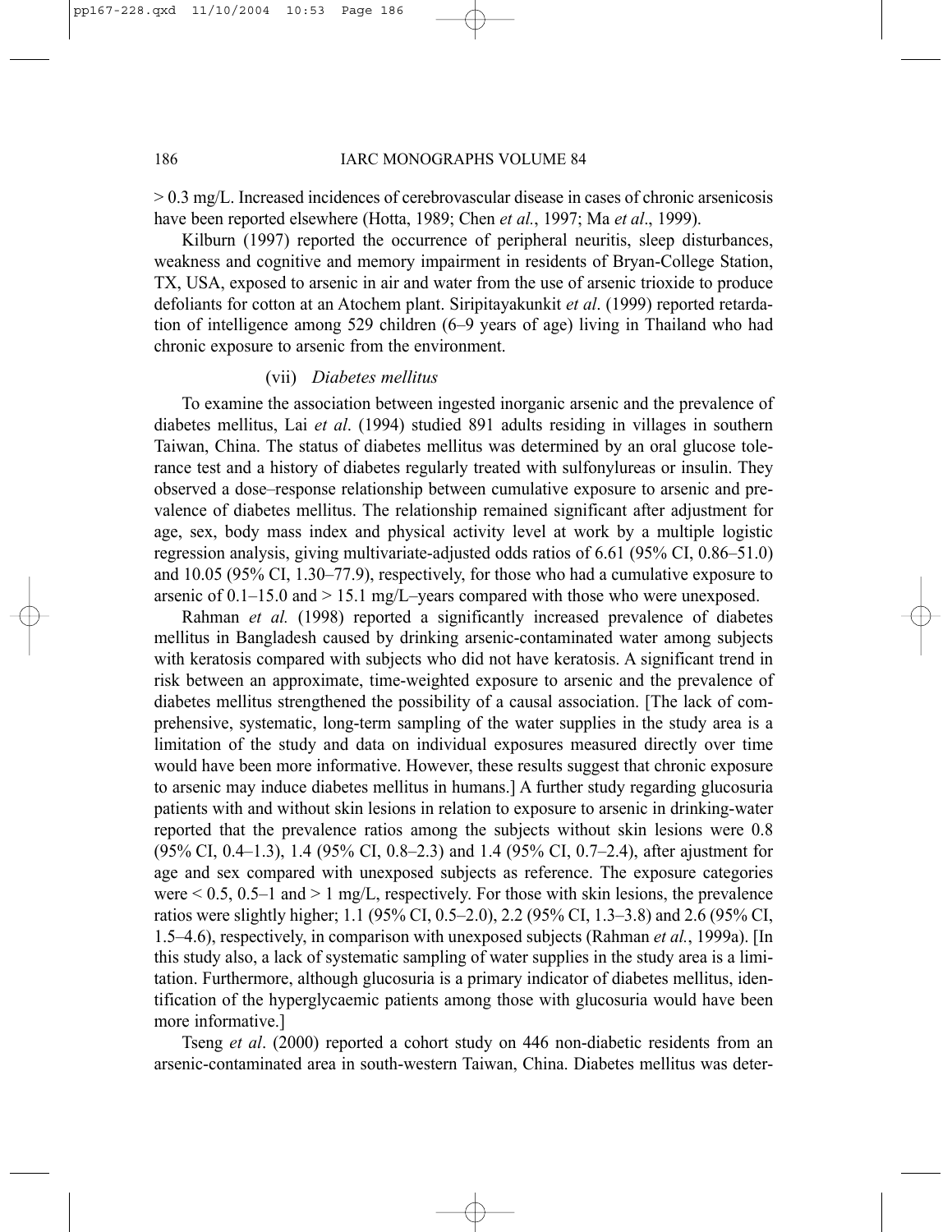mined by an oral glucose tolerance test. The age-specific incidence density ratio of diabetes mellitus was between two- and five-fold higher in the exposed cohort than in the unexposed cohort. An exposure–response relationship was observed between incidence of diabetes mellitus and long-term exposure to ingested arsenic from artesian well-water, showing a relative risk of 2.1 (95% CI, 1.1–4.2) for those who had a cumulative exposure to arsenic  $\geq 17$  mg/L-years compared with those who had a lower cumulative exposure  $(< 17$  mg/L-years).

## (viii) *Study of oxidative stress in humans*

8-Hydroxy-2′-deoxyguanosine (8-OHdG) is generated by the hydroxyl radical (Kasai & Nishimura, 1984) or singlet oxygen (Devasagayam *et al*., 1991) or by direct electron transfer, which does not involve the participation of any reactive oxygen species (Kasai *et al*., 1992). 8-OHdG is considered to be one of the main indicators of oxidative damage to DNA and may cause mutation (G:C→T:A) during DNA replication (Shibutani *et al*., 1991).

Matsui *et al*. (1999) investigated whether neoplastic and precancerous skin lesions of arsenic-exposed individuals are under oxidative stress using 8-OHdG as a marker. Biopsy samples of arsenic keratosis, arsenic-induced Bowen disease and arsenic-induced Bowen carcinoma arising in areas not exposed or less exposed to the sun were obtained from 28 individuals (aged 26–83 years) living in areas where chronic arsenicism was endemic in either Taiwan, China, Thailand or Japan. The presence of 8-OHdG was studied by immunohistochemistry using N45.1 monoclonal antibody in the 28 cases of arsenic-related skin neoplasm and arsenic keratosis as well as in 11 cases of Bowen disease unrelated to arsenic. The frequency of 8-OHdG-positive cases was significantly higher in arsenic-related skin neoplasms  $(22/28; 78%)$  than in Bowen disease unrelated to arsenic  $(1/11; 9%)$  ( $p < 0.001$ ) by chi-square test). 8-OHdG was also detected in normal tissue adjacent to the arsenicrelated Bowen disease lesion. Furthermore, arsenic was detected by neutron activation analysis in deparaffined skin tumour samples of arsenic-related disease (four of five, 80%), whereas it was not detected in control samples. The results may suggest the involvement of reactive oxygen species in arsenic-induced human skin cancer.

Wu *et al*. (2001) reported an association of blood arsenic levels with increased reactive oxidants and decreased antioxidant capacity among 64 subjects aged 42–75 years from an arsenic-contaminated area in north-eastern Taiwan, China. The blood level of arsenic determined by HG–AAS ranged from undetectable to 46.5 µg/L. The capacity of subjects to methylate arsenic was determined by speciation of inorganic arsenic and its metabolites in urine using high-performance liquid chromatography (HPLC) linked with HG–AAS. The plasma level of reactive oxidants was determined by a chemiluminescence method using lucigenin as an amplifier for measuring superoxide anion  $(O_2^-)$ , while the plasma level of antioxidant capacity was measured by the 2,2′-azino-di[3-ethylbenzthiazoline] sulfonate method. There was a positive association between blood arsenic level and plasma level of reactive oxidants ( $r = 0.41$ ;  $p = 0.001$ ) and a negative association with plasma level of antioxidant capacity  $(r = -0.30; p = 0.014)$ . Categorical analysis showed that greater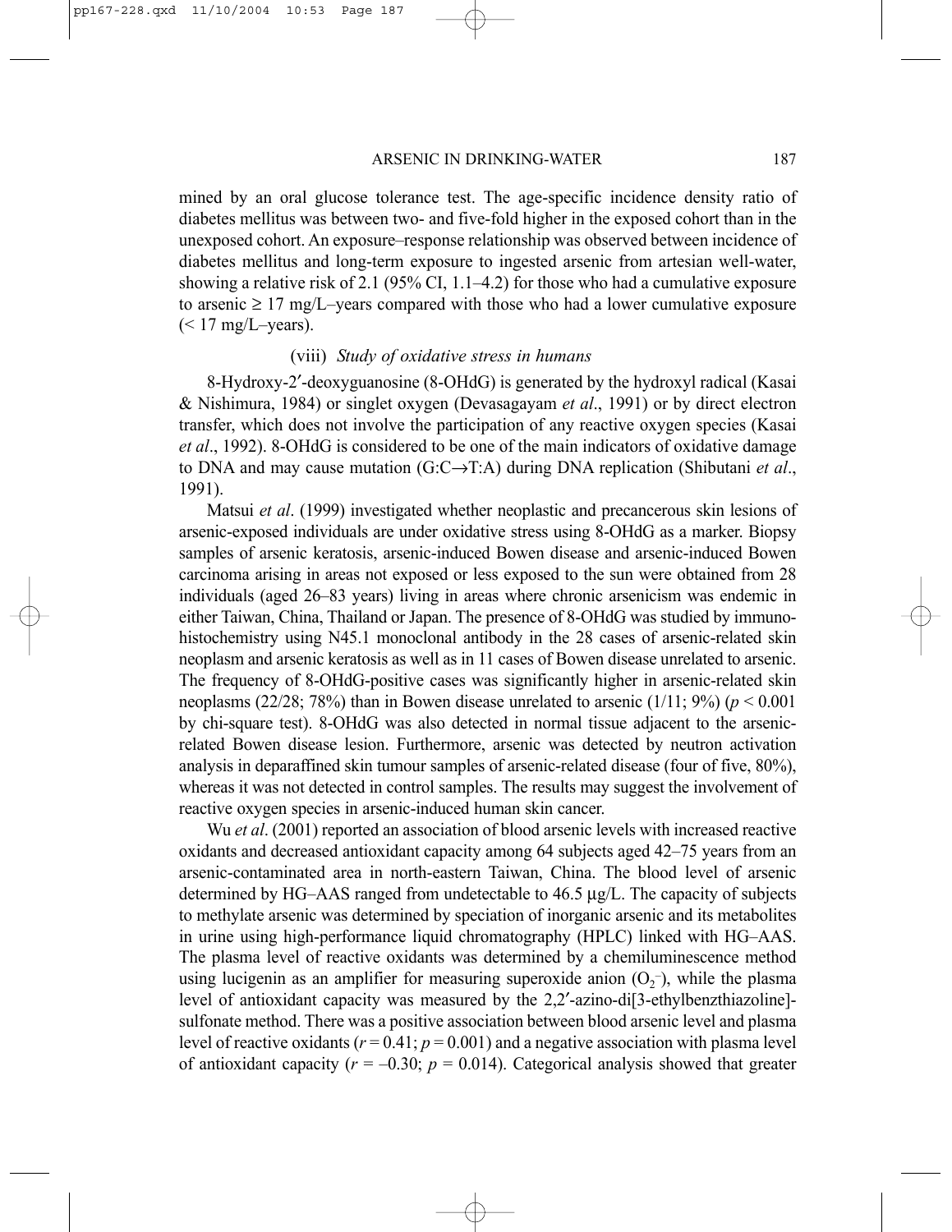primary capacity for arsenic methylation was correlated with a higher plasma level of antioxidant capacity ( $p = 0.029$ ).

#### (ix) *Other*

Generalized weakness and fatigue have been reported in people chronically exposed to arsenic-contaminated drinking-water (Zaldívar & Guillier, 1977; Saha, 1984; Guha Mazumder *et al*., 1988, 1992; Kilburn, 1997; Guha Mazumder *et al*., 1998; Guha Mazumder, 2001b; Guha Mazumder *et al.*, 2001b). Conjunctival congestion and nonpitting oedema of the legs and hands have also been reported in patients with chronic arsenic toxicity in West Bengal, India, and Bangladesh (Ahmad *et al*., 1997; Chowdhury *et al*., 1997; Guha Mazumder *et al*., 1998b; Ahmad, S.A. *et al*., 1999).

García Vargas *et al*. (1994) carried out a detailed study of the urinary excretion pattern of porphyrins in humans chronically exposed to arsenic via drinking-water in Mexico using HPLC. Thirty-six individuals (15 men and 21 women) were selected from a town which had 0.40 mg/L arsenic in the drinking-water. The control group consisted of 31 individuals (13 men and 18 women) whose concentration of arsenic in the drinking-water was 0.02 mg/L. Major abnormalities in the urinary porphyrin excretion pattern observed in arsenicexposed individuals were (*a*) significant reductions in coproporphyrin III excretion resulting in decreases in the coproporphyrin III/coproporphyrin I ratio and (*b*) significant increases in uroporphyrin excretion. Both alterations were responsible for the decrease in the urinary coproporphyrin/uroporphyrin ratio. No porphyrinogenic response was found in individuals with urinary concentrations below 1 mg arsenic/g creatinine. However, as arsenic concentrations exceeded this value, the excretion of porphyrins (except coproporphyrin III) increased proportionally, and most of the individuals with high urinary arsenic concentrations had alterations in porphyrin ratios and also presented cutaneous signs of chronic arsenic poisoning. The prevalence of clinical signs of arsenicism showed a direct relationship with both concentration of arsenic in urine and time-weighted exposure to arsenic. A direct relationship between time-weighted exposure to arsenic and alterations in urinary porphyrin excretion ratios was also observed. These alterations in arsenic-exposed individuals are compatible with a lower activity of uroporphyrinogen decarboxylase, the enzyme that converts the substrate uroporphyrinogen to a coproporphyrinogen product.

Except for anaemia, no haematological abnormality (in differential lymphocyte count or in the levels of blood sugar, urea or creatinine) has been described in cases of chronic toxicity caused by drinking arsenic-contaminated water (Guha Mazumder *et al*., 1988, 1997, 1998b, 1999). Haematological consequences of subacute and chronic arsenic toxicity have been reviewed extensively (National Research Council, 1999).

## 4.2.2 *Experimental systems*

## (*a*) *Acute toxicity*

The acute toxicity of arsenic is related to its chemical form and oxidation state. The  $LD_{50}$  (50% lethal dose) values of several arsenicals in laboratory animals have been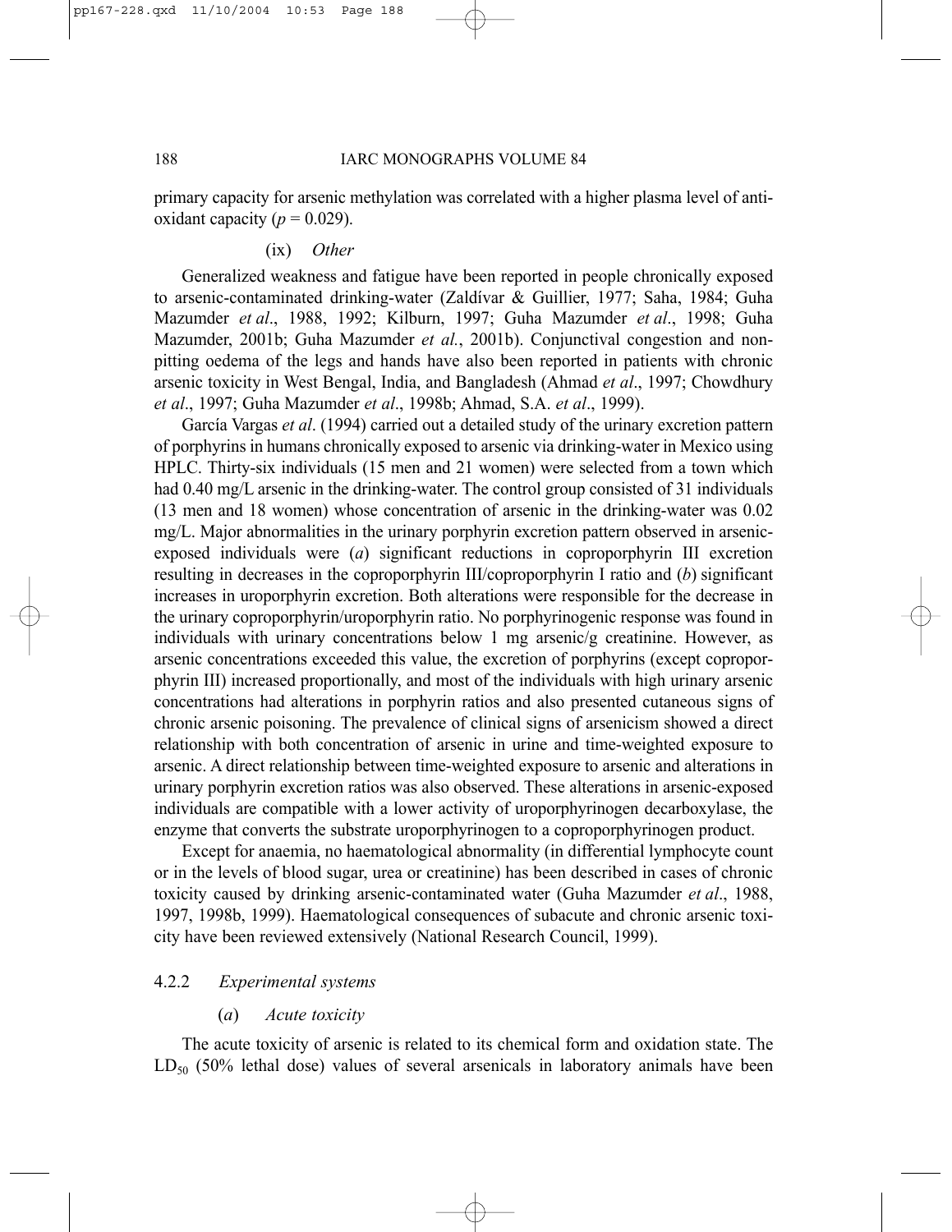reviewed (Hughes, 2002). In mice, the oral lethal dose of arsenic trioxide varies from 15 to 48 mg/kg bw. In contrast, the lethal dose range of inorganic arsenic in adult humans is estimated at  $1-3$  mg/kg bw (Hughes, 2002). A basic tenet is that the acute toxicity of trivalent arsenic is greater than that of pentavalent arsenic. For example, in mice, the oral  $LD_{50}$  of arsenic trioxide is more than 36-fold lower than that of MMA<sup>V</sup>. However, MMA<sup>III</sup> has been found to be more toxic than trivalent arsenic. When MMA<sup>III</sup> or sodium arsenite was administered intraperitoneally to hamsters, the  $LD<sub>50</sub>$ s were found to be 29.3 and 112.0 µmol/kg bw, respectively (Petrick *et al*., 2001).

#### (*b*) *Chronic toxicity*

Many different systems within the body are affected by chronic exposure to inorganic arsenic. Arsenates can replace phosphate in many biochemical reactions because they have similar structure and properties. Arsenate uncouples in-vitro formation of adenosine-5′-triphosphate (ATP) by a mechanism termed arsenolysis. In the substrate, arsenolysis may occur during glycolysis. ATP is generated during glycolysis in the presence of phosphate (substrate phosphorylation), but not arsenate. In the mitochondria, arsenolysis may occur during oxidative phosphorylation. Adenosine-5′-diphosphate (ADP)-arsenate is synthesized by submitochondrial particles from ADP and arsenate, in the presence of succinate. ADP-arsenate hydrolyses easily compared with ADP-phosphate, which is formed during oxidative phosphorylation. In both the substrate and the mitochondria, arsenolysis diminishes in-vitro formation of ATP by the replacement of phosphate with arsenate in the enzymatic reactions. Depletion of ATP by arsenate has been observed in cellular systems: ATP levels are reduced in rabbit and human erythrocytes after in-vitro exposure to arsenate (rabbits, 0.8 mM; humans, 0.01–10 mM) (Delnomdedieu *et al.*, 1994a; Winski & Carter, 1998; Hughes, 2002).

Trivalent arsenic reacts readily *in vitro* with thiol-containing molecules such as GSH and cysteine (Scott *et al.*, 1993; Delnomdedieu *et al.*, 1994b). In rat red blood cells, As<sup>III</sup> forms mixed complexes with protein and GSH, and the main protein-binding species is haemoglobin (Winski & Carter, 1995). Binding of MMA<sup>III</sup> and DMA<sup>III</sup> to protein *in vitro* occurs to a greater extent than with the pentavalent organic forms (Styblo *et al.*, 1995). Arsenite has a higher affinity for dithiols than monothiols, as shown by the highly favoured transfer of arsenite from a  $(GSH)_{3}$ –arsenic complex to the dithiol 2,3-dimercaptosuccinic acid (Delnomdedieu *et al.*, 1993). The binding of trivalent arsenic to critical thiol groups may inhibit important biochemical events that could lead to toxicity (Hughes, 2002).

## (i) *Mitochondrial damage*

Hepatic phosphate resonances were evaluated by Chen *et al*. (1986) *in vivo* by 31P nuclear magnetic resonance spectroscopy following a single intravenous dose of sodium arsenite (10 mg/kg bw) in rats. Acute in-vivo administration of arsenite rapidly decreased intracellular pools of ATP with concomitant increases in inorganic phosphate and phosphomonoesters (phosphocholine and adenosine monophosphate). Glycerolphosphorylcholine and glycerolphosphorylethanolamine were also increased. The data suggest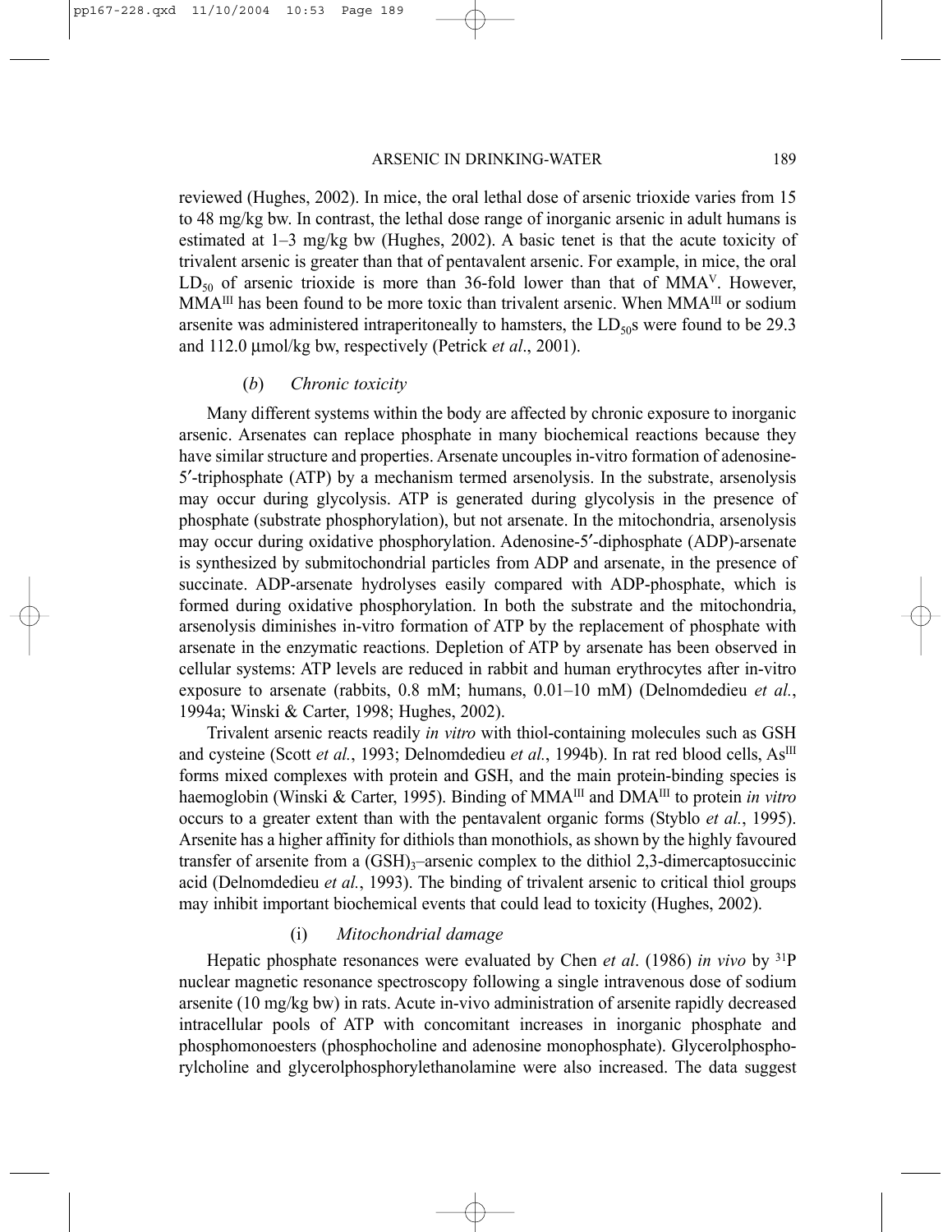that liver cannot compensate for the rapid loss of nicotinamide-adenine dinucleotide (NAD)-linked substrate oxidation via other metabolic pathways, such as glycolysis, for the production of ATP.

Arsenic fed to laboratory animals is known to accumulate in the mitochondria and has been related to the swelling of this subcellular organelle in a number of tissues, especially the liver (Fowler *et al.*, 1977, 1979). It has been suggested that the effects of arsenic on mitochondrial utilization of pyruvate results from arsenic binding to the lipoic acid and dithiol moieties of the pyruvate dehydrogenase (PDH) complex. The initial step in the mitochondrial metabolism of pyruvate, which is catalysed by the PDH–enzyme complex, involves the formation of acetyl-coenzyme  $A(CoA)$  and the generation of  $CO<sub>2</sub>$  and hydrogenated NAD (NADH). This complex is composed of three enzymes: pyruvate decarboxylase (PDH), dehydrolipoate transacetylase and dihydrolipoate dehydrogenase. The latter two enzymes contain dithiol moieties. Pyruvate decarboxylase is regulated by inactivation and activation reactions, which are controlled by phosphorylation/dephosphorylation. Phosphorylation and the concomitant inactivation of PDH is catalysed by a Mg-ATPrequiring kinase, and dephosphorylation and concomitant reactivation is catalysed by a  $Mg^{2+}$ - and Ca<sup>2+</sup>-requiring phosphatase. In order to examine whether this phosphorylation/ dephosphorylation is a mechanism of action for arsenic, PDH activities, before and after in-vitro activation with  $Mg^{2+}$ , were measured in tissue from animals fed arsenic (Schiller *et al*., 1977). Adult male Charles River CD rats were given deionized drinking-water containing 0, 20, 40, and 85 mg/L arsenic as sodium arsenate  $(As<sup>V</sup>)$  for 3 and 6 weeks. PDH activity was assayed in the liver tissue obtained from the animals. After 3 weeks, the effects of arsenic at the highest dose were pronounced compared with the basal activity (before activation), with up to 47.5% inhibition of the control values. The total PDH activity (after activation) was inhibited by 13.5, 15.3 and 27.6% of the control values at 20, 40 and 85 mg/L sodium arsenate, respectively. A similar pattern of inhibition of PDH activity was observed at 6 weeks, although the inhibition was lower at the highest dose. This pattern may be indicative of mitochondrial regeneration at the highest dose after 6 weeks (Schiller *et al.*, 1977). The possible metabolic effects of this inhibition are a decrease in acetyl-CoA formation, which leads to a decrease in carbon flow through the tricarboxylic acid cycle, and a decrease in the citrate available to allow mitochondria to supply acetyl-CoA for fatty acid synthesis, which in turn results in fewer storage triglycerides.

Petrick *et al.* (2001) have compared the in-vivo toxicity of MMA<sup>III</sup> and arsenite in hamsters. Groups of six male golden Syrian hamsters, 11–12 weeks old and weighing 100–130 g, were injected intraperitoneally with MMA<sup>III</sup> oxide or sodium arsenite. Inhibition of PDH activity of the hamster kidney or purified porcine heart by MMAIII or arsenite was determined. To inhibit PDH activity of hamster kidney by 50%, concentrations (mean  $\pm$  SE) of 59.9  $\pm$  6.5 µM MMA<sup>III</sup> as methylarsine oxide, 62.0  $\pm$  1.8 µM MMA<sup>III</sup> as diiodomethylarsine and  $115.7 \pm 2.3$  µM arsenite were needed. To inhibit in-vitro PDH activity of the purified porcine heart by 50%, concentrations (mean  $\pm$  SE) of 17.6  $\pm$  4.1 µM MMA<sup>III</sup> as methylarsine oxide and  $106.1 \pm 19.8 \mu$ M arsenite were needed. These data demonstrate that MMAIII is more toxic than inorganic arsenite, both *in vivo* and *in vitro*.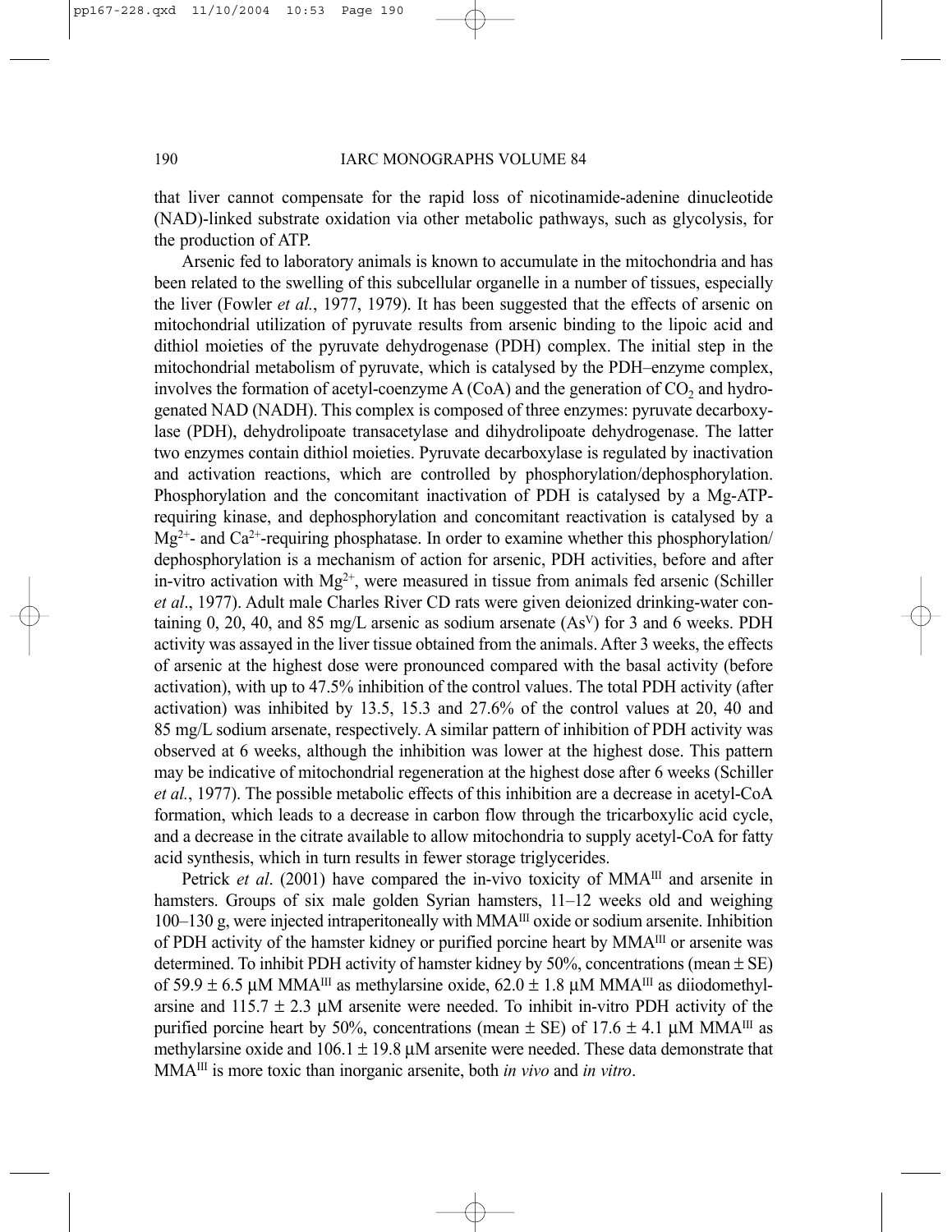Brown *et al*. (1976) demonstrated alteration of normal ultrastructure and respiratory ability of proximal renal tubules following administration of arsenate. Groups of male Sprague-Dawley rats weighing 70–150 g were fed laboratory chow. The control groups received deionized water while the experimental groups received 40, 85 or 125 mg/L arsenic as sodium arsenate in deionized water  $(n = 28, 11, 7, 7)$  and 10 in each group, respectively). After 6 weeks, the rats were killed in pairs of one experimental rat and a control rat matched by weight. The kidneys were excised and the capsule removed; combined oxygen electrode and electron microscopic studies were conducted. Decreased state 3 respiration and respiratory control ratios were observed in kidneys of rats given the 85 and 125-mg/L dose levels. Ultrastructural alterations, which consisted of swollen mitochondria and an increased number of dense autophagic lysosome-like bodies, were confined to proximal tubule cells of animals at all dose levels of arsenic.

Fowler *et al.* (1977) carried out investigations to delineate the subcellular manifestations of arsenic toxicity following chronic exposure using combined ultrastructural and biochemical techniques. Four groups of 18 male Charles River CD rats were fed a casein-based purified diet and had access to deionized drinking-water containing 0, 20, 40 or 85 mg/L arsenic as sodium arsenate (Asv) for 6 weeks. At the end of this period, three animals from each group were killed and the livers removed. Mitochondrial respiration studies were conducted. Extensive in-situ swelling of liver mitochondria and matrix rarification with lipidic vacuolation were the most prominent ultrastructural changes observed at 40- and 80-mg/L AsV dose levels. Mitochondrial respiration studies indicated decreased state 3 respiration and respiratory control ratios for pyruvate/malate- but not succinate-coupled respiration. Specific activity of monoamine oxidase, which is localized on the outer mitochondrial membrane, showed increases of up to 150% of control, and cytochrome *c* oxidase, which is localized on the inner mitochondrial membrane, showed an increase in specific activity of 150–200%. Activity of malate dehydrogenase, which is localized in the mitochondrial matrix, remained unchanged at all dose levels. These studies indicate that decreased mitochondrial respiration is only one aspect of arsenic toxicity to this organelle. Marked arsenic-mediated perturbation of important enzyme systems localized in mitochondria, which participate in the control of respiration and other normal mitochondrial functions (such as haeme synthesis, carbohydrate metabolism and fatty acid synthesis), are also important manifestations of cellular dysfunction.

A positive, quantitative in-vivo correlation between mitochondrial structure and function and their alteration following administration of sodium arsenate has further been demonstrated (Fowler *et al*., 1979). Two groups of male Charles River CD rats were fed a casein-based semipurified diet for 6 weeks and had access to deionized drinking-water containing 0 or 40 mg/L arsenic as sodium arsenate. Ultrastructural morphometric and biochemical studies were conducted on hepatic mitochondria. Morphometric analysis disclosed an overall 1.2-fold increase in the relative mitochondrial volume density and a 1.4-fold increase in the surface density of the inner mitochondrial membrane plus cristae of arsenate-exposed rats. These observations suggest that arsenate-mediated perturbation of mitochondrial membrane integrity compromises the mechanisms of normal ion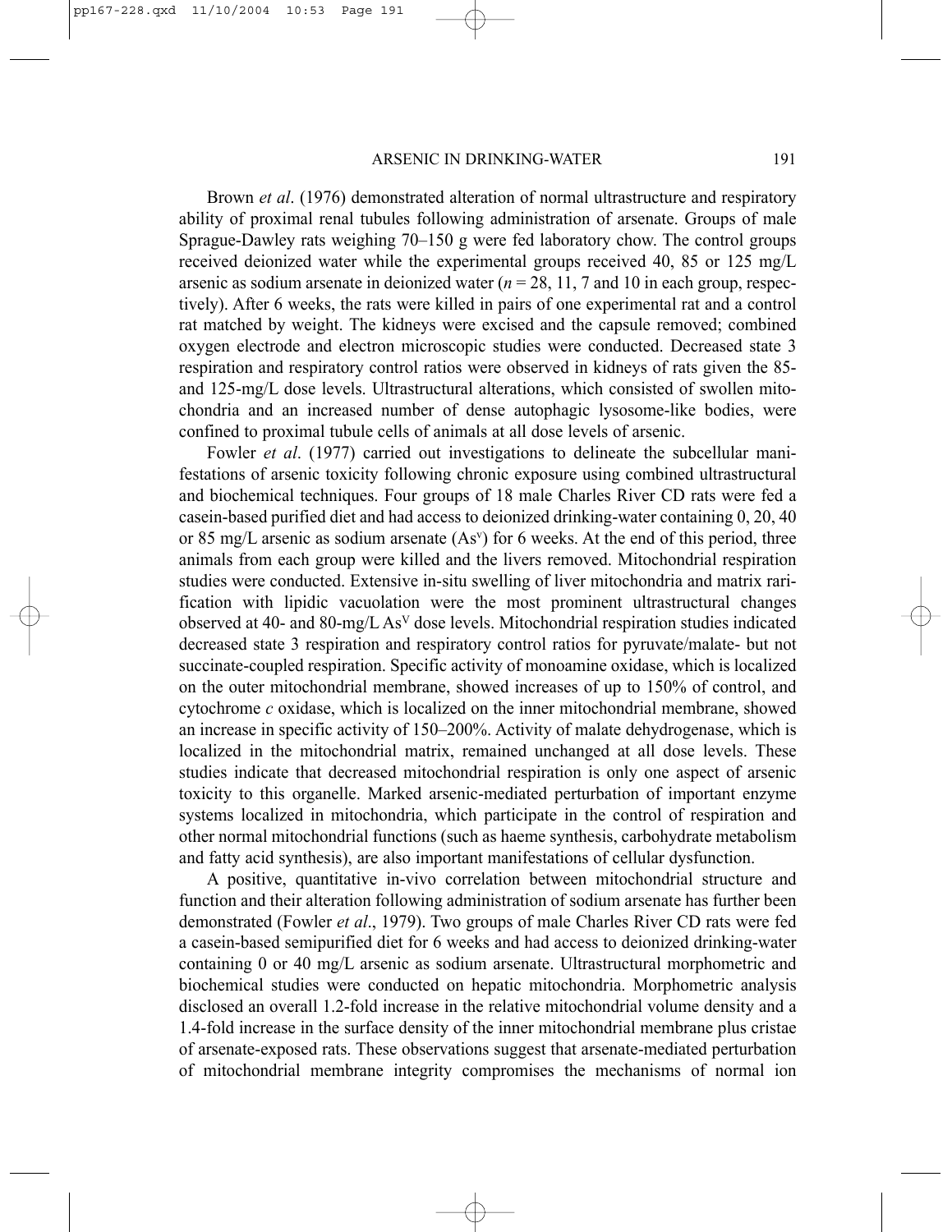transport. These structural changes were associated with a perturbation of mitochondrial protein synthesis as expressed by a 1.5-fold increase in [14C]leucine incorporation into all mitochondrial proteins, which was primarily associated with the acid-insoluble membranous fraction. Mitochondria from arsenate-treated rats showed a marked disruption of normal conformational behaviour with depression of NAD+-linked substrate oxidation and a subsequent approximately two-fold in-vivo increase in the mitochondrial NAD<sup>+</sup> to NADH+ ratio. Observed changes in mitochondrial membranes from arsenate exposure also resulted in 1.5–2-fold increases in the specific activities of the membrane marker enzymes monoamine oxidase, cytochrome c oxidase and Mg<sup>2+</sup>-ATPase, which are localized in both inner and outer mitochondrial membranes. Activity of malate dehydrogenase, which is localized in the mitochondrial matrix, was unchanged.

Larochette *et al*. (1999) investigated whether arsenic compounds act on mitochondria to induce apoptosis. The mechanisms by which arsenic induces apoptosis are not clear. U937 cells transfected with an SFFV.neo-vector containing the human *bcl-2* gene coding for apoptosis-inhibitory protein or the neomycin-resistance gene (*Neo*) only, or 2B4.11T cell hybridoma cells  $(1-5 \times 10^5/\text{mL})$  were incubated with variable doses of sodium arsenite, sodium arsenate, phenylarsine oxide, *para*-arsanilic acid or 1-(2-chlorophenyl)-*N*methyl-*N*-(1-methylpropyl)-3-isoquinolinecarboxamide (PK11195) and 100 µM of the caspase inhibitors *N*-benzyloxycarbonyl-Val-Ala-Asp.fluoromethylketone (Z-VAD.fmk) and *tert*-butyloxycarbonyl-Asp.fluoromethylketone (Boc-D.fmk) and 100 µM of the cathepsin inhibitor *N*-benzyloxycarbonyl-Phe-Ala.fluoromethylketone (Z-FA.fmk). Arsenite induced apoptosis accompanied by a loss of mitochondrial transmembrane potential (∆Ψm). Inhibition of caspases by Z-VAD.fmk and Boc-D.fmk prevented arsenite-induced nuclear DNA loss, but had no effect on the  $\Delta \Psi_m$  dissipation and cytolysis induced by arsenite, suggesting that arsenite might cause necrosis when the caspase pathway is blocked. In contrast, *bcl-2* expression induced by gene transfer prevented all hallmarks of arsenite-induced cell death (such as generation of reactive oxygen species, hypoploidy and loss of viability), including the collapse of  $\Delta \Psi_m$ . PK11195, a ligand of the mitochondrial benzodiazepine receptor, neutralized the bcl-2-mediated resistance to arsenite. Mitochondria were required in a cell-free system (isolated nuclei *in vitro*) to mediate arseniteinduced nuclear apoptosis. Arsenite caused the release of an apoptosis-inducing factor from the mitochondrial intermembrane space. This effect was prevented by the permeability transition (PT) pore inhibitor cyclosporin A, as well as by bcl-2, which is known to function as an endogenous PT pore antagonist. Arsenite-permeabilized liposomal membranes contained the purified, reconstituted PT pore complex. Bcl-2 also inhibited the arsenite-triggered opening of the PT pore in the reconstituted system. As a control, a mutant bcl-2  $\Delta \alpha$ 5/6 protein, which had lost its anti-apoptotic function as a result of the deletion of a putative membrane insertion domain, failed to prevent arsenite-induced PT pore opening. Together these data suggest that arsenite could induce apoptosis via a direct effect on the mitochondrial PT pore.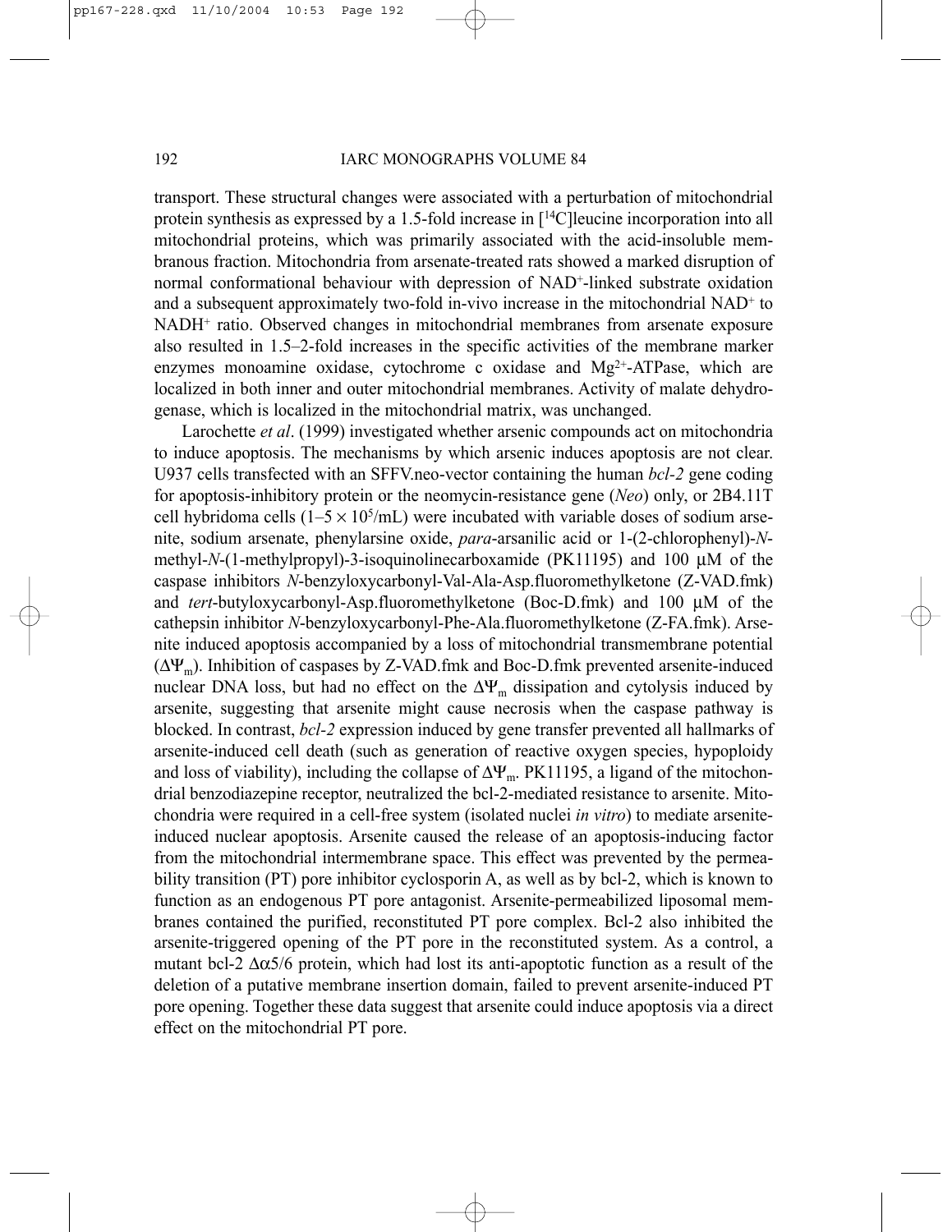#### ARSENIC IN DRINKING-WATER 193

## (ii) *Urinary porphyrins, haeme biosynthetic enzyme activities, haeme metabolism and arsenic*

Arsenic can modify the urinary excretion of porphyrins in animals and humans. It also interferes with the activities of several enzymes of the haeme biosynthetic pathway, such as δ-aminolevulinate (ALA) synthase (ALA-S), porphobilinogen deaminase, uroporphyrinogen III synthase, uroporphyrinogen decarboxylase, coproporphyrinogen oxidase, ferrochelatase and haeme oxygenase (H-O). The urinary porphyrins and several haeme enzymes can be used as early biomarkers of arsenic toxicity (García-Vargas & Hernández-Zavala, 1996).

Rodents exposed for 6 weeks to sodium arsenate in drinking-water showed a substantial increase in the urinary excretion of porphyrins, with excretion of uroporphyrin exceeding that of coproporphyrin (Woods & Fowler, 1978). Groups of 12 male Sprague-Dawley rats (CD strain) (150–200 g) or male C57 BL mice (20–30 g) were given access to laboratory chow and deionized drinking-water containing 0, 20, 40 or 85 mg/L arsenic as sodium arsenate  $(As<sup>v</sup>)$  for up to 6 weeks. Livers of animals were homogenized and mitochondria and microsomal fractions were then prepared. Continuous prolonged exposure to sodium arsenate resulted in depression of hepatic δ-aminolevulinate synthase and haeme synthase, the first and last enzymes in haeme biosynthesis, respectively, in both rats and mice. ALA-S was maximally depressed to approximately 80% of control values at 40 mg/L in both species, whereas haeme synthase activity was maximally decreased to 63 and 75% of control at 85 mg/L in rats and mice, respectively. Uroporphyrinogen I synthase, the third enzyme in haeme biosynthesis, was increased at all doses in mice, whereas ALA dehydratase, the second haeme biosynthetic pathway enzyme, was unaltered in either species. Concomitantly, urinary uroporphyrin concentrations were increased up to 12-fold and coproporphyrin levels up to 9-fold the control values in rats. Similar patterns of increased porphyrin excretion were seen in mice. In contrast, no changes were observed in the activities of cytochrome oxidase or cytochrome P450, indicators of mitochondrial and microsomal haemoprotein function, respectively. These results demonstrate that prolonged exposure to low levels of arsenic results in selective alteration of hepatic haeme biosynthetic pathway enzymes, with concomitant increases in urinary porphyrin concentrations.

Cebrián *et al*. (1988) demonstrated that sodium arsenite is a potent inducer of H-O, which is the rate-limiting enzyme of haeme degradation. Male Wistar albino rats were fasted for 24 h before treatment and until they were killed. Animals received 0.1 mL sodium chloride (0.9%, w/v), or arsenic salts by subcutaneous injection. The doses of  $As^{III}$ were 12.5, 25, 50, 75 and 100  $\mu$ mol/kg bw and those of As<sup>V</sup> were 25, 50, 100, 150 and 200 µmol/kg bw. Animals were killed 16 h after injection. In a subchronic study, animals were exposed to As<sup>III</sup> in the drinking-water at a concentration of 50 mg/L for periods of 5, 10, 20 or 30 days, and food was withheld for 24 h before sacrifice. The livers were excised, perfused and homogenized, and tryptophan pyrrolase (TP), ALA-S and H-O activities were measured. Cytochrome P450 and *b5* contents were also measured. Acute administration of arsenic produced a decrease in the haeme saturation of TP in rat liver,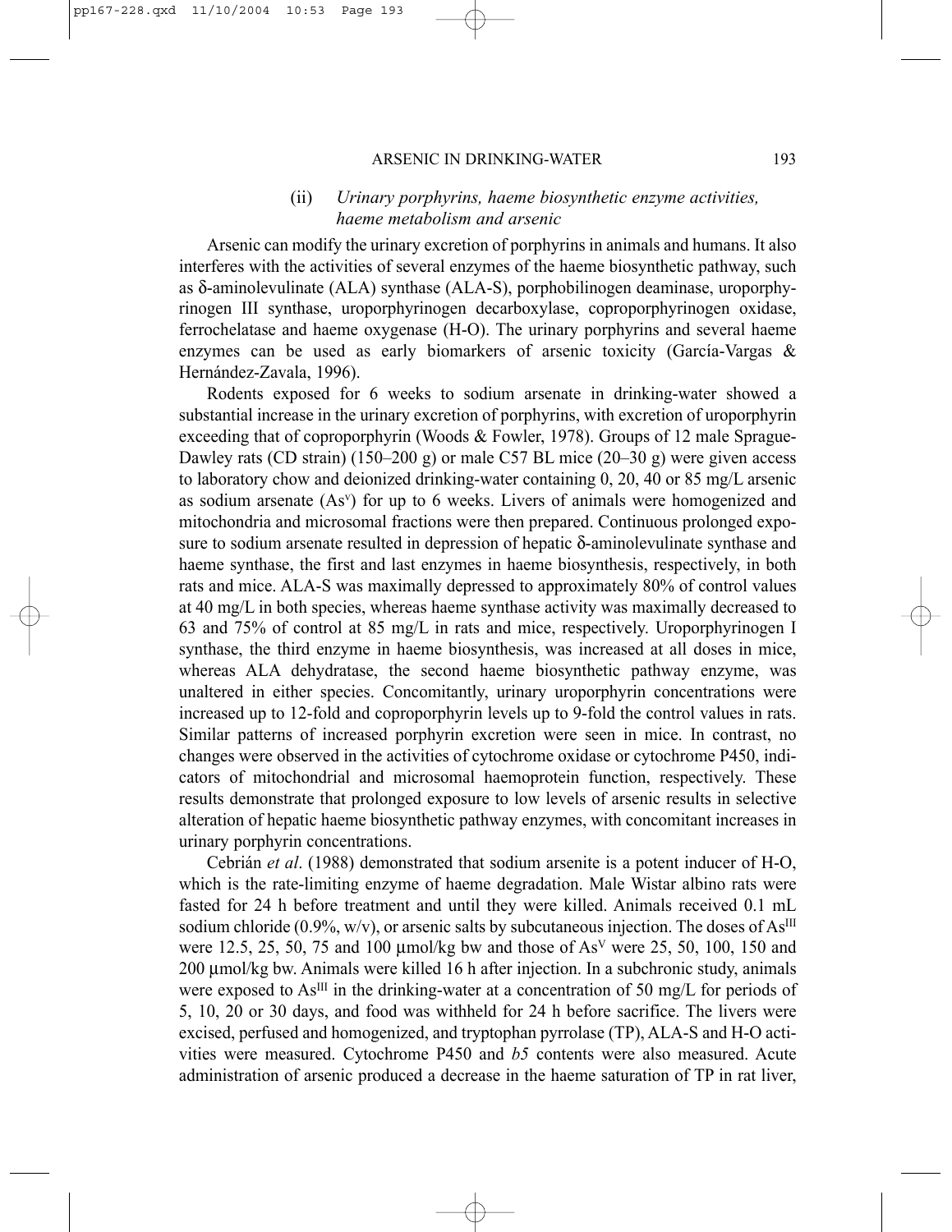accompanied by dose-related increased ALA-S and H-O activities, and a corresponding decrease in cytochrome P450 concentration. The decrease in the haeme saturation of TP indicates that arsenic reduced the content of cytosolic haeme in liver cells and that the increase in hepatic ALA-S activity appears to be in response to a reduction in haeme availability. The alteration in the relationship between haeme synthesis and degradation is a result of treatment with arsenic. The magnitude of these effects was related to the oxidation state of arsenic: sodium arsenite  $(As<sup>III</sup>)$  was more potent than sodium arsenate (AsV). These results support the suggestion that haeme saturation of TP is sensitive to treatments that modify liver haeme concentration. The increase in H-O activity produced by arsenic appears to be mediated by a mechanism largely or entirely independent of haeme. Indeed, there were no indications of an increase in the free haeme pool that could trigger a positive feedback on H-O. On the contrary, it appears that one reason for the reduction in haeme saturation was the increase in H-O activity. Moreover, the concomitant increase in ALA-S activity was a further indication of cellular depletion of haeme. The main effects of continuous exposure to  $As<sup>III</sup>$  were an initial decrease in the haeme saturation of TP, which remained constant during the period of treatment, and an initial increase in ALA-S activity, which after 10 days of exposure dropped somewhat but remained above control values. No significant effects on H-O or P450 activity were observed. These results were interpreted as being indicative that a new balance between haeme synthesis and degradation had been reached and that an adaptive response to the subchronic effects of As<sup>III</sup> was taking place.

#### (iii) *Arsenic and oxidative stress*

Among the various proposed mechanisms by which arsenic induces cancer, oxidative damage may play a role in arsenic-induced carcinogenesis. Exposure to arsenite, arsenic trioxide or arsenate has been reported to result in the generation of reactive oxygen species in laboratory animals or in cultured animal and human cells by many investigators (Wang *et al*., 1996; Chen *et al*., 1998; Hei *et al*., 1998; Ahmad *et al*., 2000; Lynn *et al*., 2000; Chouchane & Snow, 2001; Liu, S.X. *et al*., 2001). The topic has been reviewed by Del Razo *et al*. (2001b), Ercal *et al*. (2001), and Thomas *et al*. (2001).

Arsenic-induced free-radical formation was indicated by Yamanaka *et al*. (1991), who studied cellular response in the lung induced by the administration of DMAV, and in particular the enzymes that participate directly in protective reactions against active oxygen species, superoxide dismutase, catalase and GSH peroxidase (GPx). Male ICR mice, weighing approximately 25 g, were given an oral dose of 1500 mg/kg bw DMAV after fasting for several hours. The activities of mitochondrial superoxide dismutase, GPx and glucose-6-phosphate dehydrogenase (G6PDH) significantly increased at 6 h or longer after dosing, whereas cytosolic superoxide dismutase and catalase were not. Furthermore, the NADPH levels were markedly decreased at 6–9 h after treatment with DMAV while NADP<sup>+</sup> levels increased, resulting in a marked reduction in the NADPH/NADP<sup>+</sup> ratio. This change, accompanied by an increase in G6PDH activity, indicates that the pentosephosphate pathway is activated by the oxidation of reduced GSH with hydrogen peroxide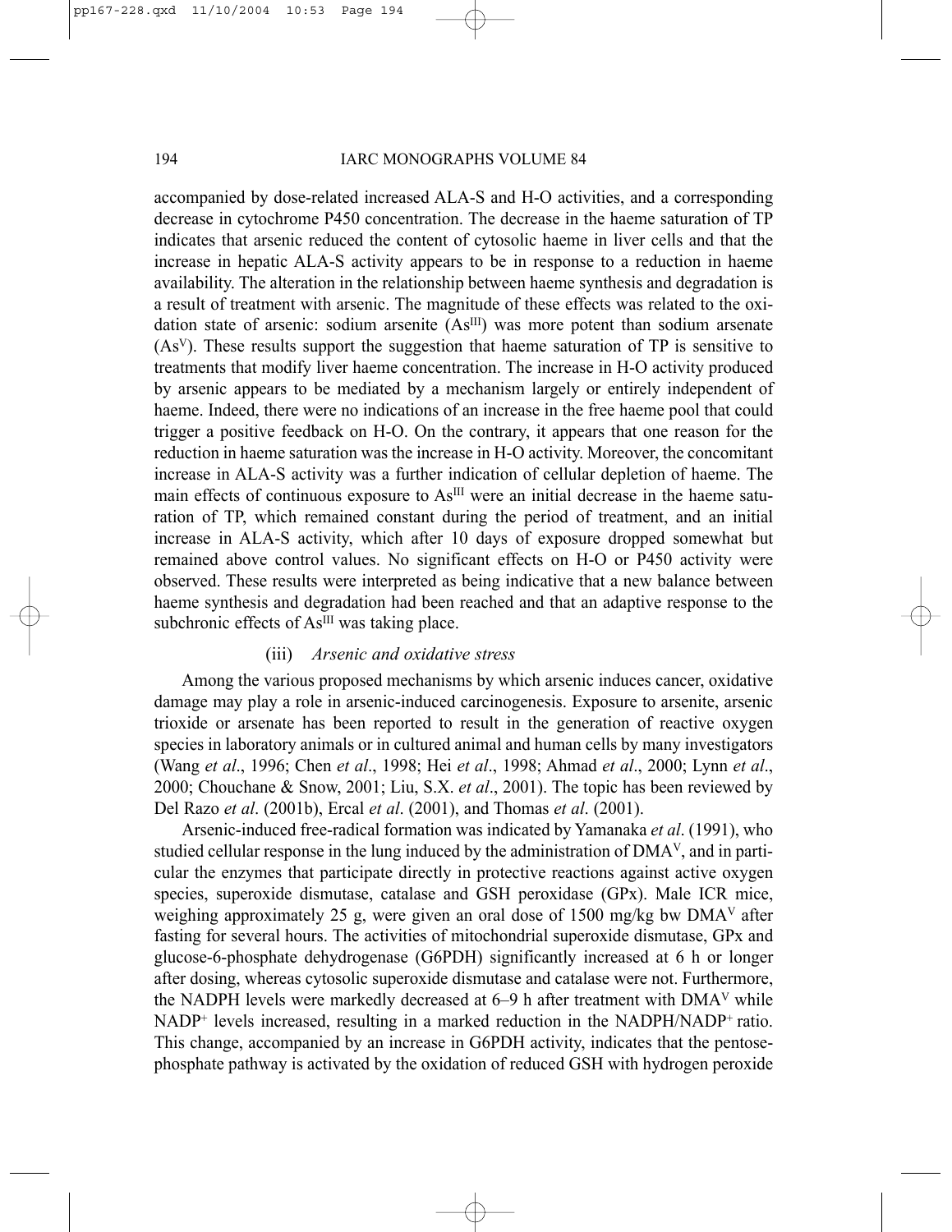$(H<sub>2</sub>O<sub>2</sub>)$ . With regard to cellular sulfhydryls, after treatment with DMA<sup>V</sup>, levels of GSH and non-protein sulfhydryls were decreased and levels of oxidized GSH (GSSG) remained constant, whereas those of mixed disulfides were significantly increased. These cellular variations suggest that mouse pulmonary cells produced reduced oxygen species, that is, superoxide anion radical, hydrogen peroxide and subsequent radicals in the metabolism of DMA<sup>V</sup>, and that these and the dimethylarsenic peroxyl radical were responsible for pulmonary DNA damage, the diethylarsenic peroxyl radical probably being produced from the reaction of molecular oxygene and dimethylarsine (Yamanaka *et al.*, 1990, 2001). The same investigators had demonstrated previously that oral administration of DMAV, the main metabolite of inorganic arsenic, induces lung-specific DNA damage in mice. An in-vitro experiment indicated that the breaks were not caused directly by  $DMA<sup>V</sup>$ but by  $DMA^{III}$ , a further metabolite of DMA. They hypothesized that this damage was partially due to the active oxygen species produced in the metabolism of DMAV (Yamanaka *et al.*, 1989). In a further study, the authors had shown that oral administration of DMA to mice significantly enhanced the amounts of 8-oxo-2′-deoxyguanosine (8 oxodG) specifically in target organs of arsenic carcinogenesis (skin, lung, liver and urinary bladder) and in urine. The dimethyl arsenics thus may play an important role in the carcinogenesis of arsenic through the induction of oxidative damage, particularly of baseoxidation (Yamanaka *et al.*, 2001).

Ahmad, S. *et al*. (1999) investigated the biochemical effects of exposure to DMA in B6C3F<sub>1</sub> mice using six biochemical parameters: DNA damage, GSH and GSSG content, cytochrome P450 content, ornithine decarboxylase (ODC) activity in liver and/or lung and ALT activity in serum. GSH was selected as an important constituent for cellular protection against oxidative damage by free radicals and the three enzymes were employed as biological markers of cell proliferation and promotion of carcinogenesis. Groups of 10 or 12 adult female  $B6C3F_1$  mice received  $DMA<sup>V</sup>$  at a dose of 720 mg/kg bw by oral gavage at one of three times (2 h, 15 h or at both 21 and 24 h) before sacrifice. Four or five control mice were run on each of 5 experimental days and received distilled water alone. Significant  $(p < 0.05)$  decreases in liver GSH and GSSG contents  $(15-37%)$  were observed. Pulmonary and hepatic ODC activities were reduced (19–59%) by treatment with  $DMA<sup>V</sup>$ . A significant decrease in hepatic cytochrome P450 content (21%) was observed only in the group treated at both 21 and 24 h before sacrifice. The mouse serum ALT activity was not reduced after in-vivo administration of DMAV but the addition of 2.8, 28 and 280 mM DMAV *in vitro* reduced ALT activity by 0, 8 and 6.5%, respectively.

Santra *et al*. (2000) examined the hepatic effects of chronic ingestion (for up to 15 months) of drinking-water containing arsenic (1:1 arsenite to arsenate) at 3.2 mg/L in male BALB/c mice (5–14 experimental animals, 5–10 control animals). Groups of arsenic-exposed mice and unexposed controls were killed at 3, 6, 9, 12 and 15 months for examination of hepatic histology and certain biochemical parameters of oxidative stress. Statistically significant decrements in body weight were observed in the exposed animals at 12 months and 15 months, without significant differences in the amount of food or water consumption between exposed and control groups. No abnormal hepatic morpho-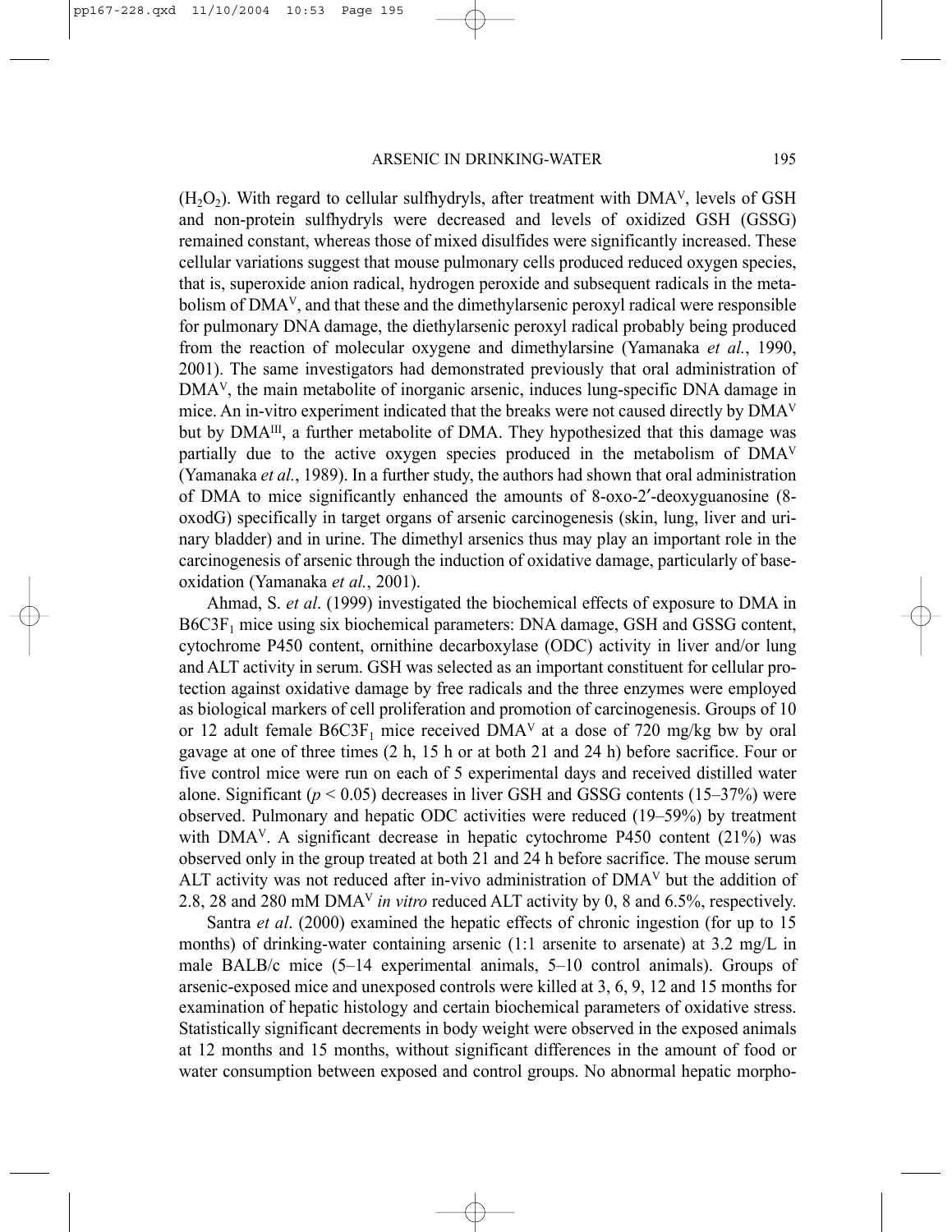#### 196 IARC MONOGRAPHS VOLUME 84

logy was observed by light microscopy during the first 9 months of exposure to arsenic, but at 12 months, 11/14 mice in the experimental group exhibited hepatocellular degeneration and focal mononuclear cell collection. After 15 months, exposed mice displayed evidence of hepatocellular necrosis, intralobular mononuclear cell infiltration, Kupffer cell proliferation and portal fibrosis. Hepatic morphology was normal in all control mice. Biochemical changes, consistent with oxidative stress, preceded the overt histological pathology. Hepatic GSH was significantly reduced after 6 months, in a time-related manner; the hepatic activities of enzymes related to GSH homeostasis, namely G6PDH, GST, GSH reductase, GPx and catalase were also reduced in a time-related manner (at 9, 12 and 15 months). There was a progressive, time-dependent increase in lipid peroxidation, as demonstrated by increased production of malondialdehyde, and concomitant time-dependent damage to hepatocellular plasma membranes, as demonstrated by decreases in membrane Na+/K+ ATPase activity. Depletion of GSH may result in the accumulation of free radicals that initiate lipid peroxidation and biochemical damage by covalent binding to macromolecules. Biochemical changes observed in this long-term in-vivo animal feeding experiment suggest that the adverse histological effects of arsenic on the liver may be mediated through oxidative stress.

Ishinishi *et al*. (1980) studied the chronic toxicity of arsenic trioxide in rats with special reference to liver damage. Four groups of male adult Wistar rats were given distilled water containing 0, 0.125, 12.5 or 62.5 ppm arsenic trioxide orally for 7 months and were thereafter given distilled water with no arsenic trioxide for 4 months. Despite no difference in growth among the four groups of rats, chronic exposure to arsenic trioxide induced not only liver injury but also dose-dependent proliferation of the bile duct with chronic angitis. The liver injury was characterized by degenerative changes in hepatocytes, such as cloudy swelling, disordered trabeculae or irregularity of hepatocyte tracts, and spotty coagulative necrosis with infiltration of round cells. Sarin *et al*. (1999) demonstrated hepatic fibrosis and fibrogenesis following chronic ingestion of arsenic in Swiss albino mice fed arsenic daily (120, 240, 360 or 500 mg/L). A significant increase in hepatic collagen and its deposition in the extracellular matrix, an expression of hepatic fibrosis, were seen in arsenic-treated mice compared with controls. Hepatic 4-hydroxyproline levels, indicative of fibrogenesis, were increased four- to 14-fold with different doses of arsenic compared with controls.

Effects on levels of GSH and some related enzymes in tissues after acute exposure to arsenic were studied in rats by Maiti and Chatterjee (2001). Male Wistar rats, maintained on either an 18% or 6% protein (casein) diet, received an intraperitoneal injection of sodium arsenite at its  $LD_{50}$  dose (15.86 mg/kg bw). One hour after exposure to arsenic, the GSH concentration was significantly depleted and lipid peroxidation was increased in both the high- and low-protein diet groups. Acute exposure to arsenic significantly increased GPx activity in the liver in both groups. GST activity was significantly decreased in the liver of the animals fed 18% protein, whereas it increased in the kidneys of both groups. No significant change in GSH reductase or G6PDH activity in the liver and kidneys was observed. In this study, liver as a whole seemed to be more affected in terms of level of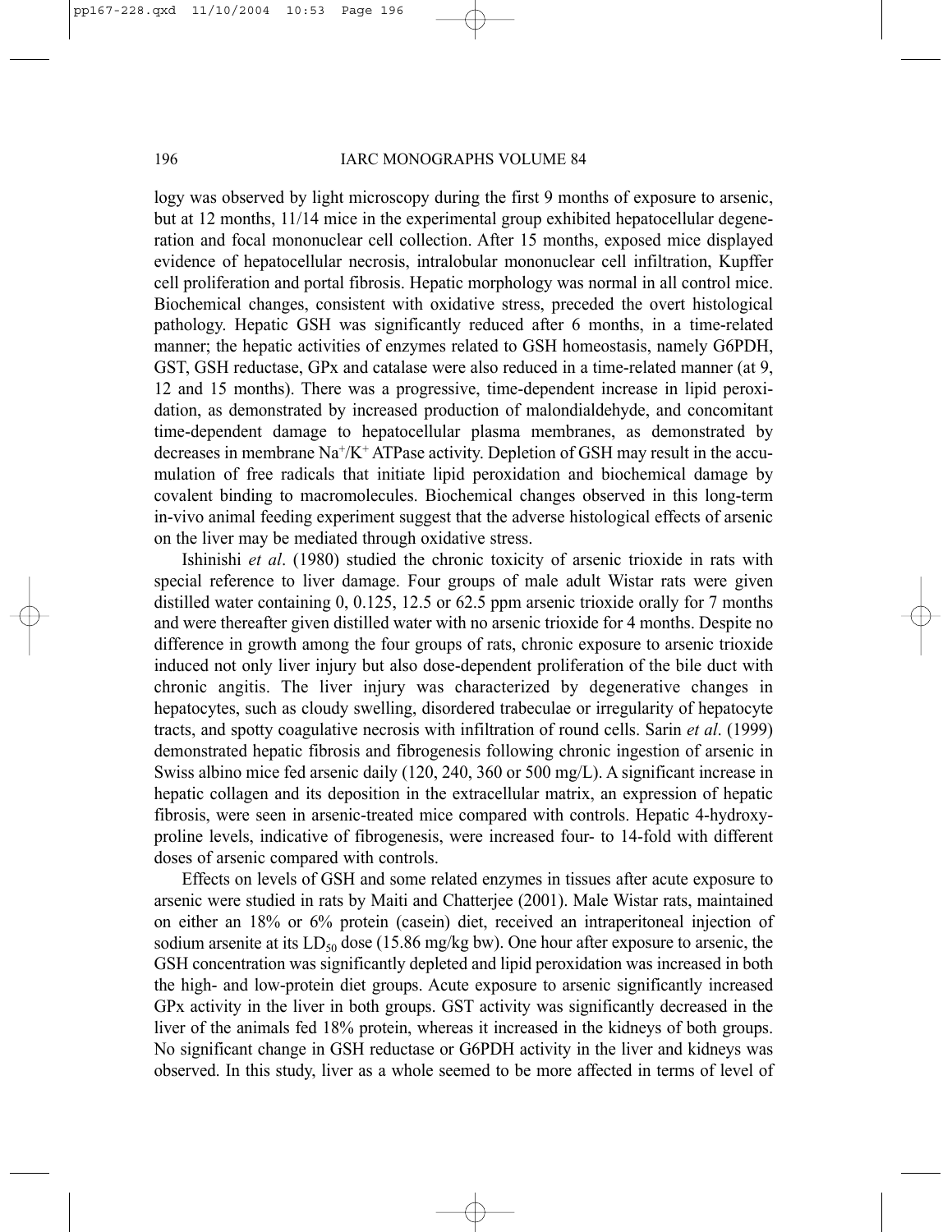GSH and GST activity. The animals fed 6% protein appeared to be less affected in terms of tissue arsenic concentration, level of GSH, level of lipid peroxidation and GST activity compared with those fed 18% protein. This might be due to the deficiency in tissues of possible target proteins for arsenic binding and a lesser availability of specific amino acid to synthesize different stress proteins in the animals fed 6% protein.

As reviewed by Del Razo *et al.* (2001b), a variety of genes related to base excision repair and oxidative stress are commensurately up-regulated by nanomolar concentrations of inorganic arsenic. Reactive oxygen species induced by low levels of  $As^{III}$  or  $As^{V}$ increase the DNA-binding activity of activator protein 1 (AP-1) and nuclear factor-κB (NF-κB) in cultured aortic endothelial cells (Barchowsky *et al*., 1996), human MDA-MB-435 breast cancer and rat H411E hepatoma cells (Kaltreider *et al.*, 1999) and precision-cut lung slices (Wijeweera *et al.*, 2001). This results in stimulation of cell proliferation and upregulation of gene expression including that of mdm2 protein, which is a key regulator of the critical tumour-suppressor gene *p53* (Germolec *et al.*, 1996; Hamadeh *et al.*, 1999). In contrast, high levels of inorganic arsenic inhibit the activation of NF-κB and cell proliferation and induce apoptosis in human acute myelogenous leukaemia cells, human embryonic kidney (HEK 293) cells and human bronchial epithelial (BEAS 2B) cells (Estrov *et al.*, 1999; Roussel & Barchowsky, 2000). Based on results obtained in NIH 3T3 cells exposed to arsenic, Chen *et al.* (1998) have suggested that apoptosis is triggered by generation of  $H_2O_2$ , through the activation of flavoprotein-dependent superoxide-producing enzymes (e.g. NADPH oxidase) and the increase in superoxide levels in cells. The event probably acts as a mediator to induce apoptosis through the release of cytochrome c from the mitochondria to cytosol, the activation of caspase 3 and the degradation of poly(ADPribose) polymerase (PARP) leading to DNA fragmentation (Chen *et al.*, 1998).

#### (iv) *Stress proteins*

Exposure to arsenicals either *in vitro* or *in vivo* in a variety of model systems has been shown to induce a number of the major stress protein families such as heat-shock proteins. Among them are members with a low molecular weight, such as metallothionein and ubiquitin, and others with masses of 27, 32, 60, 70, 90 and 110 kDa. In most cases, the induction of stress proteins depends on the capacity of the arsenic compound to reach the target, its valence and the type of exposure, with arsenite being the strongest inducer of most heat-shock proteins in several organs and systems. Induction of heat-shock proteins is a rapid dose-dependent response  $(1-8 h)$  to acute exposure to arsenite. Thus, the stress response appears to be useful for monitoring toxicity resulting from a single exposure to arsenite. The capacity of arsenic compounds to modulate the expression and/or accumulation of stress proteins has been studied in normal and transformed cell lines by Caltabiano *et al*. (1986), Keyse and Tyrrell (1989), van Wijk *et al*. (1993), Wu and Welsh (1996) and Wijeweera *et al*. (2001) and has been reviewed by Bernstam and Nriagu (2000) and Del Razo *et al*. (2001b).

Metallothionein is a low-molecular-weight, cysteine-rich, metal-binding protein that has been propounded to play an important role in the homeostasis of essential metals, in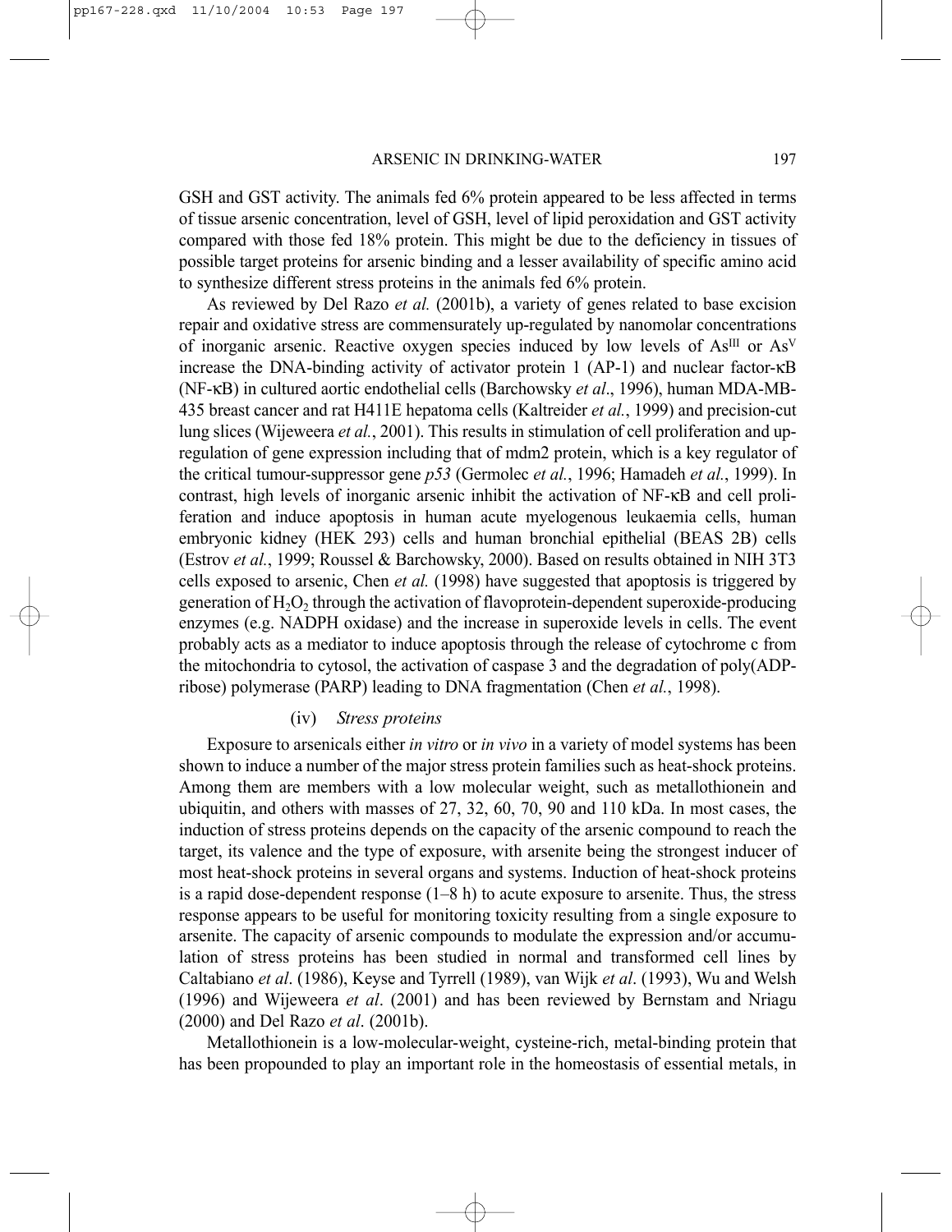the detoxication of heavy metals and in the scavenging of free radicals. Moreover, it is a small protein easily induced by heavy metals, hormones, acute stress and a variety of chemicals. Twenty of the 61 amino acid residues in mettalothionein molecules are cysteinyl residues, all of which are involved in metal binding (Sato & Bremner, 1993; National Research Council, 1999).

The induction of metallothionein is observed following oral administration; the doses of organic arsenic compounds (MMA and DMA) required for its induction are one order higher than those of inorganic arsenic compounds  $(As^{III}$  and  $As^{V})$ . Only a small portion of the arsenic dose was found to be associated with the metallothionein fraction, which there fore does not protect against arsenic toxicity by binding the metal (Maitani *et al*., 1987). Rather, because of its high sulfhydryl content, it has also been suggested that metallothionein reacts with organic free radicals and electrophiles (Klaassen & Cagen, 1981). Indeed, metallothionein can serve as a sacrificial scavenger for superoxide and hydroxyl radicals *in vitro* (Thornalley & Vašák, 1985). It is induced by metal chemicals that produce oxidative stress (Bauman *et al*., 1993) and has been shown to protect against oxidative damage (Sato & Bremner, 1993).

The effect of various arsenic forms on the tissue concentrations of metallothionein was determined in male CF-1 mice  $(25-30 g)$  injected subcutaneously with various doses of As<sup>III</sup> (55–145 µmol/kg bw), As<sup>V</sup> (165–435 µmol/kg bw), MMA (100–7250 µmol/kg bw) or DMA (2750–10 250 µmol/kg bw) (Kreppel *et al*., 1993). Controls were injected with an equal volume  $(0.01 \text{ mL/g bw})$  of saline. Metallothionein content in hepatic cytosol was quantified by the cadmium–haemoglobin assay. As<sup>III</sup> was found to be a potent inducer of hepatic metallothionein, producing a 30-fold increase at a dose of 85 µmol/kg. In comparison, it took three-, 50- and 120-fold higher molar amounts of AsV, MMA and DMA, respectively, to produce a similar effect. MMA produced the largest increase in hepatic metallothionein (80-fold), followed by  $As^{III}$  (30-fold),  $As^{V}$  (25-fold) and DMA (10-fold). However, none of the compounds induced metallothionein in mouse primary hepatocyte cultures, suggesting that arsenicals may be considered as indirect inducers of metallothionein. Both metallothionein-I (MT-I) and metallothionein-II (MT-II) protein isoforms were commensurately induced by As<sup>III</sup>, As<sup>V</sup> and MMA. Induction of metallothionein by AsIII was further characterized following subcutaneous administration of arsenite (85  $\mu$ mol/kg). Induction of hepatic metallothionein peaked at 24 h. As<sup>III</sup> also increased metallothionein in kidney, spleen, stomach, intestine, heart and lung and the most marked increase occurred in the liver. MT-I mRNA increased 24-, 52- and 11-fold at 3, 6 and 15 h after administration of AsIII, respectively. This induction profile is similar to that observed after exposure to zinc or cadmium. This study showed that arsenic compounds are effective inducers of metallothionein *in vivo* and that their potency and efficacy are dependent on the chemical form of arsenic.  $As<sup>III</sup>$  is a potent inducer of hepatic metallothionein for both MT-I and MT-II and this effect is associated with an increase in metallothionein mRNA, suggesting that the mechanism of this induction appears to be due, at least in part, to increased metallothionein gene transcription.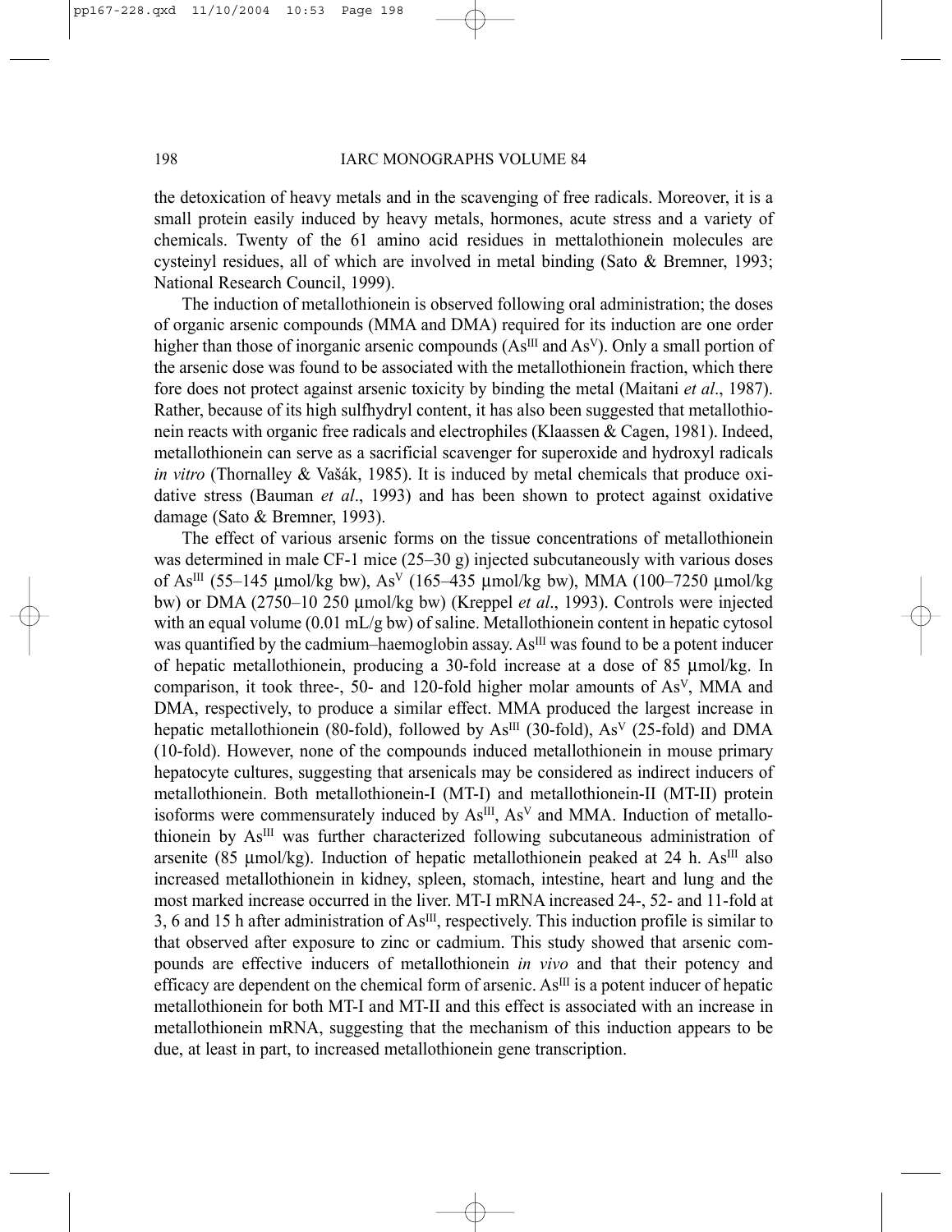In a recent study, Liu *et al*. (2000) demonstrated that MT-I/II-null mice are more sensitive than wild-type mice to the hepatotoxic and nephrotoxic effects of chronic oral administration or injection of inorganic arsenicals. Groups of 4–6 male and female MT-I/II-null mice and corresponding wild-type mice, aged 6–8 weeks, were provided drinking-water containing As<sup>III</sup> at concentrations of 7.5, 22.5 or 45 mg/L, or As<sup>V</sup> at concentrations of 37.5 or 75 mg/L, or were injected subcutaneously in the dorsal thoracic midline with 10 mL/kg bw saline containing As<sup>III</sup> at doses of 10 and 30 µmol/kg bw or As<sup>V</sup> at a dose of 100 µmol/kg bw once daily on 5 days per week for 15 weeks. Control mice received tap-water or were injected with the same volume of saline. Chronic exposure to arsenic produced only modest increased tissue concentrations of metallothionein (two- to fivefold) in wild-type but not in MT-null mice, either following repeated injections or following oral administration. Arsenic by both routes produced damage to the liver (fatty infiltration, inflammation and focal necrosis) and kidney (tubular cell vacuolization, inflammatory cell infiltration, glomerular swelling, tubular atrophy and interstitial fibrosis) in both MT-null and wild-type mice. However, in MT-null mice, the pathological lesions were more frequent and severe compared with those in wild-type mice in either liver or kidney. This was confirmed biochemically, in that, at the higher oral doses of  $As<sup>V</sup>$ , the levels of blood urea nitrogen, an indicator of kidney injury, were increased to a greater extent in MT-null mice (60%) than in wild-type mice (30%). However, As<sup>III</sup> resulted in elevated levels of blood urea nitrogen in MT-null mice only. Chronic exposure to arsenic produced a two- to 10-fold increase in levels of serum interleukin-1β (IL-1β), interleukin-6 (IL-6) and tumour necrosis factor-α (TNF- $\alpha$ ), with greater increases seen after repeated injections than after oral exposure; again, MT-null mice had higher levels of serum cytokines than wild-type mice, following repeated injections of arsenic, but not after oral exposure. Repeated injections of arsenic also decreased hepatic GSH up to 35% but had no effect on hepatic GPx or GSH reductase activities. MT-null mice were more sensitive than wild-type mice to the effect of GSH depletion by AsV. Hepatic caspase 3 activity was increased (two- to threefold) in both wildtype and MT-null mice, indicating apoptotic cell death. The study demonstrated that chronic exposure to inorganic arsenic produced injuries to multiple organs, and that MT-null mice are generally more susceptible than wild-type mice to arsenic-induced toxicity regardless of route of exposure, suggesting that metallothionein could be a cellular factor in protecting against chronic arsenic toxicity.

Kato *et al*. (2000) reported from earlier studies the induction and accumulation of heat-shock protein-72 (Hsp72) in the cell nuclei of human alveolar type II (L-132) cells and DNA damage following exposure to DMAV (Kato *et al.*, 1997). They also found that the accumulation of Hsp72 in cell nuclei was related to the suppression of apoptosis (Kato *et al.*, 1999). Referring to reports indicating that Hsp72 might be involved in the tumorigenic process through the function of apoptosis (Jäättelä, 1999), they assumed that Hsp72 induced by dimethylarsenics may play an important role in DNA damage and tumorigenesis. They therefore investigated whether Hsp72 was induced and accumulated in the lung, a target organ for tumorigenesis, following administration of  $DMA<sup>V</sup>$  to mice. Fiveweek-old male A/J mice were injected intraperitoneally with  $DMA<sup>V</sup> (100–600$  mg/kg) or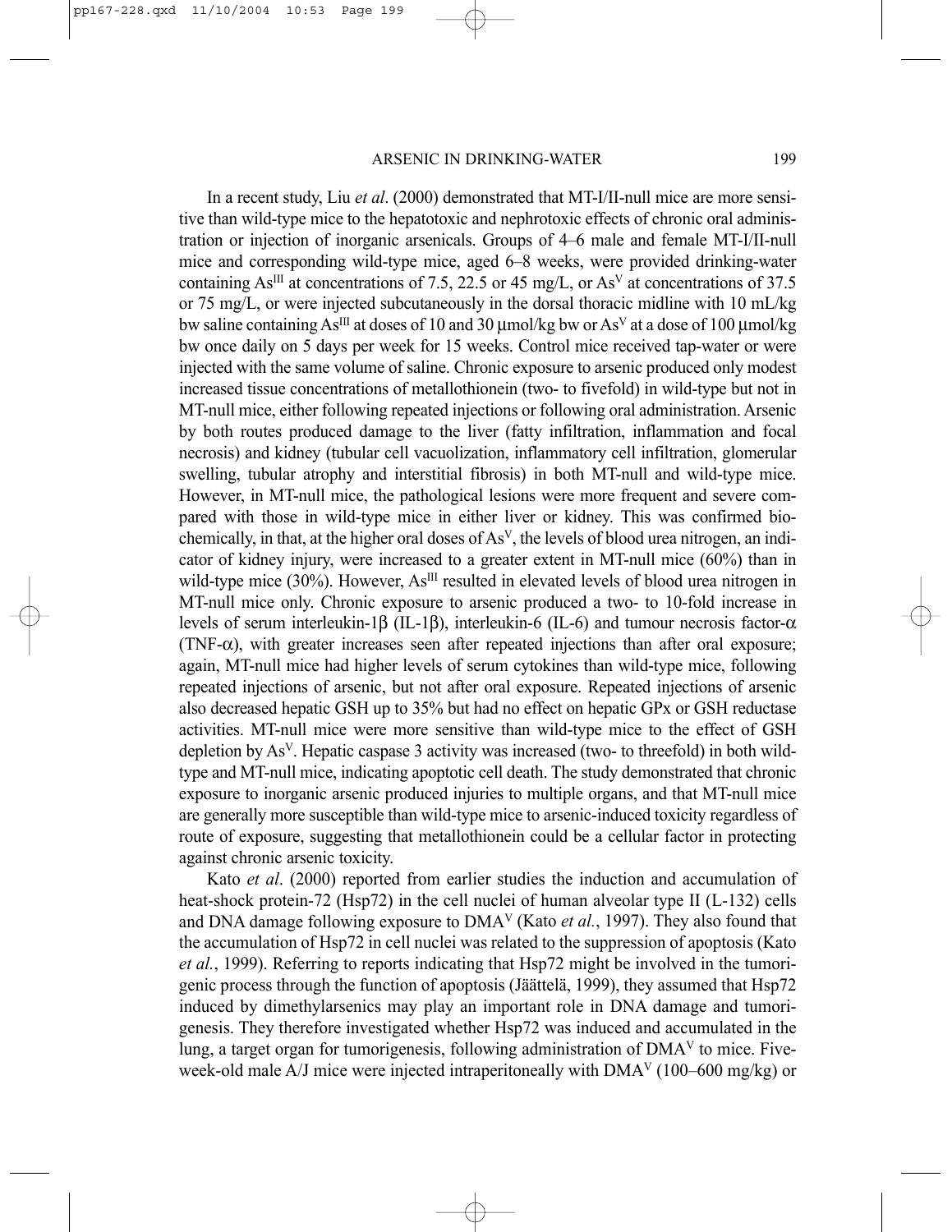arsenite (5 mg/kg bw) and then killed. Lung, kidney, liver and spleen were excised, homogenized and immunoblotting analysis was performed with anti-Hsp72 monoclonal antibody. Hsp72 in lung was also investigated immunohistochemically. Forty-eight hours after exposure to DMA, Hsp72 was observed in the lung and in the kidney, but not in the liver or spleen. Hsp72 was also detected by immunohistochemical analysis in the nuclei of alveolar flat cells containing capillary endothelium, in the lungs of DMA-treated mice. This result may be consistent with those observed in previous studies showing that oral administration of DMA to mice induces a preferential increase in heterochromatin in the vesicular endothelium of the lung, an early morphological change in the development of pulmonary carcinomas (Nakano *et al.*, 1992; Hayashi *et al.*, 1998). Kato *et al.* (2000) suggested that the increase and accumulation of Hsp72 following administration of DMA to mice occur specifically in target organs for the carcinogenesis of arsenic. It appears that arsenic compounds regulate the expression of the major families of heat-shock proteins and that inorganic  $As^{III}$  is the most potent inducer of these proteins (Del Razo *et al.*, 2001b).

Stress-related gene expression in mice treated with inorganic arsenic has been studied by Liu, J. *et al*. (2001). Adult male 129/Sv mice, aged 6–8 weeks, were injected subcutaneously in the dorsal thoracic midline with 100  $\mu$ mol/kg bw As<sup>III</sup>, 300  $\mu$ mol/kg bw As<sup>V</sup> or the same volume of saline (10 mL/kg bw). To examine stress-related gene expression, livers were removed 3 h after injection of arsenic to extract RNA and protein. The Atlas Mouse Stress/Toxicology array revealed that the expression of genes related to stress — DNA damage and repair-responsive genes — and metabolism were altered by acute exposure to arsenic. Expression of H-O-1, a hallmark for arsenic-induced stress, was increased 10-fold, together with increases in heat shock protein-60 (Hsp60), the DNA damage-inducible protein GADD45 and the DNA excision repair protein ERCC1 and growth arrest. Down-regulation of certain cytochrome P450 drug-metabolizing enzymes occurred after treatment with arsenic. Because the AP-1 complex is associated with stressrelated gene activation, the effect of arsenic on AP-1 complex activation was examined. A multiprobe RNAse protection assay revealed the activation of the c-Jun–AP-1 transcription complex after treatment with arsenic. Western blot analysis further confirmed the enhanced production of arsenic-induced stress proteins such as H-O-1, Hsp70, Hsp90, metallothionein, metal-responsive transcription factor, NF-κB and c-Jun–AP-1. Increases in caspase 1 and cytokines such as  $TNF-\alpha$  and macrophage inflammatory protein-2 were also evident. Activation of caspase has been propounded to play a role in arsenic-induced apoptosis (Chen *et al.*, 1998), and induction of inflammatory cytokines is another important aspect of arsenic toxicity. The results of this study profiled gene expression patterns in mice treated with inorganic arsenicals. The altered gene expressions following acute exposure to arsenic *in vivo* include stress-related components —DNA damage and repairresponsive genes — activation of transcription factors such as the AP-1 complex and an increase in proinflammatory cytokines.

Expression of shock proteins is regulated by a complex mechanism that requires the integration of multiple signal pathways. The inter-relationships among stress signalling,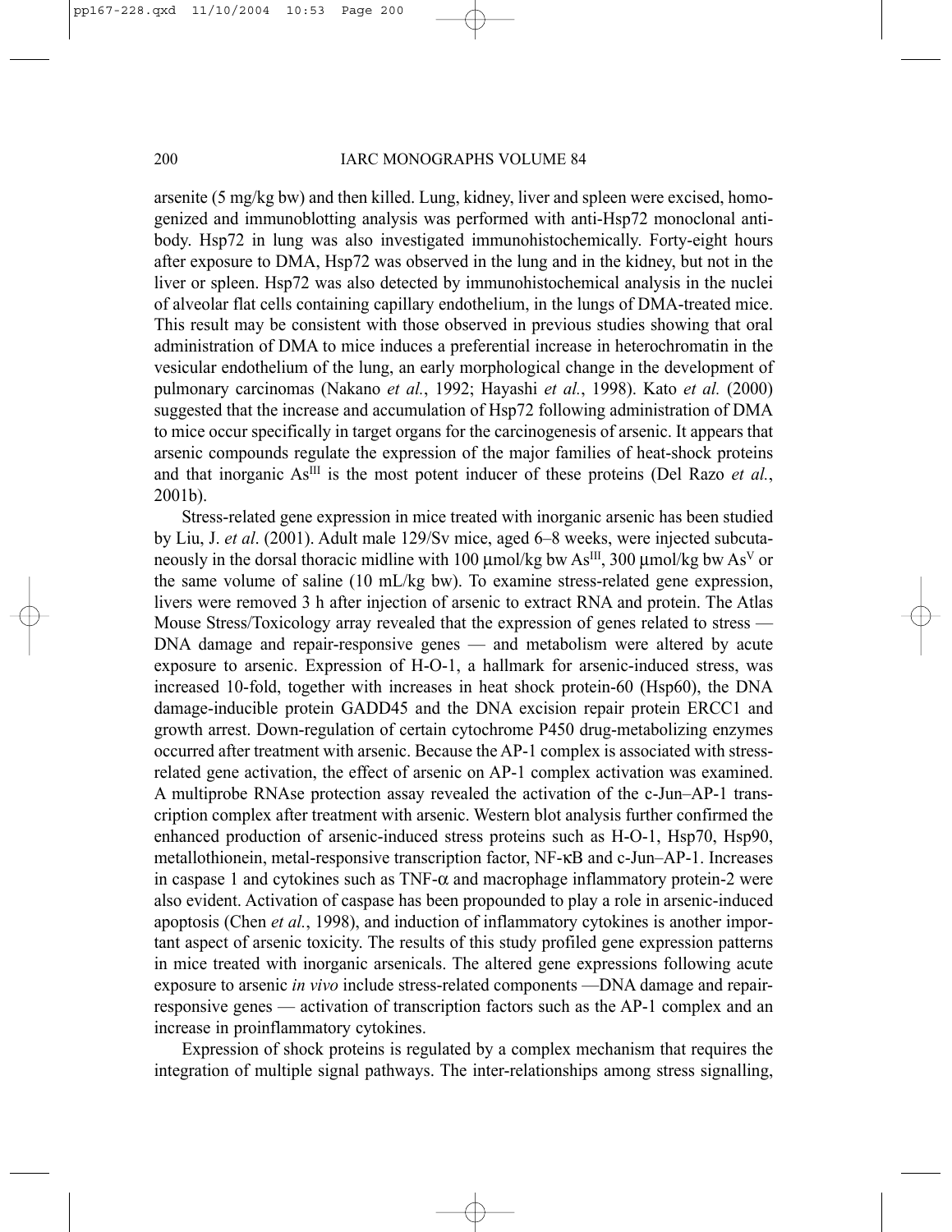cell death and oncogenesis after exposure to arsenic need further research (Del Razo *et al*., 2001b).

#### (v) *Immunotoxicity*

Although many studies have evaluated the immunological effects of environmental toxic substances such as lead, cadmium and mercury, only a few studies on arsenic have been reported.

Yoshida *et al*. (1986) reported immunological effects of arsenic compounds on mouse spleen cells *in vitro*. Spleens from male C57BL/6N mice were removed aseptically, and sterile viable spleen cells were cultured with 20  $\mu$ L/mL of an arsenic solution (at concentrations of  $1-500$  ng/mL,  $0.01-50$   $\mu$ g/mL and  $0.1-500$   $\mu$ g/mL, for sodium arsenite, sodium arsenate and DMA, respectively). Saline (0.9% NaCl) was added to control cultures. For plaque-forming cell (PFC) response, spleen cells  $(2.5-3.0 \times 10^5 \text{ cells/mL})$ were cultured in triplicate and incubated with  $8 \times 10^6$  sheep erythrocytes, and the number of direct (immunoglobulin M) PFCs were enumerated. Spleen cells  $(2.5 \times 10^6 \text{ cells/mL})$ were also cultured for 48 h with or without the mitogens, phytohaemagglutinin P (PHA) or lipopolysaccharide ω. At high doses, the three arsenic compounds (sodium arsenite, sodium arsenate and DMA) suppressed the PFC response to sheep erythrocytes and the proliferative response to mitogens whereas, at low doses, they enhanced both responses. In other studies, the authors have demonstrated that this immunoenhancing effect of arsenic on PFC response to sheep erythrocyte is not attributable to the augmentation of lymphocyte function, but to the cytotoxicity of arsenic against precursors of suppressor T cells (Yoshida *et al.*, 1987). The concentration at which each arsenic compound exerted the modulatory effects on both responses differed, and was correlated to the general toxicity of each compound.

A pilot study on arsenic-exposed humans was carried out by Ostrosky-Wegman *et al*. (1991) to determine the lymphocyte proliferation of kinetics and genotoxic effects. The exposed group comprised 11 individuals (nine women and two men) from Santa Ana, State of Coahuila, Mexico, where the drinking-water contained 0.39 mg/L arsenic (98% in pentavalent form and the rest in trivalent form). The non-exposed group (13 individuals; 11 women and two men) was chosen from Nuevo Leon, State of Coahuila, where levels of arsenic in the drinking-water ranged from 0.019 to 0.026 mg/L during 1987–89; while sampling was performed, the levels rose to 0.060 mg/L because of new piping that linked several towns in the area. Venous blood samples were taken and lymphocyte cultures were rapidly processed. The analysis of chromosomal aberrations and sister chromatid exchange was performed in 100 consecutive first-division metaphases and in 30 consecutive second-division metaphases, respectively, all with 46 centromeres. The proportion of first, second, third and subsequent metaphases was determined in 100 consecutive mitoses to study the kinetics of proliferation. The highly exposed group excreted greater amounts of arsenic in urine; neverthelesss, the *Bacillus subtilis* rec-assay for genetic damage induced by urine samples showed negative results. There was a significant difference in cell-cycle kinetics between the groups: the average generation time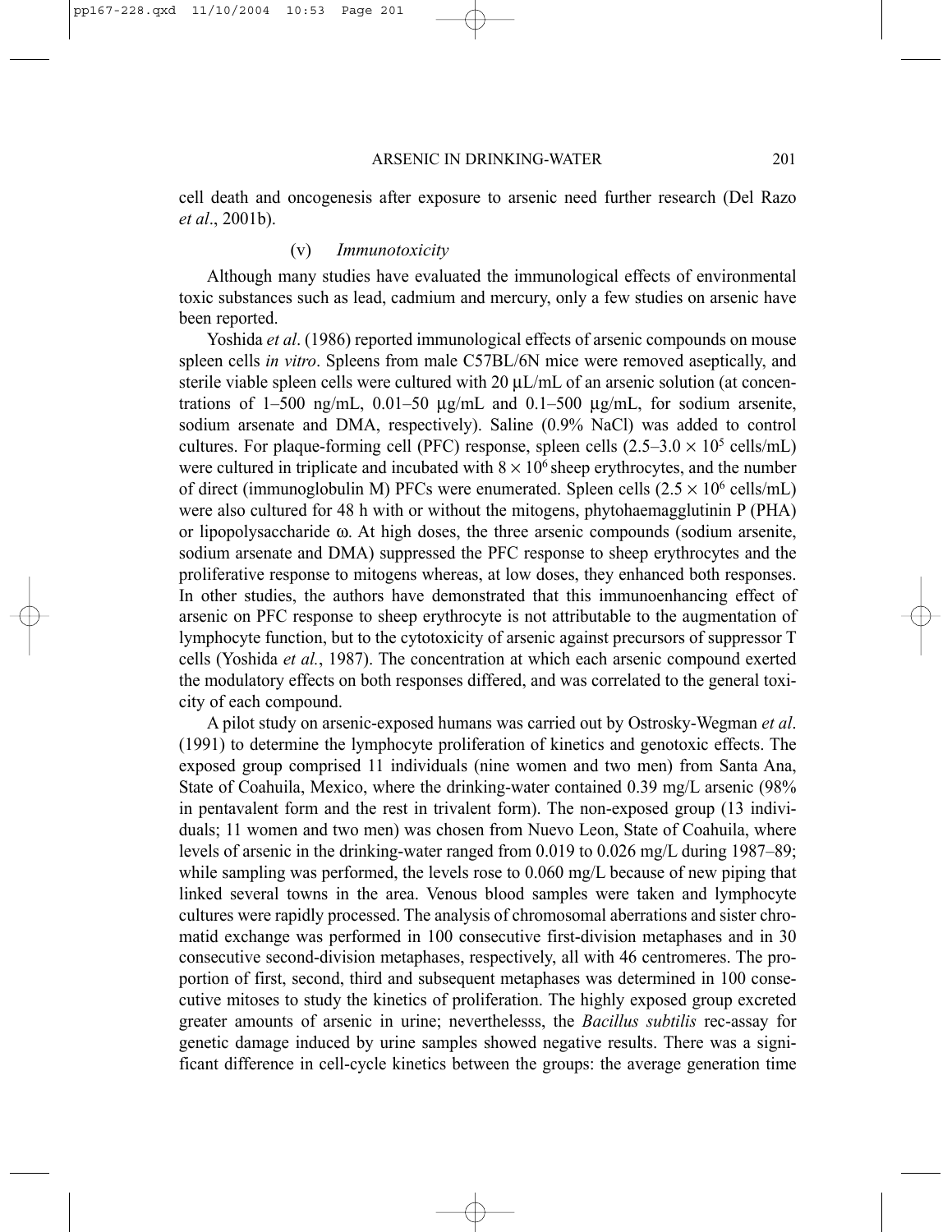was longer in the highly exposed group. The lag in lymphocyte proliferation could mean an impairment of the cellular immune response due to exposure to arsenic.

Because inhibition of lymphocyte proliferation has been used to identify agents that depress the cellular immune response, Gonsebatt *et al*. (1992) investigated *in vitro* the effect of arsenic on human lymphocyte stimulation and proliferation using concentrations of arsenic similar to those found in blood. When human lymphocytes collected from healthy donors (two men, two women) were exposed to arsenite and arsenate  $(10^{-7}, 10^{-8})$ and  $10^{-9}$  M) during culture and harvested after 24 h, a dose-related inhibition of proliferation was observed. Cultures were also treated with  $10^{-7}$  M arsenite and arsenate for 2, 6 and 24 h at the beginning of culture in the presence or absence of PHA. Inhibition of PHA stimulation and proliferation was directly related to the length of treatment with arsenic. The results show that, at the concentrations tested, arsenite and arsenate impaired lymphocyte stimulation and proliferation and confirm that chronic exposure to arsenic can affect the proliferation of whole-blood lymphocytes.

A human monitoring study was subsequently carried out by Gonsebatt *et al*. (1994) to explore the effect on lymphocyte proliferation of chronic exposure to arsenic via drinkingwater. Blood and urine samples were taken from 33 volunteers from a town where levels of arsenic in the drinking-water averaged  $412 \mu g/L$  and from 30 subjects from a matched group with similar socioeconomic status, who drank water with an average level of 37.2 µg/L arsenic. Exposure was assessed by questionnaire and by determining the levels of arsenic in urine and water samples. Peripheral blood lymphocyte proliferation was evaluated at different culture times using labelling (radioactive thymidine incorporation), mitotic and replication indexes as end-points. No significant differences were seen for either labelling or mitotic indices, except for mitotic index in 72-h cultures (higher in the exposed group) and for labelling index (lower) in men and women with skin lesions versus those without lesions. Significant decreases in replication index were seen for exposed women but not for men. Correlations between labelling and mitotic indices showed that progression from the initial S- to M-phase is altered in exposed individuals. The results obtained corroborate the slower cell kinetics found previously in the pilot study by Ostrosky-Wegman *et al*. (1991).

From the preceding reports, it appears that inorganic arsenic is immunotoxic, but the mechanism of immune suppression is not clear. Harrison and McCoy (2001) showed that arsenite inhibits the enzymatic activity of lysosomal protease cathepsin L (CathL) in cultures of the murine antigen-presenting B-cell line TA3 and in lysates from unexposed TA3 cells *in vitro*. Arsenite also significantly inhibits purified CathL. This enzyme plays an important role in antigen processing, the mechanism by which antigen-presenting cells cleave foreign protein antigens to peptides to stimulate a T-cell response. Deficient proteolysis may lead to diminished immune responses. Arsenite suppressed enzymatic activity within TA3 cells after 4 h of exposure without affecting cell viability. Kinetic analyses revealed that arsenite was a reversible, partially noncompetitive inhibitor of CathL with a Ki of 90 uM for TA3-derived and 120 uM for the purified enzyme. Indeed, upon addition of excess dithiotheitol, the enzyme activity of CathL was restored; the value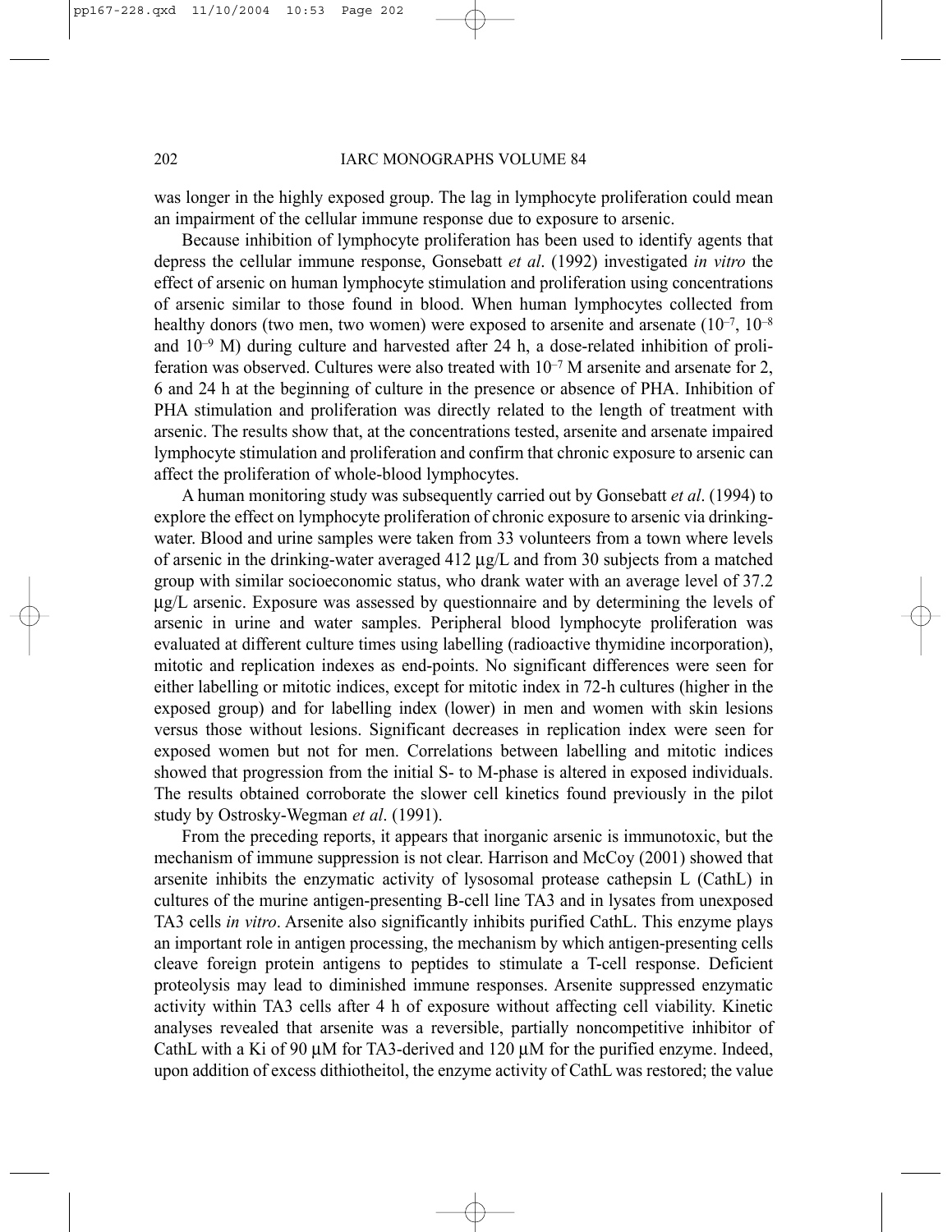#### ARSENIC IN DRINKING-WATER 203

of Ki was comparable to that of the arsenite concentration that maximally decreased CathL in viable TA3 cells after 4 h of exposure. However, an 18-h exposure to arsenite triggered massive cell death at concentrations that were substantially lower than those required for enzymatic inhibition. Morphological analysis (chromatin condensation, cell shrinkage) and annexin V staining showed that arsenite-exposed TA3 cells underwent apoptosis within 18 h and early stages of apoptosis began within 4 h, indicating that arsenic causes apoptosis independent of CathL. Although whether in-vivo exposure to arsenic causes apoptosis in lymphoid organs has not been assessed, these findings suggest that apoptosis could be a major mechanism of arsenic-induced immunosuppression.

#### **4.3 Reproductive and developmental effects**

#### 4.3.1 *Humans*

In a case–control study, Zierler *et al.* (1988) compared 270 cases of infants born with congenital heart disease and 665 controls from Massachusetts (USA). The proportional odds ratio, adjusted for all measured contaminants, source of water and maternal education, was not elevated for any congenital heart disease in relation to exposure to arsenic above the detection limit of 0.8  $\mu$ g/L. However, for a specific malformation, coarctation of the aorta, there was a significant proportional odds ratio of 3.4 (95% CI, 1.3–8.9). The exposure was low, the 90th percentile level being 1  $\mu$ g/L.

In a case–control study, Aschengrau *et al.* (1989) examined 286 women who experienced spontaneous abortions and 1391 controls from Boston, MA (USA), in relation to the content of their water supplies. An adjusted odds ratio of 1.5 was found for the group with the highest arsenic concentrations. [However, this exposure group had low levels of arsenic in water (1.4–1.9  $\mu$ g/L), close to or lower than laboratory analytical detection limits, and the possibility of chance or unaccounted confounders could not be discounted.]

An ecological study in an area of south-east Hungary with exposure to arsenic from drinking-water examined the rates of spontaneous abortions and stillbirths for the period 1980–87. Two populations were compared: one from an area with levels of arsenic in drinking-water  $> 100 \mu g/L$  ( $n = 25,648$  people) and one control area with low levels of arsenic  $(n = 20 836)$ . [No information on analytical method, timing or frequency of sampling was available.] The incidences of both outcomes were significantly higher in the exposed groups, with a 1.4-fold increase in spontaneous abortions  $(p = 0.007)$  and a 2.8-fold increase in stillbirths ( $p = 0.028$ ) (Borzsonyi *et al.*, 1992). [Although both populations were stated to have several similar characteristics, such as smoking, lifestyle, occupation and socioeconomic status, no data were provided, and other important factors such as maternal age were not considered. Furthermore, no mention was made of other potential environmental exposures.]

An ecological study conducted in the USA investigated mortality from vascular diseases in the 30 counties with the highest average levels of arsenic in drinking-water for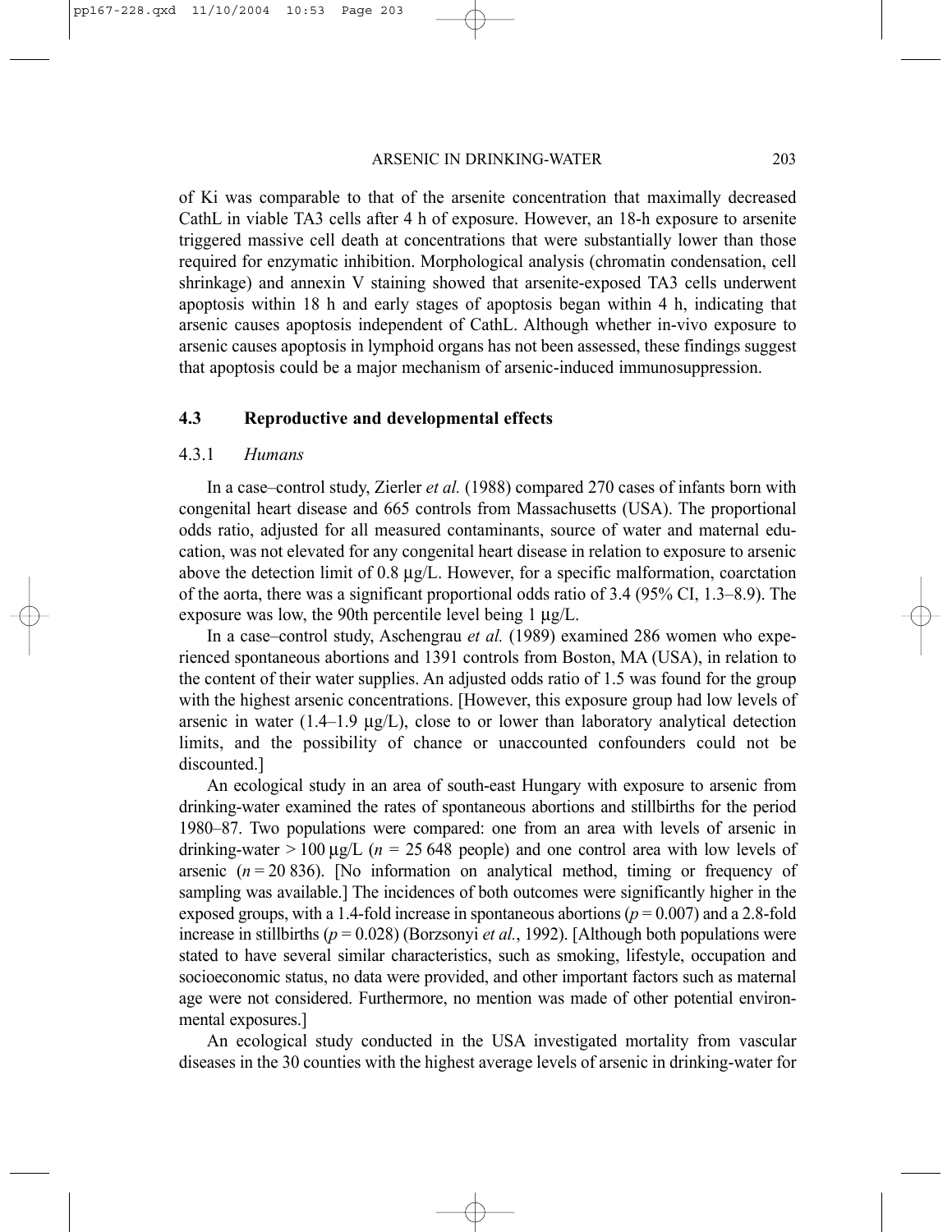the period 1968–84. The arsenic levels ranged up to 92  $\mu$ g/L in Churchill County, NV. SMRs were based on comparison with the population of the USA. When counties were grouped into three arsenic-exposure categories, defined as  $5-10$ ,  $10-20$  and  $> 20 \mu g/L$ , there appeared to be an increase in mortality from congenital anomalies of the heart only for females in the highest exposure group (SMR, 1.3; 95% CI, 1.0–1.8) and for both sexes for congenital anomalies of the circulatory system (female SMR, 2.0; 95% CI, 1.0–3.4; male SMR, 1.3; 95% CI, 0.7–2.4) (Engel & Smith, 1994).

A retrospective ecological study examined infant mortality rates in three Chilean cities over a 46-year period (1950–96). Antofagasta, in northern Chile, experienced very high levels of arsenic in drinking-water for a period of 12 years. In 1958, a new water source, which contained arsenic concentrations of around 800 µg/L, was introduced as the main supply of public water. In 1970, because of the overt signs of arsenicism observed in several studies, a plant for the removal of arsenic was installed, and levels decreased initially to around 110  $\mu$ g/L, and then gradually over time to around 40  $\mu$ g/L (see Table 18). The changes in late fetal, neonatal and post-neonatal mortality rates over time in Antofagasta were compared with those in Valparaiso, another Chilean city with similar demographic characteristics but with low levels of arsenic. A temporal relationship was observed between the period of high arsenic contamination and a rise in neonatal mortality rates, in particular in Antofagasta, whereas the other city had a fairly steady decline in infant mortality (Hopenhayn-Rich *et al.*, 2000). [Data on other contaminants or factors related to infant mortality were not presented, but the temporal relationship suggests a role for exposure to arsenic.]

A retrospective survey in Bangladesh compared several outcomes in women exposed to high (mean, 240  $\mu$ g/L;  $n = 96$ ) and low (< 20  $\mu$ g/L;  $n = 96$ ) concentrations of arsenic in drinking-water. Rates of spontaneous abortions, stillbirths and pre-term births were 2.9  $(p = 0.08)$ , 2.24 ( $p = 0.046$ ) and 2.54 ( $p = 0.018$ ) times higher, respectively, in the high-exposure group than in the low-exposure group. The groups were comparable in terms of age, socioeconomic status, level of education and age at marriage (Ahmad *et al.*, 2001). [This study was based on recall of previous pregnancies, however, and ascertainment of the outcomes was not clearly defined.]

#### 4.3.2 *Experimental systems*

### (*a*) *Developmental toxicity*

(i) In vivo

Inorganic arsenic is toxic to mouse and hamster embryos and fetuses after oral or intraperitoneal administration to the dams, with arsenite being three- to 10-fold more potent than arsenate. The embryos and fetuses of hamsters are more sensitive to this effect than those of mice. The toxicity is characterized by decreases in fetal weight, crown–rump length, embryo protein content and the number of somites and by growth retardation and lethality (Baxley *et al.*, 1981; Hood & Harrison, 1982; Hood & Vedel-Macrander, 1984; Carpenter, 1987; Domingo *et al.*, 1991; Wlodarczyk *et al.*, 1996).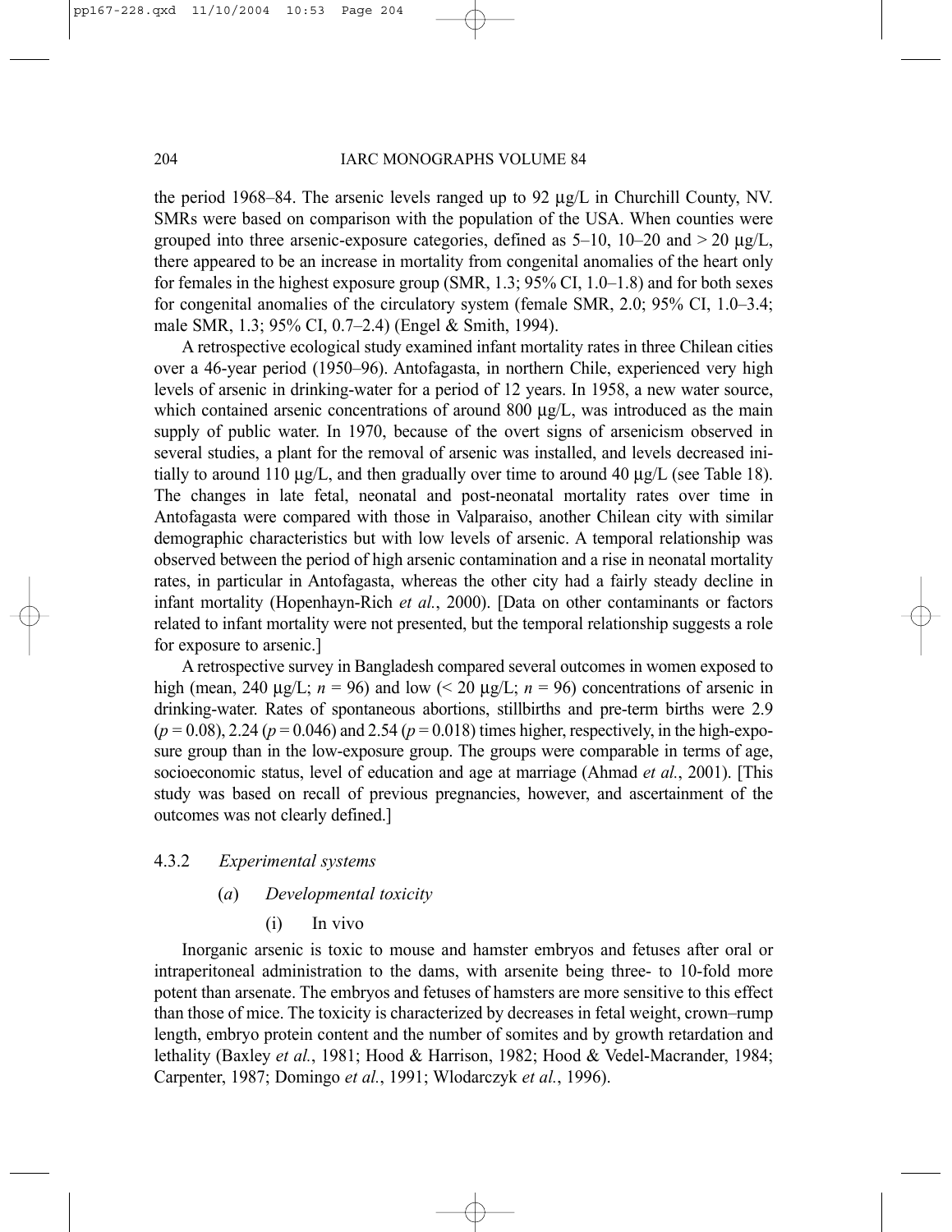Sodium arsenite was given by gavage to CD-1 mice on one of days 8–15 of gestation at doses of 20, 40 or 45 mg/kg bw. The lowest dose had no effect. The two highest doses produced 19 and 36% incidences of maternal deaths, respectively, and also decreased fetal weight and increased the incidence of resorptions. Arsenite-induced lethality was dependent on dose and day of gestation (Baxley *et al*., 1981).

In hamsters, sodium arsenite administered orally (20–25 mg/kg) caused less fetal mortality than parenteral dosing (2.5–5 mg/kg) (Hood & Harrison, 1982).

Nemec *et al.* (1998) evaluated the developmental toxicity of arsenate administered by oral gavage to CD-1 mice and New Zealand white rabbits. Rabbits received doses of 0, 0.19, 0.75 or 3.0 mg/kg bw per day on gestation days 6–18 and mice received 0, 7.5, 24 or 48 mg/kg per day on gestation days 6–15. Increased fetal resorptions and decreased fetal weight were observed only at exposure levels resulting in maternal toxicity (severely decreased weight gain, mortality).

A single intravenous administration of MMAV (disodium salt) or DMAV (sodium salt) on day 8 of gestation at dose levels of 20–100 mg/kg elicited a low resorption rate ( $\leq$ 10%) in pregnant hamsters (Willhite, 1981). Higher doses of DMA (sodium salt, 900– 1000 mg/kg) administered intraperitoneally to pregnant hamsters on one of days 8–12 of gestation induced higher resorption rates, ranging from  $30-100\%$  of the litters. MMA<sup>V</sup> (500 mg/kg) was less toxic than DMA after intraperitoneal administration, with 6–21% of the litters resorbed. Fetal growth was retarded after administration of MMA on days 9, 10 or 12 of gestation (Hood *et al.*, 1982).

 $DMA<sup>V</sup>$  administered orally to pregnant mice (200–600 mg/kg per day) and rats (7.5–60 mg/kg per day) on days 7–16 of gestation resulted in significant fetal mortality in mice at 600 mg/kg per day and rats at 50–60 mg/kg per day. A significant decrease in fetal weight gain was observed in mice at 400–600 mg/kg and rats at 40–60 mg/kg (Rogers *et al*., 1981).

Inorganic arsenic elicits teratogenic effects in mice (Hood & Bishop, 1972; Baxley *et al.*, 1981; Morrissey & Mottet, 1983; Wlodarczyk *et al.*, 1996), rats (Fisher, 1982) and hamsters (Hood & Harrison, 1982; Carpenter, 1987) at levels of tens of milligrams per kilogram body weight after oral or intraperitoneal administration. In these studies, the major teratogenic effect induced is cephalic axial dysraphic disorder or neural tube defect. The defect is characterized by exencephaly and encephalocele, which are characterized by non-closure and partial closure of the cephalic neural folds, respectively. Other malformations that occur to a minor extent include fused ribs, renal agenesis, micromelia, facial malformations, twisted hindlimb, microphthalmia and anophthalmia. The malformations are dose- and gestational age-dependent. Sodium arsenite is more potent than sodium arsenate in inducing a teratogenic response, and intraperitoneal administration of arsenic is more effective than oral administration.

Histological studies of the developing urogenital system in rat embryos after intraperitoneal administration of arsenate to pregnant rats revealed that the first observable change is a retardation in the growth of the mesonephric duct. This retardation led to the absence of the ureteric bud (which arises from the mesonephric duct) and resulted in the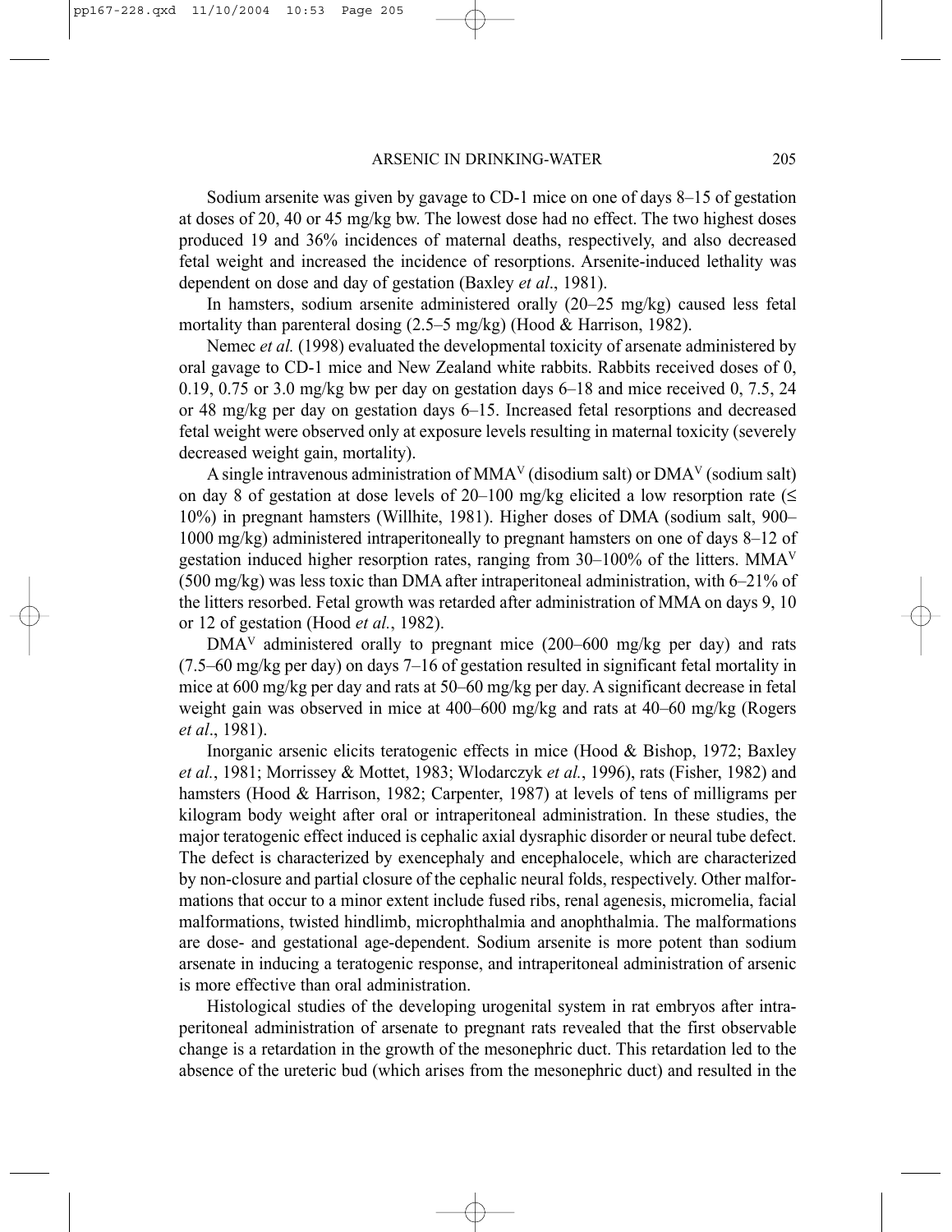#### 206 IARC MONOGRAPHS VOLUME 84

absence of the vas deferens, seminal vesicle and part of the epididymis (Burk & Beaudoin, 1977).

Administration of inorganic arsenic to mice on days 7–9 of gestation results in neural tube defects in the developing organism. The time most sensitive to arsenate in mouse embryos is when the dams are administered the chemical on day 8. Of the fetuses that survived a single dose of sodium arsenate (45 mg/kg) administered intraperitoneally to dams on day 8, 65% or more were exencephalic. After administration of a similar dose of arsenate on day 7 or 9, 3% or less of the surviving fetuses were exencephalic (Morrissey & Mottet, 1983).

The neural tube defects seem to result from an apparent arsenic-induced arrest or delay in neural-fold apposition. Takeuchi (1979) examined the changes induced by an embryo-lethal dose of arsenate (30 mg/kg) administered to pregnant rats intraperitoneally on day 9 of gestation. At 4 h after exposure, some cellular necrosis was seen in the neuroectoderm and mesoderm of the embryos. By 12 h, abnormal mitotic and interphase cells were observed in both tissues, and necrotic cells and debris from these cells were also present. By 24 h, neurulation had stopped, as evidenced by the presence of the V-shaped neural fold that is normally closed by this time.

In studies by Morrissey and Mottet (1983), pregnant mice were killed 6–21 h after intraperitoneal administration of sodium arsenate (45 mg/kg) on day 8 of gestation. Neural folds were widely separated and not positioned for closure in the prospective hindbrain. Necrotic debris was also found primarily in the neuroepithelium of the prospective forebrain and sometimes in the mesenchyme, but it was not clear if this was the main lesion associated with exencephaly.

Fisher (1982) examined the effect on the development of embryos of sodium arsenate (45 mg/kg bw) administered intraperitonally to pregnant rats on day 10 of gestation. These rats were killed 4 h or 24 h after injection. The embryos were removed and the macromolecule levels were determined immediately, or at 24 h or 42 h after being placed in culture media. In-utero exposure to arsenate for 4 h did not affect the macromolecule levels. A 24-h in-utero exposure to arsenate resulted in a significant decrease in DNA, RNA and protein accumulation at the beginning of cultivation and after 24 h in culture. However, after 42 h in culture, protein levels had recovered. After 24 h in culture, morphological changes in the 24-h exposed embryos included a failure to rotate to a ventroflexed position, failure of closure of the anterior neuropore, no establishment of visceral yolk sac circulation, and no fusion of the allantoic sac in placental formation. The latter effect may reflect problems in the formation of the urogenital system.

Nemec *et al.* (1998) observed no teratogenic effects in mice or rabbits receiving daily oral administrations of 0–48 or 0–3 mg/kg bw arsenate on gestation days 6–15 or 6–18, respectively.

MMA<sup>V</sup> (disodium salt, 20–100 mg/kg) and DMA<sup>V</sup> (sodium salt, 20–100 mg/kg) induced a low percentage of fetal malformations ( $\leq 6\%$ ) after intravenous administration on day 8 of gestation to pregnant hamsters. The effects were characterized by fused ribs,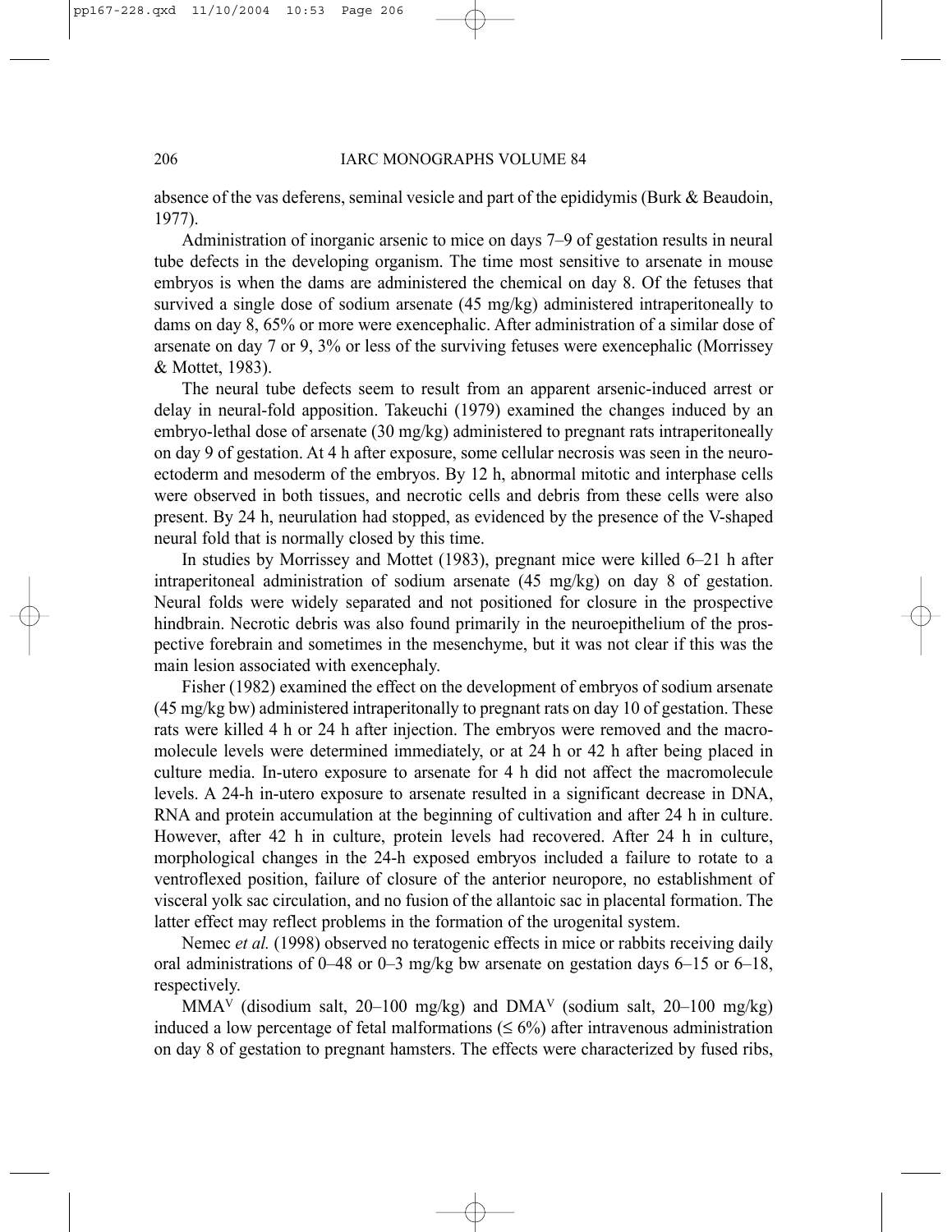renal agenesis or encephalocele, with the latter anomaly was observed only with DMA. Neither MMA nor DMA caused maternal toxicity (Willhite, 1981).

The effect of continuous oral exposure of pregnant mice (200, 400, 600 mg/kg per day) and rats (7.5–60 mg/kg per day) to DMA<sup>V</sup> during days 7–16 of gestation was examined by Rogers *et al*. (1981). In mouse fetuses, cleft palate was the major teratogenic response to DMA and was observed at the two highest doses. There was also a significant decrease in the incidence of supernumerary ribs. In the mid-dose group, four mouse fetuses had irregular palatine rugae. In rats, the average number of sternal and caudal ossifications was decreased at the two highest doses and the percentage of irregular palatine rugae increased significantly with dose. An increase in fetal lethality occurred at the highest dose in mice (39.8%) and at the two highest doses in rats (32.9 and 65.4%).

#### (ii) In vitro

Muller *et al.* (1986) examined the effect of sodium arsenite on mouse embryos at the two-cell pre-implantation stage, which is approximately 30–32 h after conception. Arseniteinduced lethality occured at a concentration of  $100 \mu \text{mol/L}$ . After implantation, arsenite and arsenate are toxic (decreases in crown–rump length, number of somites, protein content, head length, yolk sac diameter) and lethal to embryos of mice (Chaineau *et al.*, 1990; Tabacova *et al.*, 1996) and rats (Mirkes & Cornel, 1992; Mirkes *et al.*, 1994). Tabacova *et al.* (1996) observed that as gestational age at which the mouse embryos were isolated and exposed to arsenic increased, so did resistance to toxicity or lethality. As in the in-vivo studies, arsenite was more potent than arsenate.

Inorganic arsenic is teratogenic to cultured mouse embryos (day 8), with sodium arsenite (1–4 µmol/L) being approximately 10-fold more effective than sodium arsenate (10–40 µmol/L) after a 48-h incubation. The most sensitive in-vitro effect of arsenic is hypoplasia of the prosencephalon. Other effects include failure of neural tube closure and development of limb buds and sensory placode, somite abnormalities and, in arsenateexposed embryos, hydropericardium (Chaineau *et al.*, 1990).

Arsenite inhibits chondrogenesis in chick limb bud mesenchymal cells, with complete inhibition at 25  $\mu$ mol/L. Arsenate was ineffective at concentrations up to 200  $\mu$ mol/L but, when added with arsenite, gave an apparent dose-dependent additive effect (Lindgren *et al.*, 1984).

Sodium arsenite (50  $\mu$ mol/L) induces dysmorphology in rat embryos (10 days old) after a 2.5-h exposure followed by a 21.5-h incubation period without arsenic. This effect is characterized by hypoplastic prosencephalon, mild swelling of the rhombencephalon and abnormal somites and flexion of the tail (Mirkes & Cornel, 1992; Mirkes *et al.*, 1994).

Tabacova *et al.* (1996) examined the teratogenicity of arsenite (1–30 µmol/L) and arsenate  $(5-100 \mu m o/L)$  in mouse embryos isolated from pregnant dams on day 9 of gestation. The embryos were incubated with various concentrations of arsenic, for different lengths of time and at various stages of somite development. Treatment with arsenic led to non-closure of the neural tube, collapsed neural folds, prosencephalic hypoplasia, anophthalmia, pharyngeal arch defects and abnormal somites. The malformation rates were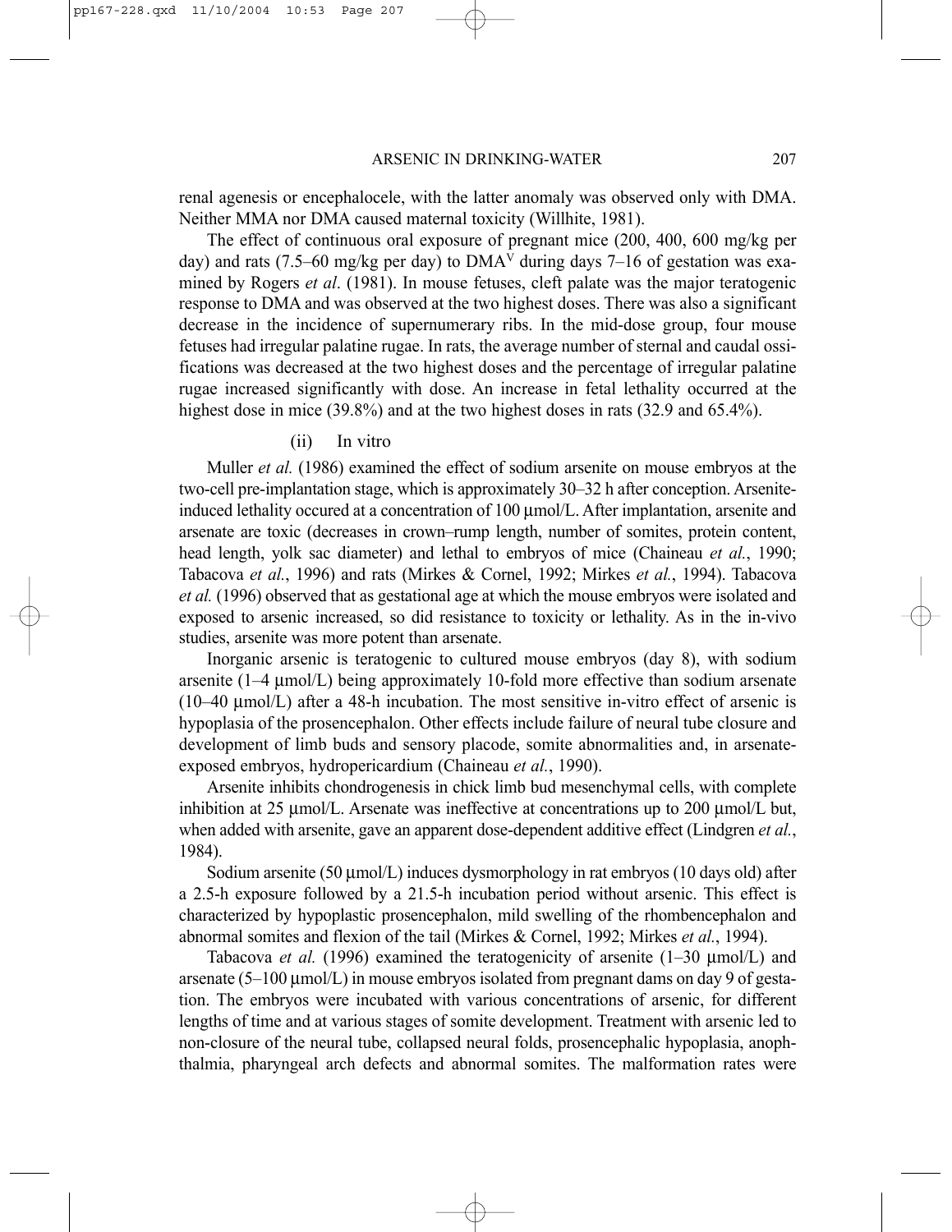#### 208 IARC MONOGRAPHS VOLUME 84

dependent on the dose and oxidation state of arsenic. Arsenite was generally three to four times more potent than arsenate in inducing these effects. As the age of the embryos advanced, a higher dose of arsenic was required to elicit the effect. The developmental effects most sensitive to inorganic arsenic were forebrain growth, neural tube closure, eye differentiation, axial rotation (dorso- to ventroflexion) and pharyngeal arch development, which were induced by a 1-h exposure to inorganic arsenic.

## (*b*) *Gene expression*

Wlodarczyk *et al.* (1996) examined the expression of several transcription factors from embryos isolated from pregnant mice administered sodium arsenate intraperitoneally at 30–45 mg/kg, an approximately lethal dose. Expression of several genes was altered by arsenate administered on day 9 of gestation. This day corresponds to the progression of neural tube closure, which is delayed in embryos exposed to inorganic arsenic. In the neuroepithelium of arsenate-exposed embryos, there was significant downregulation of *Hox 3.1* and up-regulation of *Pax3*, *Emx-1* and *creb*. Both *Hox 3.1* and *Pax3* play a role in the regulation of neural cellular adhesion molecules, a glycoprotein that affects neural crest cell migration and ultimately neural tube closure (Rutishauser *et al.*, 1988).

## (*c*) *Induction of heat-shock proteins*

Arsenic induces the biosynthesis in embryos of several heat-shock proteins that protect cells from its detrimental effects. However, its has been proposed that induction of a heat-shock protein response could alter the normal gene programme for organogenesis (German, 1984).

## (i) In vivo

Pregnant mice were administered sodium arsenite (0.5 mg/mouse, approximately 17 mg/kg bw) intraperitoneally on days 9–11 of gestation. Two proteins that were induced were isolated from the embryos and had molecular weights between 45 and 66.2 kDa. Heat-shock treatment of pregnant mice induced one embryonic protein with a molecular weight between 45 and 66.2 kDa and a second with a molecular weight between 66.2 and 92.5 kDa (German *et al.*, 1986). In mice administered sodium arsenite (19 mg/kg) intraperitoneally on day 8 and killed 1 day later, the levels of two proteins, Hsp70 and Hsp105, which are produced constitutively, were increased throughout the embryo. There was a high concentration of these proteins in the neuroepithelial tissue of the embryos after treatment with heat shock or arsenite (Honda *et al.*, 1992).

### (ii) *Animal embryos* in vitro

Four proteins with molecular weights of 27, 35, 73 and 89 kDa and their mRNA were induced in chick embryo cells by sodium arsenite  $(50 \text{ µmol/L})$  or heat shock in a doseand time-dependent manner. For example, the 35-kDa protein was induced at a concentration of 5 µmol/L sodium arsenite, but the 73- and 89-kDa proteins were minimal at this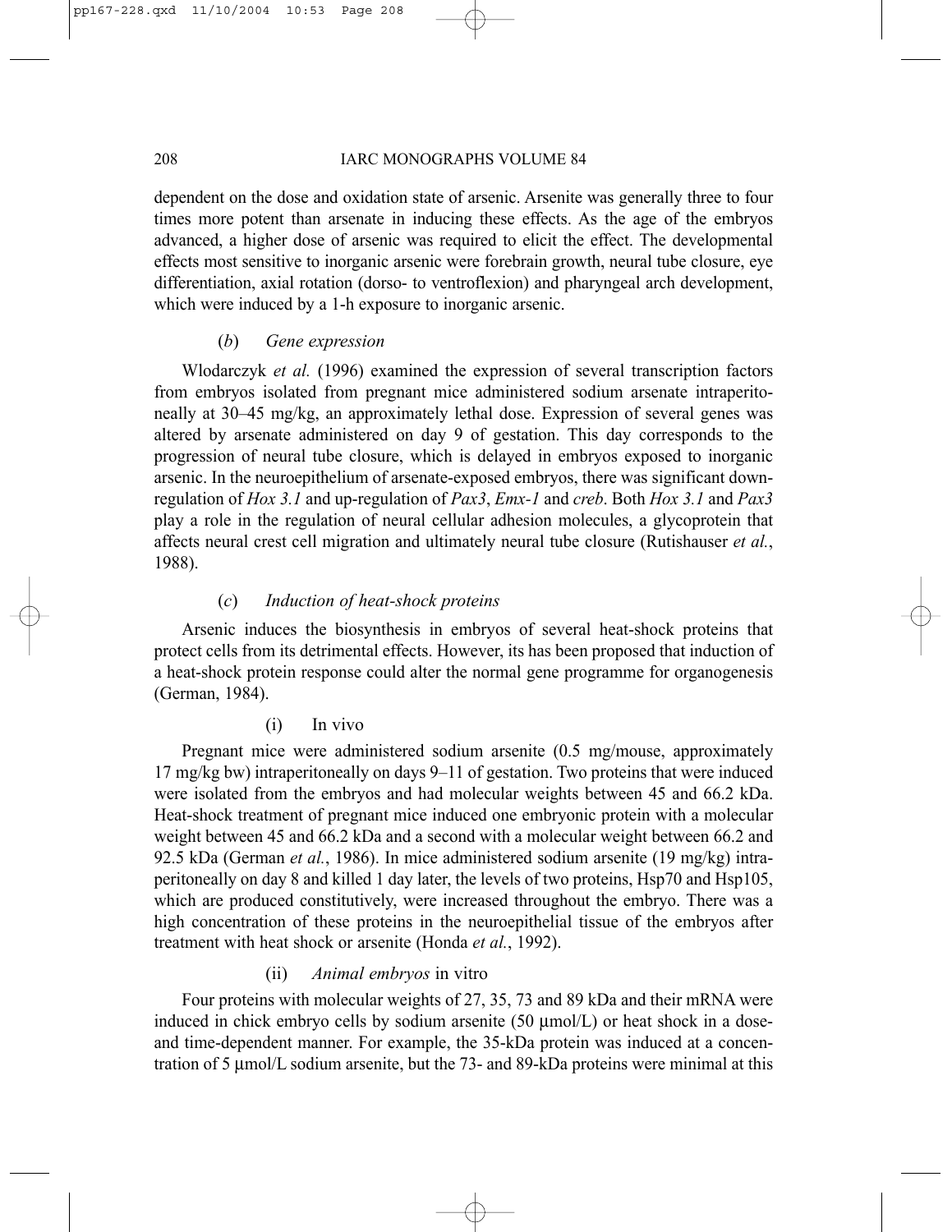concentration. Only the 27-kDa protein was still induced 24–48 h after treatment (Johnston *et al.*, 1980). In chick embryo fibroblasts (10–12 days old), arsenite induced the synthesis of Hsp70A and 70B (Wang & Lazarides, 1984).

Mouse embryo cells (gestation day 11) were exposed to either sodium arsenite (50 µmol/L) for 3 h or heat shock for 10 min, and proteins from cell extracts were analysed by two-dimensional gel electrophoresis. The synthesis of Hsp73 and Hsp105 was increased by both exposures (Honda *et al*., 1992).

In rat embryos (gestation day 10), exposure for 2.5–5 h to an embryotoxic level of sodium arsenite  $(50 \text{ µmol/L})$  resulted in the induction of three heat-shock proteins (Mirkes & Cornel, 1992). A monoclonal antibody specific for Hsp72 recognized one of the proteins induced by arsenite. Levels of mRNA for these heat-shock proteins were also increased in the embryos after exposure to arsenite. Hsp72 was detected 10 h after exposure, and maximal levels were observed at 24 h. However, Hsp72 was not detected at 48 h, which indicates that this protein is turned over (Mirkes *et al.*, 1994).

### (iii) *Human fetal tissue* in vitro

German *et al.* (1986) treated human fetal tissue (gestational age, 77–84 days) with either sodium arsenite (50  $\mu$ mol/L) for 2 h or heat shock for 6 min. The cells were then examined for induction of heat-shock proteins. Several proteins were induced by both treatments, and two with molecular weights < 45 kDa were induced only by exposure to arsenite.

Honda *et al.* (1992) treated human chorionic villus cells (gestational age, 70–119 days) with sodium arsenite (50  $\mu$ mol/L) for 3 h or with heat shock for 10 min. In unstressed tissue, Hsp70, Hsp73, Hsp85 and Hsp105 were synthesized constitutively, but their levels were increased after exposure to sodium arsenite or heat.

#### **4.4 Genetic and related effects**

The genetic effects of arsenic compounds have recently been reviewed extensively (National Research Council, 1999; Basu *et al*., 2001; Gebel, 2001; National Research Council, 2001; WHO, 2001). In this section, the genotoxicity of arsenic in humans and in experimental animals is dealt with comprehensively. Relevant studies on single and combined mammalian genotoxicity have been included. Data on fungi, plants and *Drosophila* have not been reviewed.

## 4.4.1 *Humans*

Several studies have investigated the genotoxic effects of arsenic after long-term ingestion via drinking-water, but few studies of occupational exposure to arsenic are available. Exposures were mainly to inorganic arsenic, but since arsenic is methylated in humans, mixed internal exposures to inorganic arsenic and methylated arsenic metabolites predominate. Although MMA and DMA (as sodium salts) have been used in pesti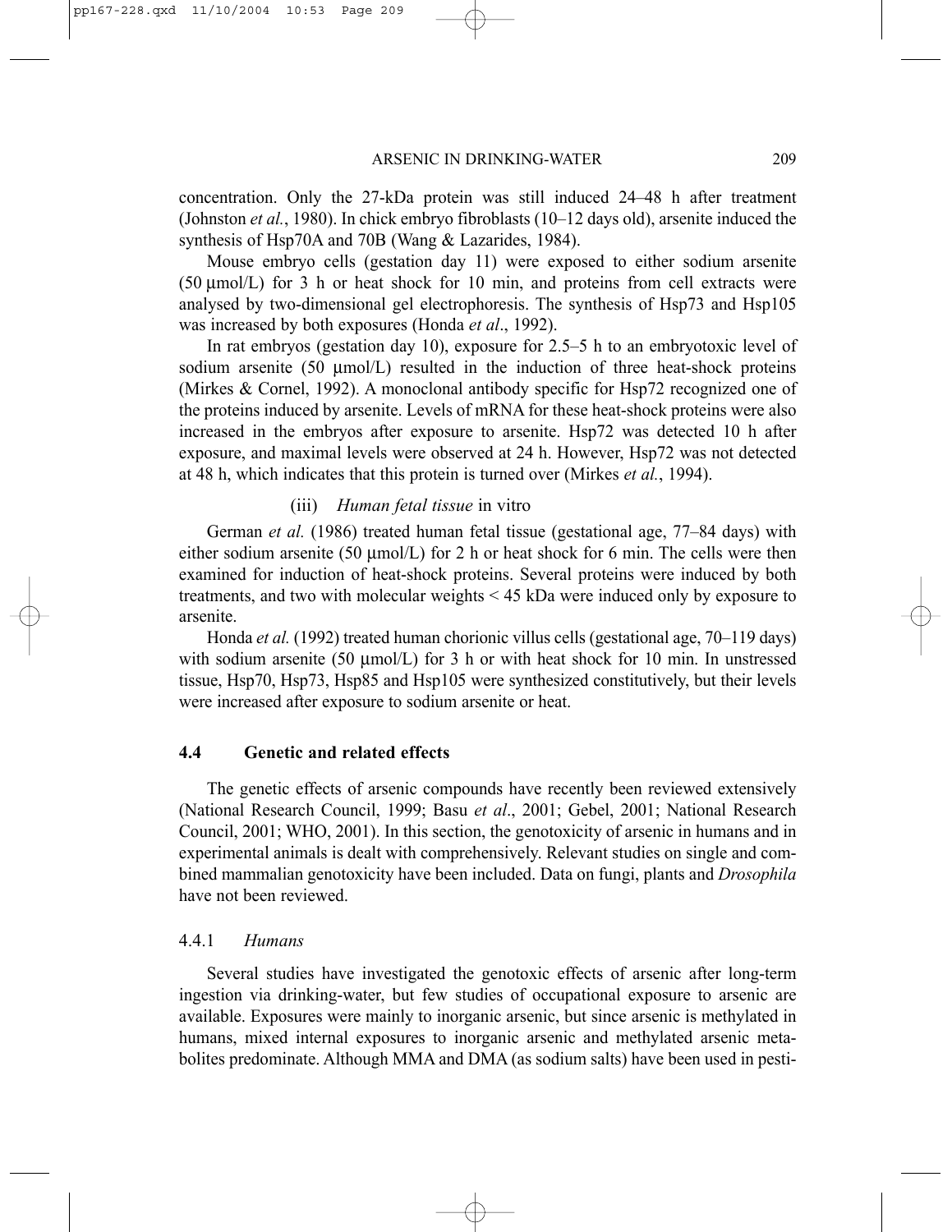cides, this use is currently decreasing and no study was available on the monitoring of human biological effects after occupational exposure to these compounds.

In a pilot study in Mexico, nine women and two men exposed to well-water containing high levels of arsenic (390  $\mu$ g/L, presumably  $> 10$  years) did not show a significantly higher frequency of chromosomal aberrations or sister chromatid exchange than controls exposed to lower levels of arsenic (11 women and two men; 19–60 µg/L arsenic in wellwater). The age range for both groups was 21–62 years. Mutant frequencies at the *HPRT* locus were elevated but not significantly in the high-exposure group (Ostrosky-Wegman *et al*., 1991). In a more recent study, 35 Mexican individuals exposed to well-water containing 408  $\mu$ g/L arsenic (presumably  $> 10$  years) were compared with 34 controls (wellwater concentration, 29.9 µg/L arsenic). The mean age of the two groups was 40.6 years (exposed) and 39.0 years (control), and sex distribution was said to be similar [exact data not supplied]. In the high-exposure group, chromosomal aberrations were significantly elevated, with 0.08 (exposed) versus 0.03 (control) chromosomal aberrations per cell. Moreover, the frequency of micronuclei in buccal and urothelial cells was significantly elevated (average/1000 cells, 2.21 versus 0.56 and 2.22 versus 0.48, respectively) (Gonsebatt *et al*., 1997). Among the exposed individuals, men showed more chromosomal aberrations and higher frequency of micronuclei than women. This difference could be attributed to the fact that men drank more water; in this study country, men work in the fields and, because of the dry climate, drink more water than women. The proportion of smokers was similar in the two groups: 29% of the exposed and 33% of the controls; smoking was not significantly associated with a higher incidence of chromosomal aberrations or micronuclei. People occupationally exposed to putative genotoxins or those who underwent medical treatment were excluded from the study.

No differences in sister chromatid exchange (98 exposed subjects versus 83 controls) or chromosomal aberration (104 exposed versus 86 controls) frequencies were found in the peripheral lymphocytes of subjects exposed to moderate quantities of arsenic in the drinking-water in Nevada (USA). Drinking-water with mean concentrations of 109 µg/L arsenic had been consumed for at least 5 years; control subjects had drunk water containing 12 µg/L arsenic (Vig *et al*., 1984). In the statistical evaluation, sex, age, smoking and putative occupational exposures were controlled for. The population studied was exposed to much lower levels of arsenic than the current study population and arsenic has not been shown to be associated with cancer in blood-forming tissue.

In a more recent study in Nevada (USA), 18 people (mean exposure from drinkingwater,  $1312 \mu g/L$  arsenic  $> 1$  year) showed elevated frequencies of micronuclei in exfoliated bladder cells (2.79/1000 cells) in comparison with 18 control subjects exposed to low levels of arsenic (exposure from drinking-water, 16 µg/L arsenic; 1.57/1000 cells) matched for age, sex and smoking status (Warner *et al*., 1994). Occupation was included as a confounding variable. In contrast, there was no increase in micronucleated buccal cells associated with such high levels of arsenic.

The frequencies of chromosomal aberrations were determined in the peripheral lymphocytes of 32 Finnish subjects (age, 15–83 years; mean, 52 years) after long-term ingestion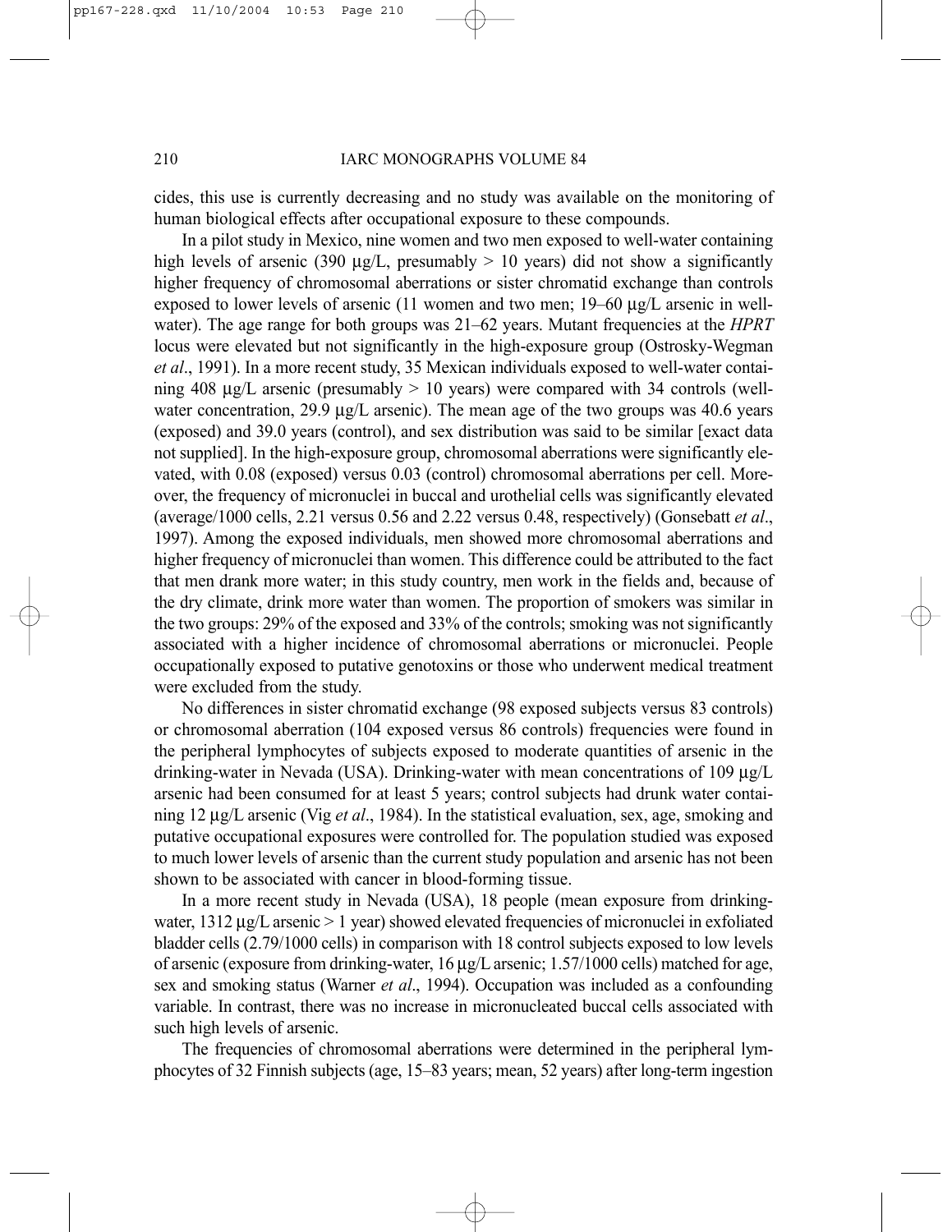of drinking-water containing a median concentration of  $410 \mu g/L$  arsenic (Mäki-Paakkanen *et al*., 1998) and were compared with those of eight controls (age, 37–76 years; mean, 50 years) from the same village who consumed drinking-water containing  $\lt 1 \mu g/L$  arsenic. Estimated cumulative median doses of arsenic were 455 and 7 mg per lifetime, respectively. Smoking habits, sex, seafood consumption and residential history were included as confounders in the evaluation. The crude study results did not show elevated frequencies of chromosomal aberrations in arsenic-exposed subjects (6.9 in exposed versus 8.6 in controls) or smokers (6.0 in ex- and current smokers versus 6.9 in never-smokers). However, in the crude and adjusted linear regression analyses, numbers of chromosomal aberrations were significantly associated with levels of arsenic in urine of current users ( $r^2 = 0.25$ ;  $p = 0.08$ ) and  $r^2 = 0.27$ ;  $p = 0.04$ , respectively).

In a pilot study in Inner Mongolia, 19 residents exposed to arsenic via drinking-water (527.5 µg/L) for 17 years (group average) were compared with 13 control subjects exposed to a low concentration of 4.4 µg/L arsenic (Tian *et al*., 2001). Data on smoking habits, occupation, diet, demographic factors, age and medical status were collected. Frequencies of micronuclei were significantly (3.4-fold) higher in cells from the buccal mucosa and sputum collected from airway epithelium. The increase observed for bladder cells was smaller: 2.7-fold over control for all subjects and 2.4-fold over control for nonsmokers. When smokers were excluded from high-exposure and control groups, the effects of arsenic were greater, although only in buccal and sputum cells, in which sixfold increases in micronuclei frequency occurred.

A nested case–control study was performed in an area endemic for Blackfoot disease in Taiwan, China (Liou *et al*., 1999). A cohort of 686 residents was assembled and, after 4 years, 31 people had developed cancer. Twenty-two blood samples obtained from these subjects at the beginning of the cohort study were successfully processed. A control comparison group was selected from among members of the cohort who had not developed cancer, matched on sex, age, history of residence (residential village) or of drinking artesian wellwater and smoking. No differences were found in overall frequencies of sister chromatid exchange. The frequency of chromosomal aberrations was significantly higher among cases, which was due to the induction of chromosome-type but not chromatid-type aberrations. [The Working Group noted that there was no difference in exposure to arsenic (mean duration of drinking artesian well-water) among cases and controls.]

A study in West Bengal, India, compared 45 subjects with cutaneous signs of arsenicism (368 µg/L arsenic in drinking-water) with 21 healthy individuals considered as controls residing in two unaffected districts (5.50 µg/L arsenic in drinking-water) (Basu *et al*., 2002). The frequency of micronuclei was significantly higher in the oral mucosal cells (5.15 versus 0.77 per 1000 cells), urothelial cells (5.74 versus 0.56 per 1000 cells) and peripheral lymphocytes (6.40 versus 0.53 per 1000 cells) of exposed subjects compared with control subjects. The age distribution and socioeconomic status was reported to be similar in the two groups. Exposure of exposed subjects to arsenic via drinkingwater had probably been for a mean of 11 years.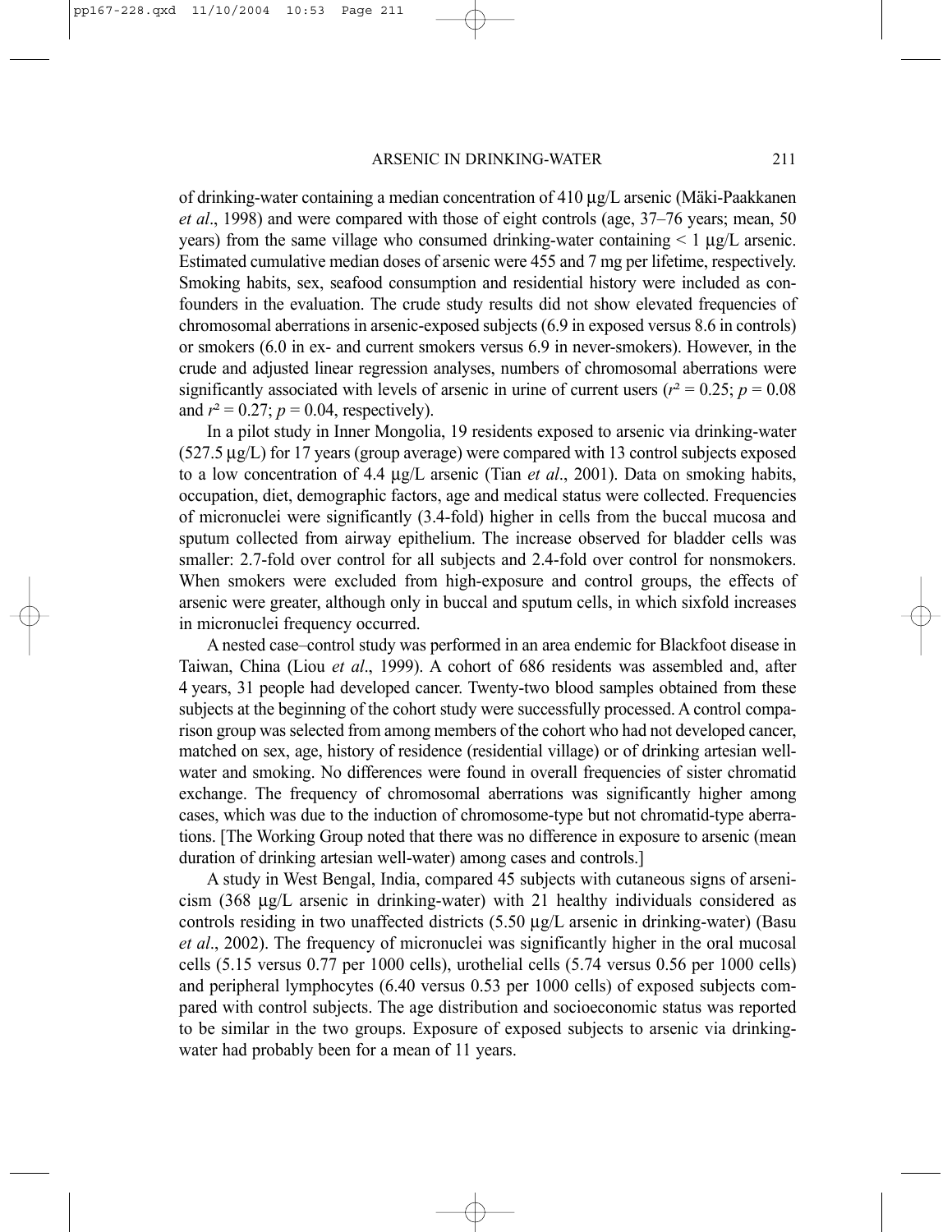#### 212 **IARC MONOGRAPHS VOLUME 84**

In another study, the mean frequency of sister chromatid exchange/cell in human peripheral lymphocytes was not found to be affected by voluntary ingestion of 0.15 g potassium arsenite or poisoning from 1, 10 or 20 g arsenic trioxide. At 20 g arsenic trioxide, the mean frequency of sister chromatid exchange was significantly elevated (Hantson *et al*., 1996). Doses of 10 and 20 g arsenic trioxide significantly increased the number of cells with a high sister chromatid exchange frequency and produced a shift in the distribution of the cells according to frequency of sister chromatid exchange.

Few studies have dealt with the induction of genetic damage in workers exposed to arsenic. Moreover, these subjects were exposed to other genotoxic agents. In the peripheral lymphocytes of nine smelter workers exposed to arsenic and other compounds, a significant increase in chromosomal damage was found, with 87 aberrations per 819 mitoses compared with 13 per 1012 in controls (Beckman *et al*., 1977). In this preliminary report, no data on duration of exposure or age of the workers were given. In a further study, 33 male copper smelter workers (aged 20–62 years) exposed to arsenic and other toxic compounds were studied to determine chromosomal aberrations in peripheral lymphocytes (Nordenson & Beckman, 1982). Internal exposures to arsenic were analysed in urine, but the analytical method was not given. The frequencies of chromosomal aberrations were not associated with age, smoking or degree of exposure to arsenic. Significantly increased frequencies of chromosomal aberrations were found in comparison with 15 male employees (aged 26–60 years) without known occupational exposure to arsenic or other toxic agents: 5.4 aberrations versus 2.1 per 100 cells for gaps and 1.4 aberrations versus 0.1 per 100 cells for chromosome breaks  $(p < 0.001)$ . Chromatid breaks showed a lower significance level (1.3 versus 0.6 per 100 cells  $[p < 0.05]$ ).

Some studies investigated whether arsenic-mediated chromosomal damage *in vivo* is caused by an aneugenic or clastogenic effect (Dulout *et al*., 1996; Moore, L.E. *et al*., 1996, 1997a). Both types of damage were induced, but clastogenicity predominated with high exposure to arsenic (Moore, L.G. *et al.*, 1996, 1997a).

Apart from the pilot study of Ostrosky-Wegman *et al*. (1991), no induction of *HPRT* mutation was found in a further study of 15 male Chilean copper-roasting-plant workers (aged 24–66 years), who were categorized according to job type as being exposed to arsenic at low, medium or high levels. Their mean duration of employment in the factory was 43 months. The individual exposure was ascertained by analysing levels of arsenic in the urine. In the very highly exposed workers (internal dose, 260 µg/L arsenic in urine), no induction of *HPRT* mutations in peripheral lymphocytes was demonstrated. The authors concluded that the *HPRT* assay seems to have a low sensitivity for the detection of the genotoxicity of arsenic *in vivo* (Harrington-Brock *et al*., 1999).

Another study of 70 Chilean men with long-term exposure to 600  $\mu$ g/L arsenic in drinking-water and 55 frequency-matched control subjects (15 µg/L arsenic in drinkingwater) determined micronuclei in bladder cells (Biggs *et al*., 1997; Moore, L.E. *et al*., 1997a). Matching criteria were age, smoking status, time of local residence (average high exposure, 19.3 years), education and ethnicity. An exposure-related increase in the frequency of micronuclei was found in the exposure quintiles 2–4 (urinary arsenic,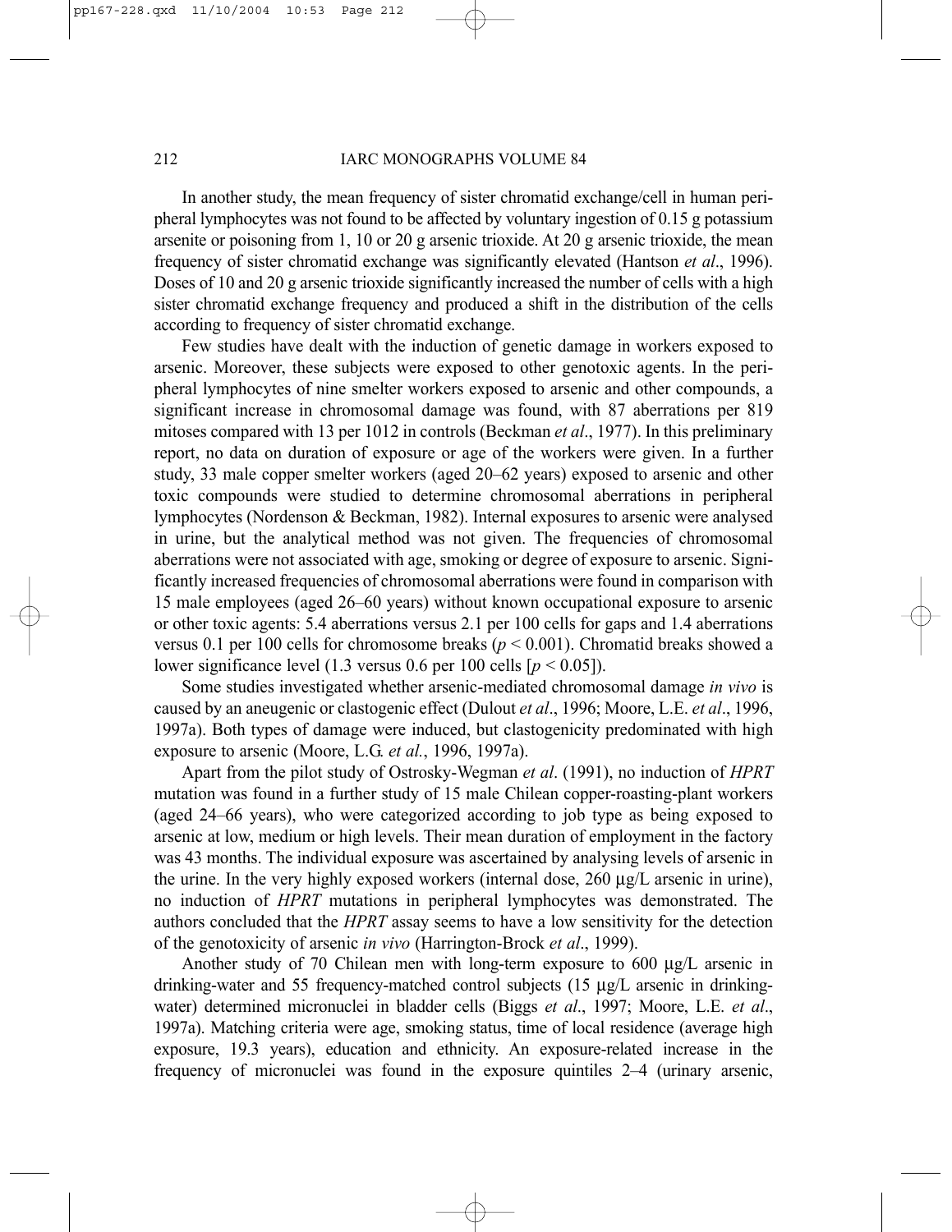54–729  $\mu$ g/L), but not in the 5th quintile (urinary arsenic  $>$  729  $\mu$ g/L). The prevalence of centromer-positive micronuclei increased 3.1-fold in quintile 4 (95% CI, 1.4–6.6), and the prevalence of centromer-negative micronuclei increased 7.5-fold in quintile 3 (95% CI, 2.8–20.3), suggesting that chromosome breakage was the major cause of formation of micronuclei. An intervention study was carried out on a subset of 34 of the arsenic-exposed Chilean men of this investigation. The arsenic-contaminated drinking-water supply  $(600 \mu g/L)$  was changed to water containing 45  $\mu g/L$  arsenic. After 8 weeks, the prevalence of micronuclei in bladder cells decreased from 2.63/1000 cells before the intervention to 1.80/1000 cells after the intervention for all individuals. The frequencies of micronuclei in exfoliated bladder cells had significantly decreased from 4.45/1000 cells before the intervention to 1.44/1000 cells after the intervention in smokers but not in nonsmokers (2.05/1000 cells versus 1.90/1000 cells), suggesting that the bladder cells of smokers could be more susceptible to genotoxic damage caused by arsenic (Moore, L.E. *et al*., 1997b).

The frequency of micronuclei in 12 Andean women and 10 children with lifetime current exposure to 200  $\mu$ g/L arsenic in the drinking-water was compared with that in 10 women and 12 children exposed to  $0.7 \mu g/L$  arsenic. Putative confounding variables such as smoking, consumption of alcohol and coca leaves were included in the evaluation. It was shown that the frequencies of micronuclei per 1000 binucleated cells in peripheral lymphocytes were significantly elevated in the arsenic-exposed groups as compared with controls (women, 41 versus 8.5; children, 35 versus 5.6, respectively) (Dulout *et al*., 1996). Moreover, the frequency of aneuploidy was significantly elevated (0.21% versus 0%; 12 exposed versus 17 controls). In contrast, the frequencies of sister chromatid exchange in the arsenic-exposed group were not affected (5.7 versus 5.5 per cell in exposed and control women and 4.4 versus 4.6 per cell in exposed and control children, respectively), nor were specific chromosome translocations.

Induction of sister chromatid exchange was found in peripheral lymphocytes of subjects after 20 years of exposure to arsenic in well-water ( $> 130 \mu g/L$ ) in Argentina (Lerda, 1994). Putative exposures to other genotoxic compounds were reported to be taken into account in the study. The mean frequency of sister chromatid exchange was 10.50 per cell in exposed men and women (282 nonsmokers) versus 7.50 per cell in 155 control subjects (volunteer men and women) drinking water that contained less than  $20 \mu g/L$ arsenic for more than 20 years. Exposed subjects were significantly older than the control group (mean age, 56.71 versus 38.90). In a further evaluation, to homogenize the age of the exposed group, participants older than 50 years were excluded from the analysis. In the younger subset, no correlation between sister chromatid exchange and sex, or sister chromatid exchange and age was found. Sister chromatid exchange was induced by concentrations as low as  $100 \mu g/L$  arsenic for the younger subset. Moreover, the arsenic content in drinking-water was associated with the frequency of sister chromatid exchange in both sexes but was not affected by sex. [The Working Group noted that the value of the study is reduced because the statistical evaluation was not reported in detail. Moreover, arsenic in urine was quantified by an insensitive colorimetric method of analysis.]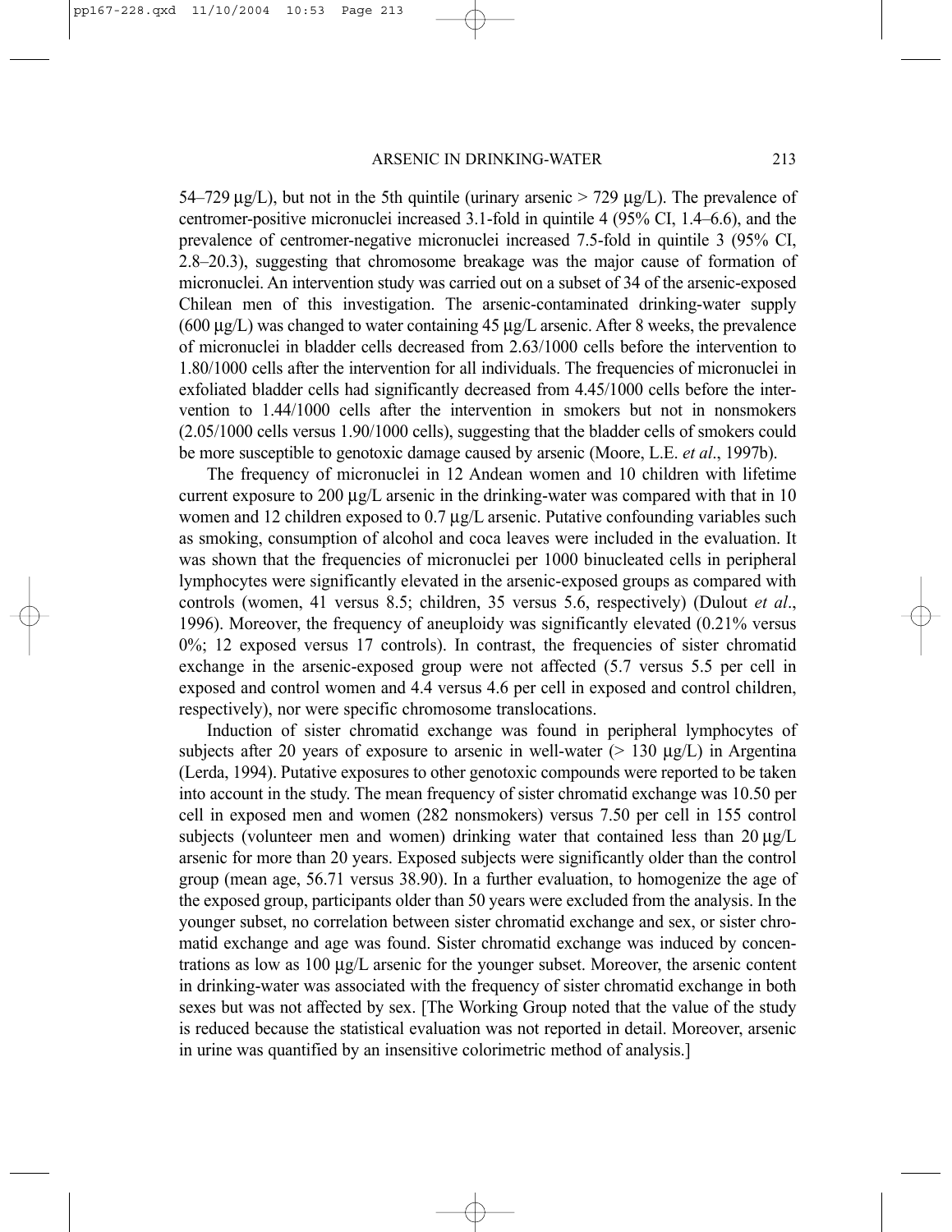## 4.4.2 *Experimental systems* (see Table 30 for details and references)

#### (*a*) *In-vitro studies*

The methylated forms of trivalent arsenic are the only arsenic species that cause DNA damage *in vitro* (Mass *et al.*, 2001; Nesnow *et al*., 2002).

Arsenic (sodium arsenite) did not induce tryptophan revertants in *Escherichia coli* or ouabain- or 6-thioguanine-resistant mutants in Chinese hamster lung (V79), Chinese hamster ovary or Syrian hamster embryo cells (Lee *et al.*, 1985a). Moreover, induction of SOS repair by sodium arsenite was not detected in *E. coli PQ37*. However, sodium arsenite and sodium arsenate were mutagenic in mouse lymphoma L5178Y cells, inducing trifluorothymidine-resistant mutants.

Sodium arsenite induced a significantly increased frequency of sister chromatid exchange in Chinese hamster ovary and Syrian hamster embryo cells. Sodium arsenate was one order of magnitude less potent in inducing sister chromatid exchange than sodium arsenite. It induced the formation of micronuclei in Chinese hamster ovary and V79 cells in the cytokinesis-block micronucleus test using cytochalasin B as well as in the absence of cytochalasin B in V79 cells and also induced chromosomal aberrations in mammalian cells.

Sodium arsenite significantly elevated the frequency of sister chromatid exchange and significantly enhanced micronucleus formation in isolated human peripheral lymphocytes as well as in whole blood after cytokinesis block through cytochalasin B. It induced chromosomal aberrations as chromatid gaps, fragmentation, endoreduplication and chromosomal breaks in human leukocytes, lymphocytes and primary umbilical cord fibroblasts. Moreover, induction of aneuploidy was observed in human peripheral lymphocytes treated with sodium arsenite *in vitro*, suggesting that this clastogenic agent may exhibit some weak aneuploidogenic properties.

There is some evidence that human, mouse and rat leukocytes are more sensitive to the induction of micronuclei after treatment with arsenite than guinea-pig leukocytes (Peng *et al*., 2002). This difference in the induction of micronuclei by arsenic could not be explained by a species-dependent variability in arsenite methylation. The leukocytes of all four species were able to ethylate arsenic but there was no clear correlation between the ability to methylate arsenic and the induction of micronuclei.

In assays with mouse lymphoma L5178Y cells, arsenate  $(As<sup>V</sup>)$ , MMA<sup>V</sup> and DMA<sup>V</sup> induced mutations at the *Tk* locus, chromosomal aberrations and micronuclei. Arsenobetaine, the major arsenic compound in seafood, did not induce neoplastic transformation in mouse fibroblast BALB/3T3 cells.

Significant increases in chromosomal aberrations were induced in human umbilical cord fibroblasts by arsenate, MMAV, DMAV, trimethylarsine oxide, arsenosugar, arsenocholine, arsenobetaine and tetramethylarsonium iodide. The higher potency of induction of chromosomal aberrations by  $DMA<sup>V</sup>$  in comparison with  $MMA<sup>V</sup>$  was probably caused by contamination of DMAV sample by inorganic arsenic (Eguchi *et al*., 1997). Nevertheless,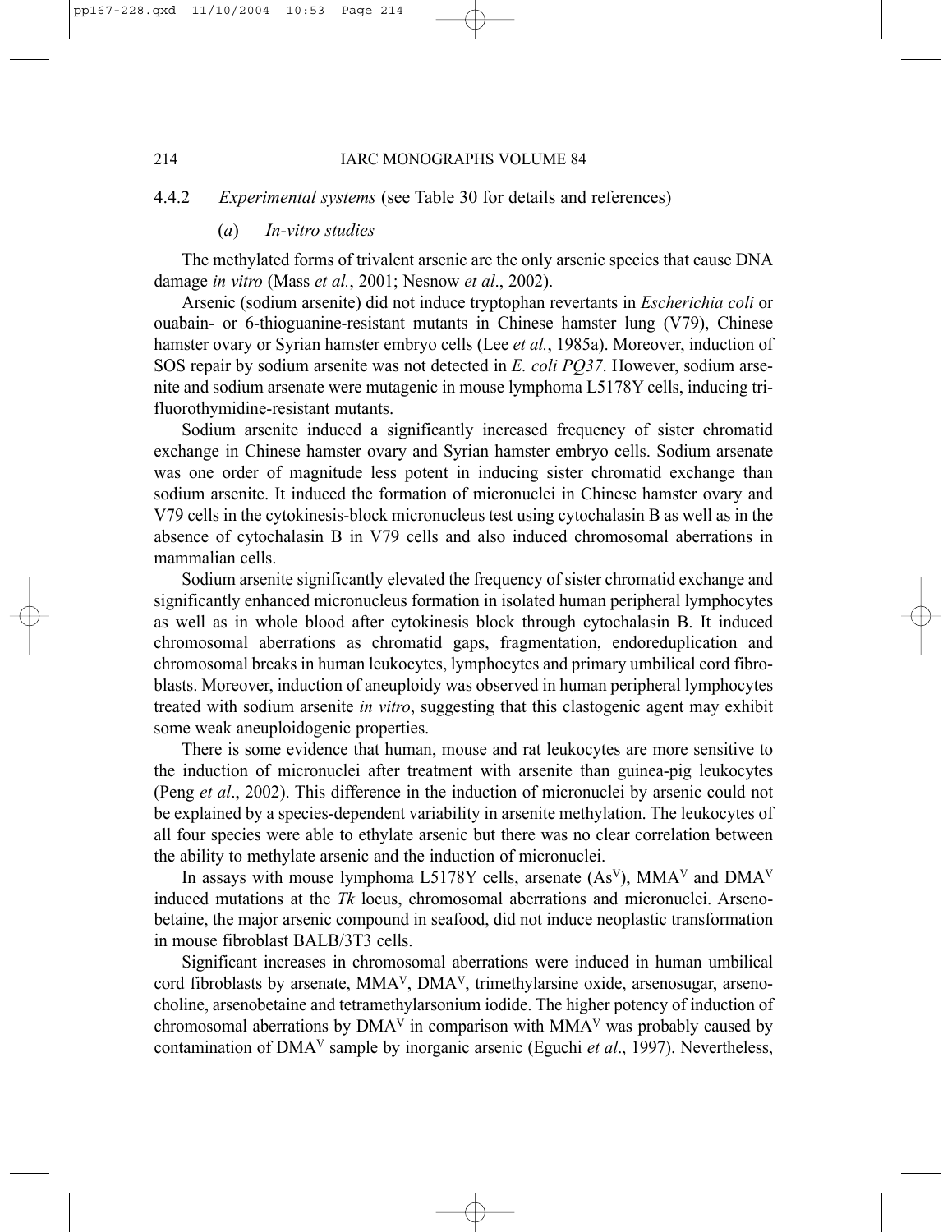| Test system                                                                    | Results <sup>a</sup> | Dose <sup>b</sup><br>(LED or HID) | Reference                  |
|--------------------------------------------------------------------------------|----------------------|-----------------------------------|----------------------------|
| Arsenate $(AsV)$                                                               |                      |                                   |                            |
| Gene mutation, mouse lymphoma L5178Y cells, Tk locus, in vitro                 | $^{+}$               | 10                                | Moore, M.M. et al. (1997)  |
| Gene mutation, Syrian hamster embryo cells, ouabain resistance, in vitro       |                      | 31                                | Lee <i>et al.</i> (1985a)  |
| Gene mutation, Syrian hamster embryo cells, 6-thioguanine resistance, in vitro |                      | 31                                | Lee <i>et al.</i> (1985a)  |
| Sister chromatid exchange, Syrian hamster embryo cells in vitro                | $^{+}$               | 3.1                               | Lee <i>et al.</i> (1985a)  |
| Micronucleus formation, mouse lymphoma L5178Y cells in vitro                   | $^{+}$               | 10                                | Moore, M.M. et al. (1997)  |
| Chromosomal aberrations, mouse lymphoma L5178Y cells in vitro                  | $^{+}$               | 10                                | Moore, M.M. et al. (1997)  |
| Chromosomal aberrations, Syrian hamster embryo cells in vitro                  | $^{+}$               | 20                                | Lee <i>et al.</i> (1985a)  |
| Cell transformation, Syrian hamster embryo cells                               | $^{+}$               | 5                                 | Lee <i>et al.</i> (1985a)  |
| Chromosomal aberrations, primary human umbilical cord fibroblasts in vitro     | $^{+}$               | 5                                 | Oya-Ohta et al. (1996)     |
| Chromosomal aberrations, human lymphocytes in vitro                            |                      |                                   | Nordenson et al. (1981)    |
| Chromosomal aberrations, human leukocytes in vitro                             | $+$                  | $2.25(0.6$ ppm as As)             | Nakamuro & Sayato (1981)   |
| Arsenite $(AsIII)$                                                             |                      |                                   |                            |
| Escherichia coli, gene mutation (tryptophan revertant selection) in vitro      |                      | 3250                              | Rossman et al. (1980)      |
| Escherichia coli, LacZ gene induction (SOS chromotest) PQ37 in vitro           |                      | 105                               | Lantzsch & Gebel (1997)    |
| Gene mutation, Chinese hamster ovary cells, ouabain resistance, in vitro       |                      | 0.65                              | Rossman et al. (1980);     |
|                                                                                |                      |                                   | Lee <i>et al.</i> (1985b)  |
| Gene mutation, Chinese hamster ovary cells, 6-thioguanine resistance, in vitro |                      | 13                                | Rossman et al. (1980)      |
| Gene mutation, Chinese hamster ovary cells, 6-thioguanine resistance, in vitro |                      | 1.3                               | Lee <i>et al.</i> (1985b)  |
| Gene mutation, mouse lymphoma L5178Y cells, Tk locus, in vitro                 | $^{+}$               |                                   | Moore, M.M. et al. (1997b) |
| Gene mutation, Syrian hamster embryo cells, ouabain resistance, in vitro       |                      | 1.3                               | Lee <i>et al.</i> (1985a)  |
| Gene mutation, Syrian hamster embryo cells, 6-thioguanine resistance, in vitro |                      | 1.3                               | Lee <i>et al.</i> (1985a)  |
| Sister chromatid exchange, Chinese hamster ovary cells in vitro                | $^{+}$               | 0.65                              | Lee et al. (1985b)         |

# **Table 30. Genetic and related effects of arsenic and arsenic compounds**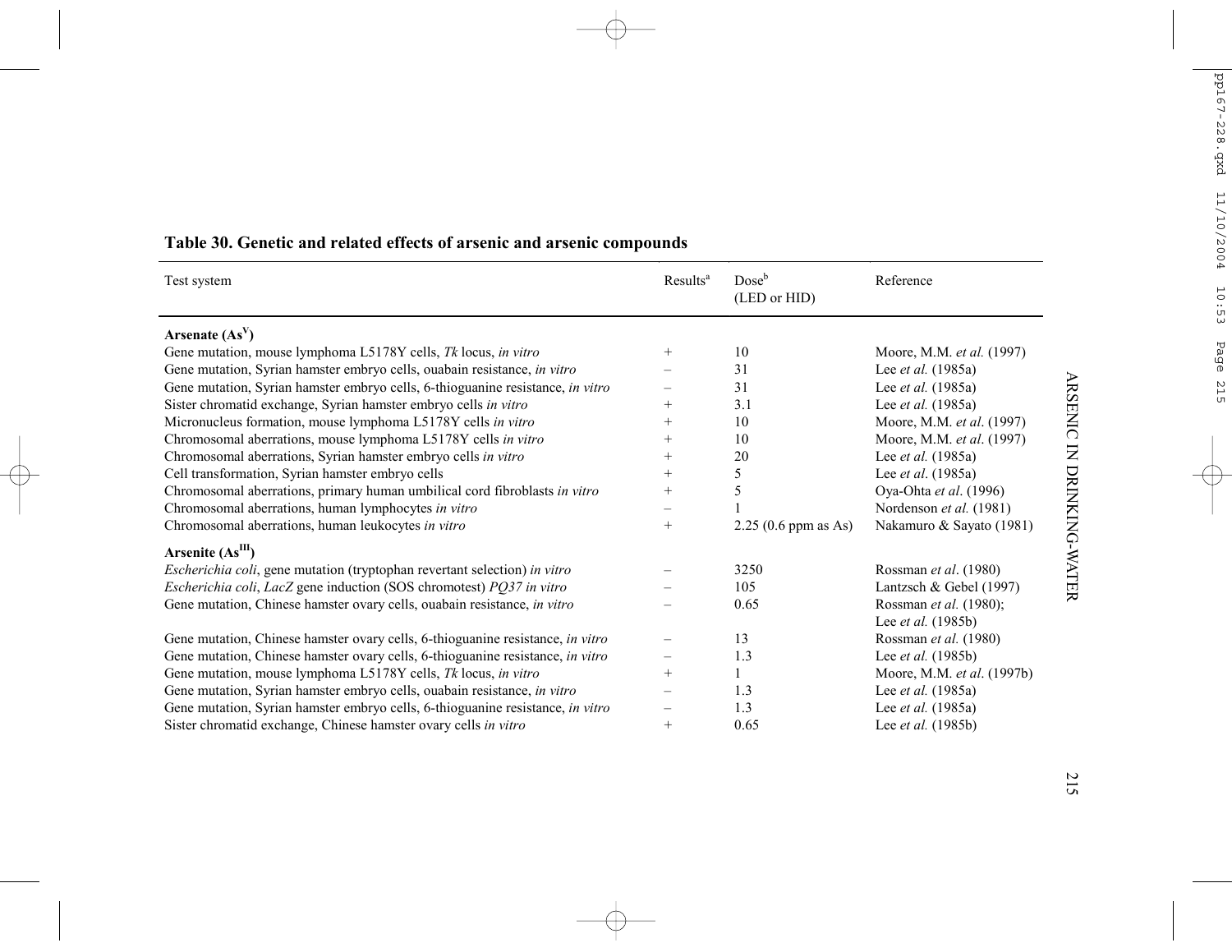|                                                                                         |                      |                                                         |                                                                                  | 216                    |
|-----------------------------------------------------------------------------------------|----------------------|---------------------------------------------------------|----------------------------------------------------------------------------------|------------------------|
| Table 30 (contd)                                                                        |                      |                                                         |                                                                                  |                        |
| Test system                                                                             | Results <sup>a</sup> | Dose <sup>b</sup><br>(LED or HID)                       | Reference                                                                        |                        |
| Sister chromatid exchange, Syrian hamster embryo cells in vitro                         | $^{+}$               | 0.1                                                     | Lee <i>et al.</i> $(1985a)$                                                      |                        |
| Micronucleus formation, Chinese hamster ovary cells in vitro                            | $^{+}$               | $5.21^{\circ}$                                          | Wang et al. (1997)                                                               |                        |
| Micronucleus formation, Chinese hamster V79 cells in vitro                              | $+$                  | 0.325                                                   | Gebel (1998)                                                                     |                        |
| Micronucleus formation, mouse lymphoma L5178Y cells in vitro                            | $^{+}$               | 1.5                                                     | Moore, M.M. et al. (1997)                                                        |                        |
| Chromosomal aberrations, mouse lymphoma L5178Y cells in vitro                           | $^{+}$               | 1.5                                                     | Moore, M.M. et al. (1997)                                                        |                        |
| Chromosomal aberrations, Syrian hamster embryo cells in vitro                           | $^{+}$               | 0.8                                                     | Lee et al. (1985a)                                                               |                        |
| Cell transformation, Syrian hamster embryo cells                                        | $^{+}$               | 0.20                                                    | Lee <i>et al.</i> (1985a)                                                        |                        |
| Sister chromatid exchange, human lymphocytes in vitro                                   | $^{+}$               | 0.03                                                    | Gebel et al. (1997);<br>Rasmussen & Menzel<br>(1997); Nordenson et al.<br>(1981) | <b>IARC MONOGRAPHS</b> |
| Micronucleus formation, human lymphocytes in vitro                                      | $+$                  | 0.06                                                    | Schaumlöffel & Gebel<br>(1998)                                                   | <b>VOLUME</b>          |
| Chromosomal aberrations, primary human umbilical cord fibroblasts in vitro              | $^{+}$               | 0.5                                                     | Oya-Ohta et al. (1996)                                                           |                        |
| Chromosomal aberrations, human lymphocytes in vitro                                     | $^{+}$               | 0.09                                                    | Nordenson et al. (1981)                                                          |                        |
| Chromosomal aberrations, human leukocytes in vitro                                      | $+$                  | 0.31                                                    | Nakamuro & Sayato (1981)                                                         | 84                     |
| Aneuploidy, human lymphocytes in vitro                                                  | $^{+}$               | 0.4                                                     | Eastmond & Tucker (1989)                                                         |                        |
| Aneuploidy, human lymphocytes in vitro                                                  | $^{+}$               | $0.31$ ng/mL                                            | Ramírez et al. (1997)                                                            |                        |
| Single-cell gel assay (comet), Swiss albino mouse leukocytes in vivo                    | $+$                  | $0.13$ mg/kg po                                         | Saleha Banu et al. (2001)                                                        |                        |
| LacZ gene mutation, Muta <sup>TM</sup> mouse lung, kidney, bladder, bone marrow in vivo |                      | 7.6 mg/kg ip $\times$ 5                                 | Noda et al. (2002)                                                               |                        |
| Micronucleus formation, BALB/c mouse bone marrow in vivo                                | $^{+}$               | $10$ mg/kg $(24 h)$ or<br>$0.5 \text{ mg/kg}$ (30 h) ip | Deknudt et al. (1986)                                                            |                        |
| Micronucleus formation, BALB/c/CBA/C57BL mouse bone marrow in vivo                      | $^{+}$               | 5 mg/kg ip                                              | Tinwell et al. (1991)                                                            |                        |
| Micronucleus formation, B6C3F1 mouse bone marrow in vivo                                | $^{+}$               | 5 mg/kg po $\times$ 4                                   | Tice et al. (1997)                                                               |                        |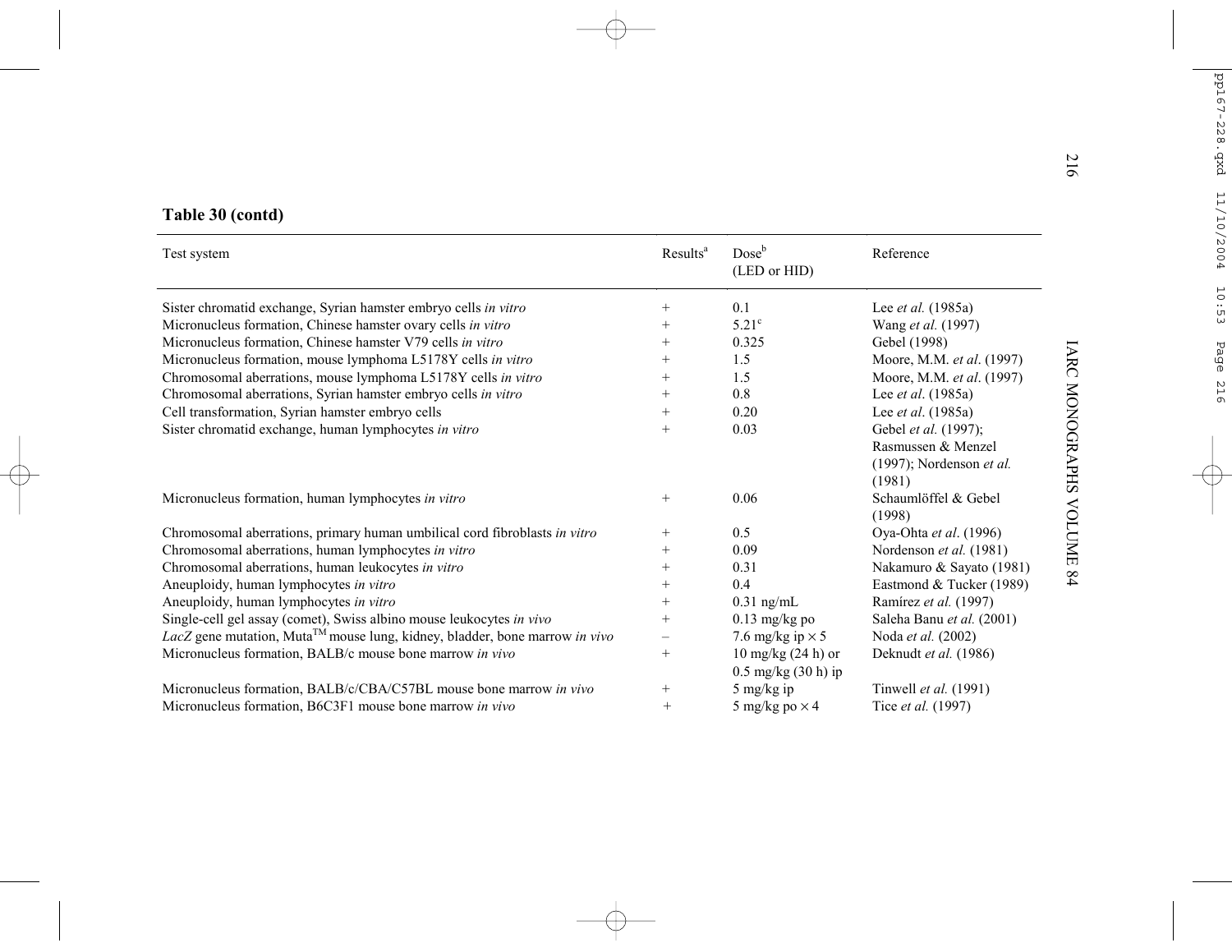| Test system                                                                             | Results <sup>a</sup> | $Dose^b$<br>(LED or HID) | Reference                   |
|-----------------------------------------------------------------------------------------|----------------------|--------------------------|-----------------------------|
| Micronucleus formation, Muta <sup>TM</sup> mouse peripheral blood reticulocytes in vivo | $^{+}$               | 7.6 mg/kg ip $\times$ 5  | Noda et al. (2002)          |
| Chromosomal aberrations, Swiss mouse bone marrow in vivo                                | $+$                  | 0.1 mg/kg sc $\times$ 4  | Roy Choudhury et al. (1996) |
| Chromosomal aberrations, Swiss mouse bone marrow in vivo                                | $^{+}$               | $2.5 \text{ mg/kg}$ po   | Biswas et al. (1999)        |
| Dominant lethal mutation, Balb/c mouse in vivo                                          |                      | $5 \text{ mg/kg}$ ip     | Deknudt et al. (1986)       |
| Monomethylarsonic acid $(MMAV)$                                                         |                      |                          |                             |
| Gene mutation, mouse lymphoma L5178Y cells, Tk locus, in vitro                          | $^{+}$               | 2500                     | Moore, M.M. et al. (1997)   |
| Micronucleus formation, mouse lymphoma L5178Y cells in vitro                            | $^{+}$               | 4000                     | Moore, M.M. et al. (1997)   |
| Chromosomal aberrations, mouse lymphoma L5178Y cells in vitro                           | $^{+}$               | 4000                     | Moore, M.M. et al. (1997)   |
| Chromosomal aberrations, primary human umbilical cord fibroblasts in vitro              | $^{+}$               | 196                      | Oya-Ohta et al. (1996)      |
| Dimethylarsinic acid $(DMAV)$                                                           |                      |                          |                             |
| Gene mutation, mouse lymphoma L5178Y cells, Tk locus, in vitro                          | $^{+}$               | 5000                     | Moore, M.M. et al. (1997)   |
| Micronucleus formation, mouse lymphoma L5178Y cells in vitro                            |                      | 10 000                   | Moore, M.M. et al. (1997)   |
| Chromosomal aberrations, mouse lymphoma L5178Y cells in vitro                           | $^{+}$               | 8000                     | Moore, M.M. et al. (1997)   |
| Chromosomal aberrations, primary human umbilical cord fibroblasts in vitro              | $^{+}$               | 96.6                     | Oya-Ohta et al. (1996)      |
| DNA strand break, ICR CD-1 mouse lung in vivo                                           | $+$                  | $1500$ mg/kg             | Yamanaka et al. (1989);     |
|                                                                                         |                      |                          | Yamanaka & Okada (1994)     |
| DNA strand break, ICR CD-1 mouse liver, kidney and spleen in vivo                       |                      | $1500$ mg/kg             | Yamanaka et al. (1989);     |
|                                                                                         |                      |                          | Yamanaka & Okada (1994)     |
| LacZ gene mutation, Muta <sup>TM</sup> mouse lung, kidney, bladder, bone marrow in vivo |                      | 10.6 mg/kg ip $\times$ 5 | Noda <i>et al.</i> (2002)   |
| Micronucleus formation, Muta <sup>TM</sup> mouse peripheral blood reticulocytes         |                      | 10.6 mg/kg ip $\times$ 5 | Noda et al. (2002)          |
| Aneuploidy, CD-1 mouse bone marrow in vivo                                              | $^{+}$               | $300 \text{ mg/kg}$ ip   | Kashiwada et al. (1998)     |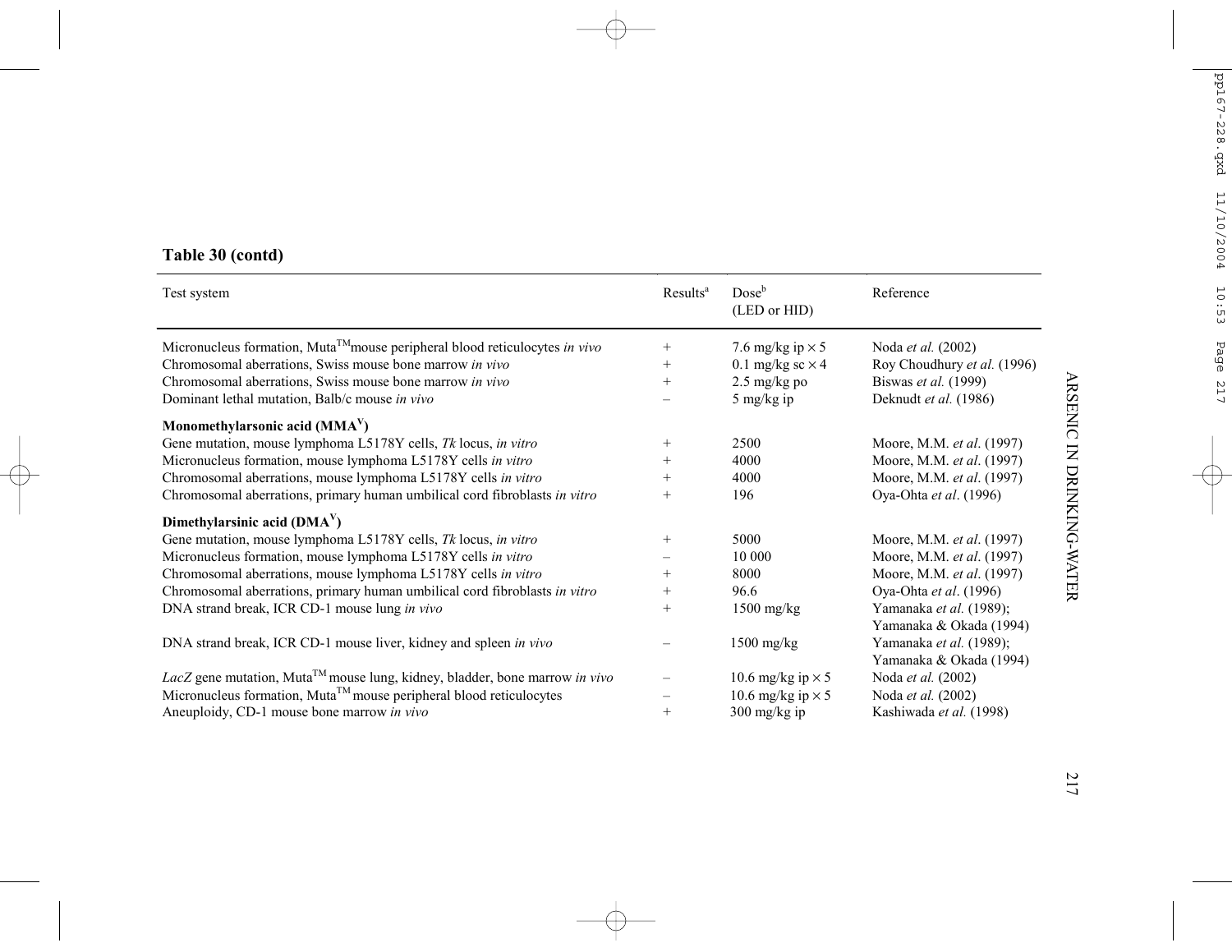|                                                                                                                                                           |                      |                          |                                                  | N<br>$\overline{8}$    |
|-----------------------------------------------------------------------------------------------------------------------------------------------------------|----------------------|--------------------------|--------------------------------------------------|------------------------|
| Table 30 (contd)                                                                                                                                          |                      |                          |                                                  |                        |
| Test system                                                                                                                                               | Results <sup>a</sup> | $Dose^b$<br>(LED or HID) | Reference                                        |                        |
| Trimethylarsine oxide (TMAO)<br>Chromosomal aberrations, primary human umbilical cord fibroblasts in vitro                                                | $^{+}$               | 503                      | Oya-Ohta et al. (1996)                           |                        |
| <b>Arsenocholine</b><br>Chromosomal aberrations, primary human umbilical cord fibroblasts in vitro                                                        | $^{+}$               | 4950                     | Oya-Ohta et al. (1996)                           |                        |
| <b>Arsenobetaine</b><br>Cell transformation, mouse BALB/3T3 cells<br>Chromosomal aberrations, primary human umbilical cord fibroblasts in vitro           | $+$                  | 89<br>1958               | Sabbioni et al. (1991)<br>Oya-Ohta et al. (1996) | <b>LARC MONOGRAPHS</b> |
| Tetramethylarsonium iodide<br>Chromosomal aberrations, primary human umbilical cord fibroblasts in vitro                                                  | $^+$                 | 4978                     | Oya-Ohta et al. (1996)                           |                        |
| Arsenosugar (2',3'-Dihydroxypropyl-5-deoxy-5-dimethylarsinoyl-β-D-riboside)<br>Chromosomal aberrations, primary human umbilical cord fibroblasts in vitro | $^{+}$               | 4860                     | Oya-Ohta et al. (1996)                           | <b>NOLUME</b>          |
| Methylarsonous acid (MAs <sup>III</sup> )<br>Single-cell gel (comet) assay, human lymphocytes in vitro                                                    | $^{+}$               | $2.12^{\circ}$           | Mass et al. (2001)                               | 64                     |
| Dimethylarsinous acid (DMAs <sup>III</sup> )<br>Single-cell gel (comet) assay, human lymphocytes in vitro                                                 | $^{+}$               | $1.22^{\circ}$           | Mass et al. (2001)                               |                        |

<sup>a</sup> +, positive; –, negative; without exogenous metabolic system

<sup>b</sup> LED, lowest effective dose; HID, highest ineffective dose unless otherwise stated; in-vitro tests, µg/mL; in-vivo tests, mg/kg bw/day; po, oral; ip, intraperitoneal

c Estimated from graph in paper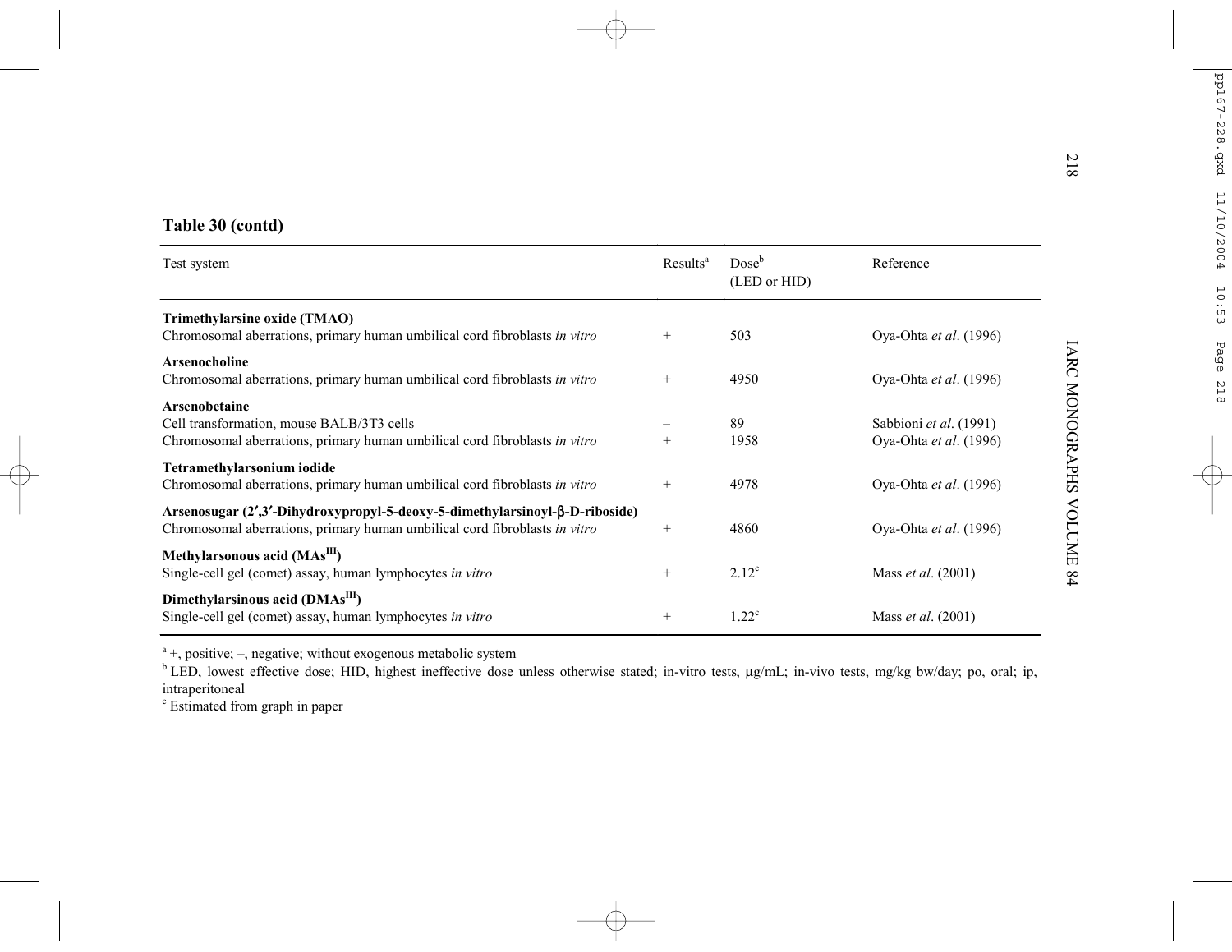Eguchi *et al.* (1997) had shown that pure  $DMA<sup>V</sup>$  but not  $MMA<sup>V</sup>$  had induced tetraploids in Chinese hamster V79 cells.

MMA<sup>III</sup> and DMA<sup>III</sup> were investigated using human lymphocytes in the single-cell gel assay. At low micromolar doses, these methylated trivalent arsenicals showed a comet-like tail corresponding to DNA damage. In this study, neither As<sup>III</sup>, As<sup>V</sup>, nor the methylated pentavalent arsenicals produced significant nicking, strand breaks or alkali labile lesions in DNA compared with the methylated trivalent arsenicals.

Both hypomethylation and hypermethylation of DNA were associated with exposure to arsenic in cultures of human lung A549 cells and in human kidney UOK cells (Zhong & Mass, 2001). This could be consistent with the proposal that changes in DNA methylation can activate some genes and repress others in response to exposure to arsenite.

#### (*b*) *In-vivo studies*

Swiss Albino mice administered arsenic trioxide (also called arsenite, As<sup>III</sup>) orally showed a significantly increased DNA tail-length in leukocytes in the single-cell gel (comet) assay at the lowest dose tested.

Induction of DNA single-strand breaks was detected in the lung, but not in liver, kidney or spleen of ICR (CD-1) mice 12 h after oral administration of DMAV. The DNA damage was completely repaired after a further 12-h interval.

No significant mutagenesis of the  $lacZ$  gene was observed in male transgenic Muta<sup>TM</sup> mouse lung, kidney, bladder or bone marrow after five daily intraperitoneal injections of arsenite  $(As<sup>III</sup>)$  or  $DMA<sup>V</sup>$ . However, arsenite significantly increased the frequencies of micronucleated reticulocytes in peripheral blood, whereas DMAV had no effect. [The Working Group noted that, in comparison with other studies using DMAV, the dose tested was more than one order of magnitude lower.]

Sodium arsenite dissolved in water and administered intraperitoneally to CBA, BALB/c and C57BL mice resulted in a significant induction of micronuclei in the polychromatic erythrocytes, as did oral administration to  $B6C3F<sub>1</sub>$  mice. Potassium arsenite tested only in C57BL mice was also positive in the micronucleus test in polychromatic erythrocytes. Arsenic sulfide (called orpiment) did not induce micronuclei to any quantifiable extent, presumably because of its low solubility and bioavailability, a reflection of elevated blood levels of arsenic in orpiment-treated animals. After oral or subcutaneous administration of sodium arsenite for either 1, 6 or 30 consecutive days, elevated frequencies of chromosomal aberrations were found in the bone-marrow cells of Swiss albino mice.

Significantly elevated numbers of aneuploid cells were detected in bone-marrow cells of ICR (CD-1) mice treated intraperitoneally with DMAV.

In an assay to detect point mutations caused by arsenic, virgin C57BL/6J mice and female metallothionein knock-out null mice  $(MT^{-/-})$  were exposed to drinking-water containing 500 µg/L arsenic for up to 26 months (Ng *et al*., 2001). Nine of 12 (75%) virgin C57BL/6J and  $8/11$  (72.72%) MT<sup>-/-</sup> mice developed one or multiple mutations in exon 5 of the *p53* gene. The most prominent mutation (mutation hot spot) appeared in codon 163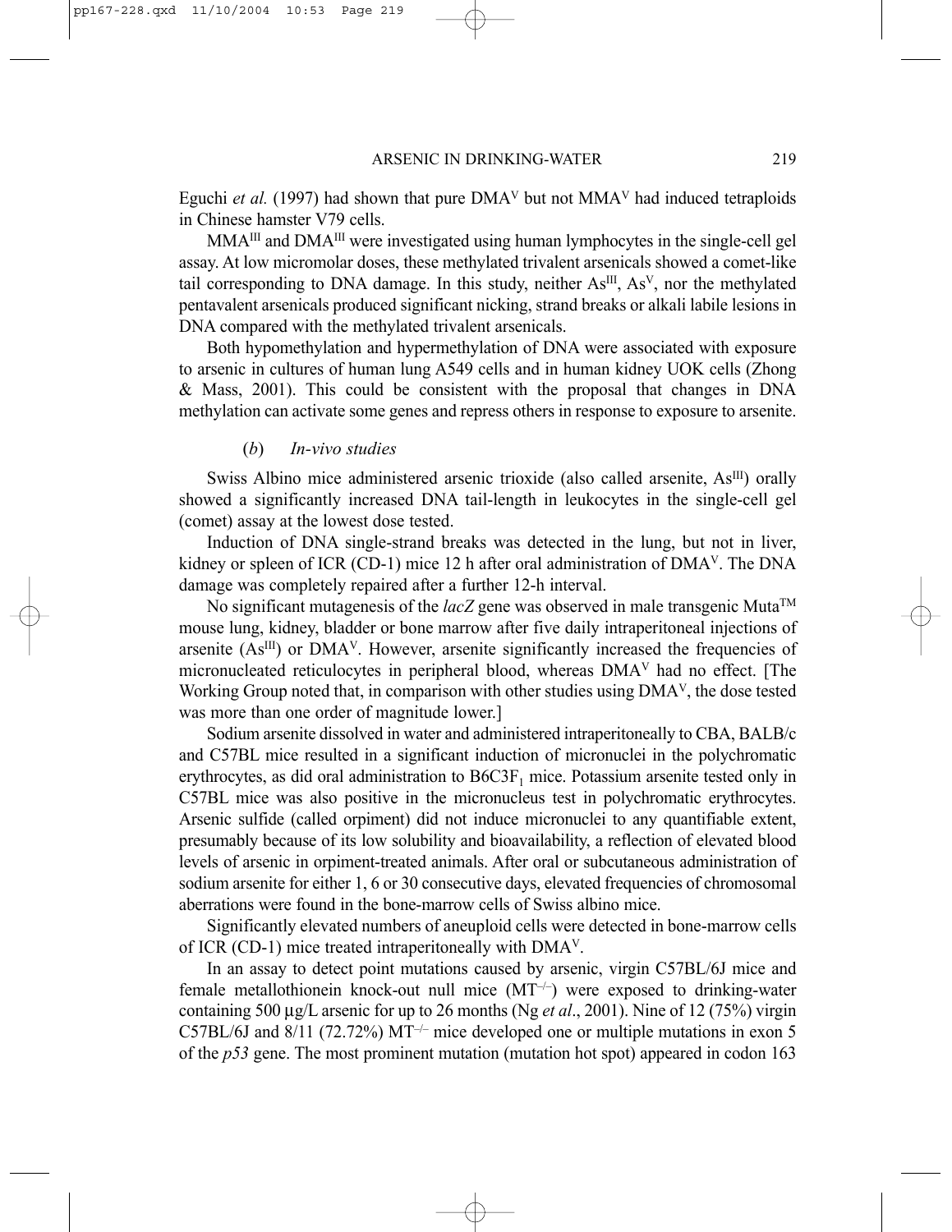of exon 5, in  $9/12$  (75%) and  $10/14$  (71.4%) of the tissues tested in C57BL/6J and MT<sup>-/–</sup> mice, respectively.

C57BL/6J mice fed methyl-deficient diets were administered arsenite in the drinkingwater at doses of 0, 2.6, 4.3, 9.5 or 14.6 mg/kg bw per day for 130 days. Arsenite treatment increased genomic hypomethylation in a dose-dependent manner and reduced the frequency of methylation at several cytosine sites within the promoter region of the Ha-*ras* gene (Okoji *et al*., 2002).

### **Co-mutagenicity/co-genotoxicity of arsenic**

Trivalent arsenic was demonstrated to act as a synergistic co-mutagen in combination with many genotoxic agents including ultraviolet *(UV)* light.

For instance, when Chinese hamster ovary cells were treated simultaneously with UV light and sodium arsenite, chromatid and chromosomal aberrations as well as *Hprt* mutations were increased synergistically. An additive effect in the induction of sister chromatid exchange was observed with a combined treatment of low doses of UV and As<sup>III</sup> but not with a combined treatment of higher doses of UV and arsenic (Lee *et al.*, 1985b). Treatment of Chinese hamster ovary cells with sodium arsenite after incubation with the DNA-alkylating agent methyl methanesulfonate also enhanced clastogenicity and *Hprt* mutagenicity synergistically (Lee *et al*., 1986a). However, pretreatment with sodium arsenite resulted in a reduction in the mutagenicity of methyl methanesulfonate. Furthermore, post-treatment of Chinese hamster ovary cells with sodium arsenite was shown to increase UV- and alkylating agent-induced chromosomal aberrations (Huang *et al*., 1986) and the clastogenicity of DNA-cross-linking agents (Lee *et al*., 1986b). In the presence of sodium arsenite, γ-rayinduced chromosomal aberration frequency was potentiated in human peripheral lymphocytes (Jha *et al*., 1992). In human UV-irradiated VH16 fibroblasts, micronuclei (but not sister chromatid exchange) were induced synergistically by post-treatment with sodium arsenite (Jha *et al*., 1992). According to the authors, the lack of synergistic effect on UVinduced sister chromatid exchange in this study may be because sodium arsenite was washed off before the cells were seeded for division.

#### **4.5 Mechanistic considerations**

Several different mechanisms of arsenic-induced carcinogenicity have been proposed, and the trivalent species are implicated in most of these mechanisms (National Research Council, 1999, 2001; Simeonova & Luster, 2000; Kitchin, 2001; Hughes, 2002). It should be noted, however, that the trivalent species are formed *in vivo* after exposure to pentavalent arsenic. Methylated trivalent arsenic is more toxic, and genotoxic, than trivalent inorganic arsenic; in contrast, methylated pentavalent arsenic is less toxic, and genotoxic, than pentavalent inorganic arsenic.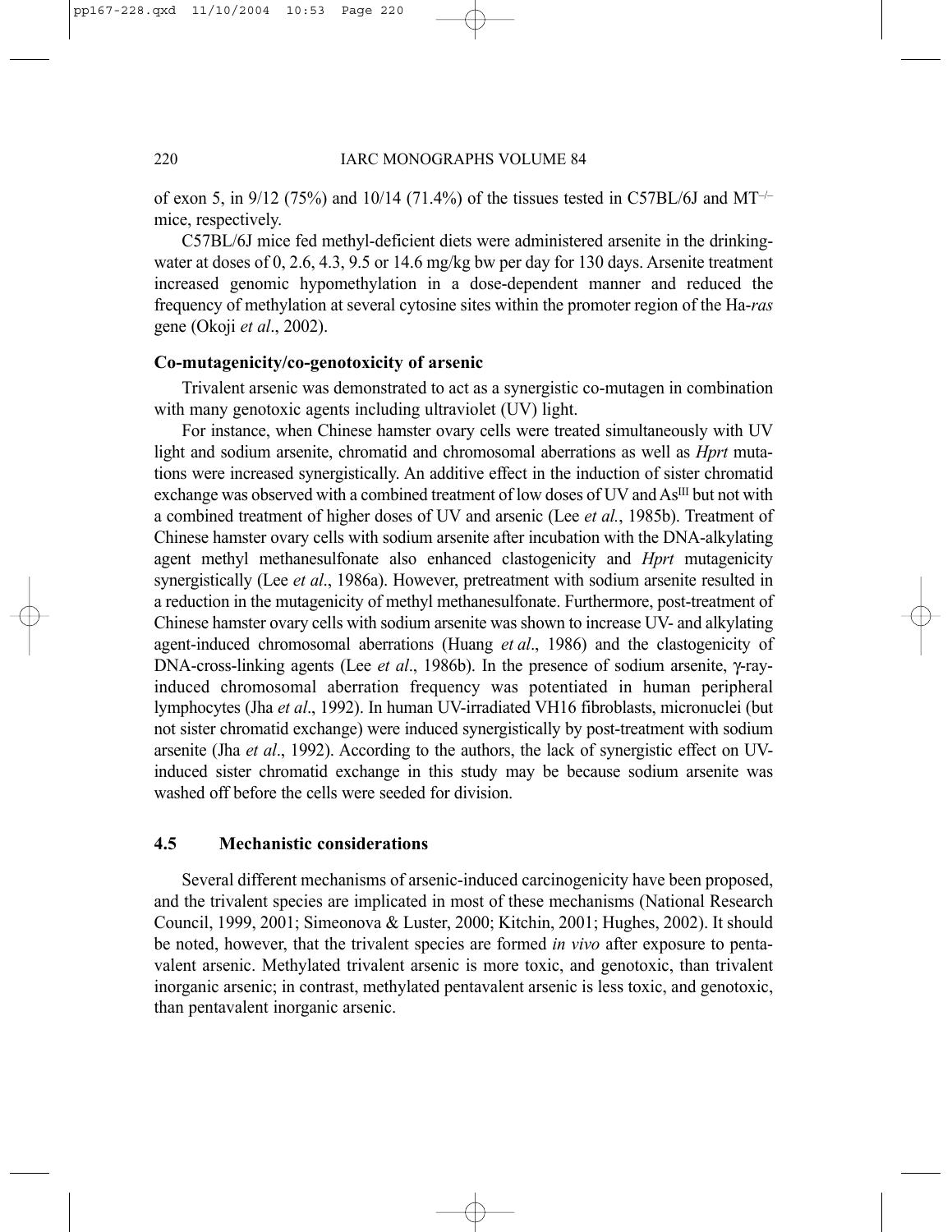#### 4.5.1 *Genotoxicity*

Arsenic induces chromosomal aberrations, micronuclei, aneuploidy, endoreduplication and gene amplification. These may play a role in the genomic instability that can result from treatment with arsenic. Arsenic appears to have little if any ability to induce point mutations (National Research Council, 1999, 2001). The methylated trivalent molecules of arsenic are potent forms for the induction of DNA damage in cells *in vitro*, and they are the only forms of arsenic that cause DNA breakage *in vitro*, a reaction that is mediated by reactive oxygen species (Yamanaka & Okada, 1994; Nesnow *et al*., 2002; Kitchin & Ahmad, 2003).

## 4.5.2 *Altered DNA repair*

Trivalent arsenic (As<sup>III</sup>) inhibits nucleotide-excision repair of UVC-induced DNA damage in human fibroblasts by interacting with distinct steps of the repair process. It impaired the incision step at low concentrations and the ligation step at higher concentrations (Hartwig *et al.*, 1997).

 $As<sup>III</sup>$  inhibits several DNA-repair enzymes including DNA ligases I and II (Li & Rossman, 1989; Lee-Chen *et al.*, 1992), and zinc-finger proteins bearing covalent disulfide linkages seem to be potential targets of this metal. The activity of PARP, one of the zincfinger DNA-repair enzymes, is inhibited in a human T-cell lymphoma-derived Molt-3 cell line and HeLa cells by low concentrations of arsenic  $(5 \mu M)$  and 10 nM, respectively) (Yager & Wiencke, 1997; Hartwig *et al.*, 2003). However, other zinc-finger DNA-repair enzymes such as mammalian xeroderma pigmentosum group A protein and bacterial formamido-pyrimidine-DNA glycosylase are not inhibited by AsIII (Asmuss *et al.*, 2000).

## 4.5.3 *Induction of oxidative stress*

Exposure to arsenic results in the generation of reactive oxygen species both *in vitro* and *in vivo*. There is evidence that these may be involved in the DNA-damaging activities of As<sup>III</sup>, MMA<sup>III</sup> and DMA<sup>III</sup>. Arsenic species, particularly DMA<sup>III</sup>, release iron from ferritin (Ahmad *et al.*, 2000); this free iron can produce reactive oxygen species via Fenton and/or Haber-Weiss type reactions. Reactive oxygen species are detected in human–hamster hybrid cells exposed to arsenite (As<sup>III</sup>) (Liu, S.X. *et al.*, 2001) and in φX174 DNA incubated *in vitro* with MMAIII or DMAIII (Nesnow *et al.*, 2002). They are also involved in stress responses that may alter DNA and gene expression. For example, 8-OHdG formation and cyclooxygenase Cox-2 expression, most commonly used as a marker for the evaluation of oxidative DNA damage, are increased in the urinary bladder cancers of rats treated with dimethyl arsenite (Wei et al., 2002). The DMA<sup>III</sup> produced *in vivo* in the urine of rats treated with DMA<sup>V</sup> (Cohen *et al.*, 2002) and subsequent generation of reactive oxygen species may be important factors in the arsenic-induced bladder cancer observed in these animals (Wei *et al.*, 2002).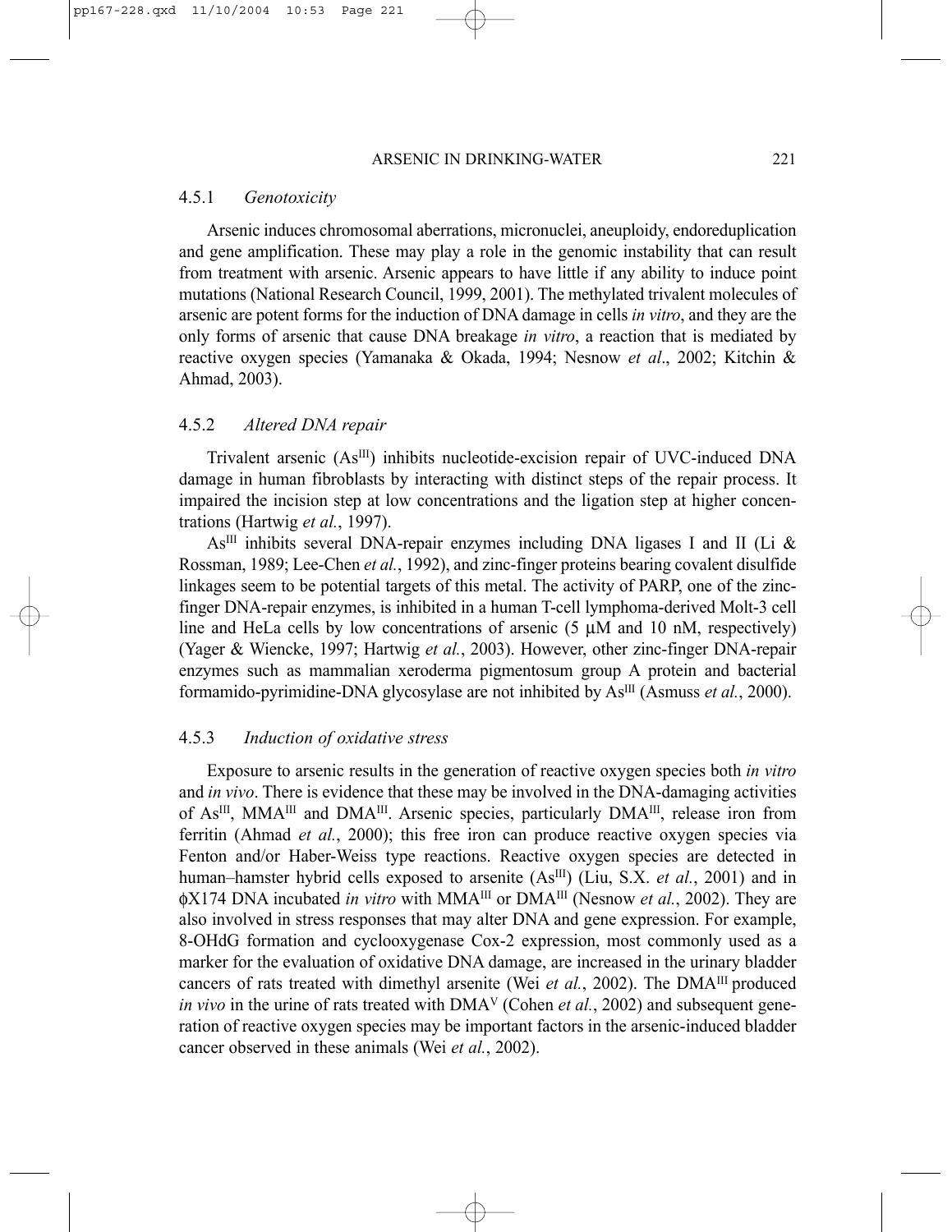## 222 IARC MONOGRAPHS VOLUME 84

## 4.5.4 *Altered DNA methylation*

The alteration of DNA methylation by arsenic may also play a role in the development of cancer. In-vitro and in-vivo studies indicate that the carcinogenicity of arsenic may be mediated by alterations in the methylation status of DNA either by hypermethylation or hypomethylation (Mass & Wang, 1997; Zhao *et al.*, 1997; Okoji *et al.*, 2002).

#### 4.5.5 *Cell transformation*

Arsenic induces cell transformation in Syrian hamster embryo cells, BALB/3T3 cells and in the rat liver cell line TRL1215. Inoculation of the latter cells into nude mice gave rise to malignant tumours (fibrosarcoma and metastases to the lung) (Lee *et al.*, 1985a; Bertolero *et al.*, 1987; Zhao *et al.*, 1997).

## 4.5.6 *Altered cell proliferation*

Increased cell proliferation has been demonstrated directly or indirectly in various experimental systems after exposure to arsenic (Germolec *et al.*, 1997; Kitchin, 2001; Hughes, 2002).

Increases in ODC activity, a biomarker of cell proliferation, have been observed in the kidney or liver of rats treated with arsenic (Yamamoto *et al.*, 1995; Brown & Kitchin, 1996). Stimulation of cell proliferation had been shown in normal human epidermal keratinocytes treated *in vitro* by arsenic (Germolec *et al.*, 1997).

Hyperplasia has been observed in the bladder of rats treated with DMAV (Cohen *et al.*, 2002).

## 4.5.7 *Altered cell signalling*

Arsenic stimulates the activity of Jun kinases, which belong to the mitogen-activated protein kinase family, and increases the DNA binding of transcriptional factor AP-1. Arsenic also induces the expression of proto-oncogenes such as C-*JUN*, C-*FOS*, C-*MYC* and tumour growth factor-α (Cavigelli *et al.*, 1996; Germolec *et al.*, 1998; Simeonova *et al.*, 2000; Chen *et al.*, 2001). A reduction in p53 protein levels concomitant with an increase in mdm<sub>2</sub> protein levels were also observed in a keratinocyte (HaCaT) cell line treated with arsenic. The disruption of *P53-MDM*<sub>2</sub> loop-regulating cell-cycle arrest as a model for arsenic-related skin carcinogenesis has been proposed (Hamadeh *et al.*, 1999).

## 4.5.8 *Altered steroid receptor binding and gene expression*

Arsenic inhibited steroid binding to glycocorticoid receptors but had no effect on the binding of ligands to androgen, estrogen, mineral corticoid or progesterone receptors. This specific inhibition may provide a method of using arsenic to block glucocorticoid receptors selectively in assays of the progesterone receptor content of breast cancer tissues